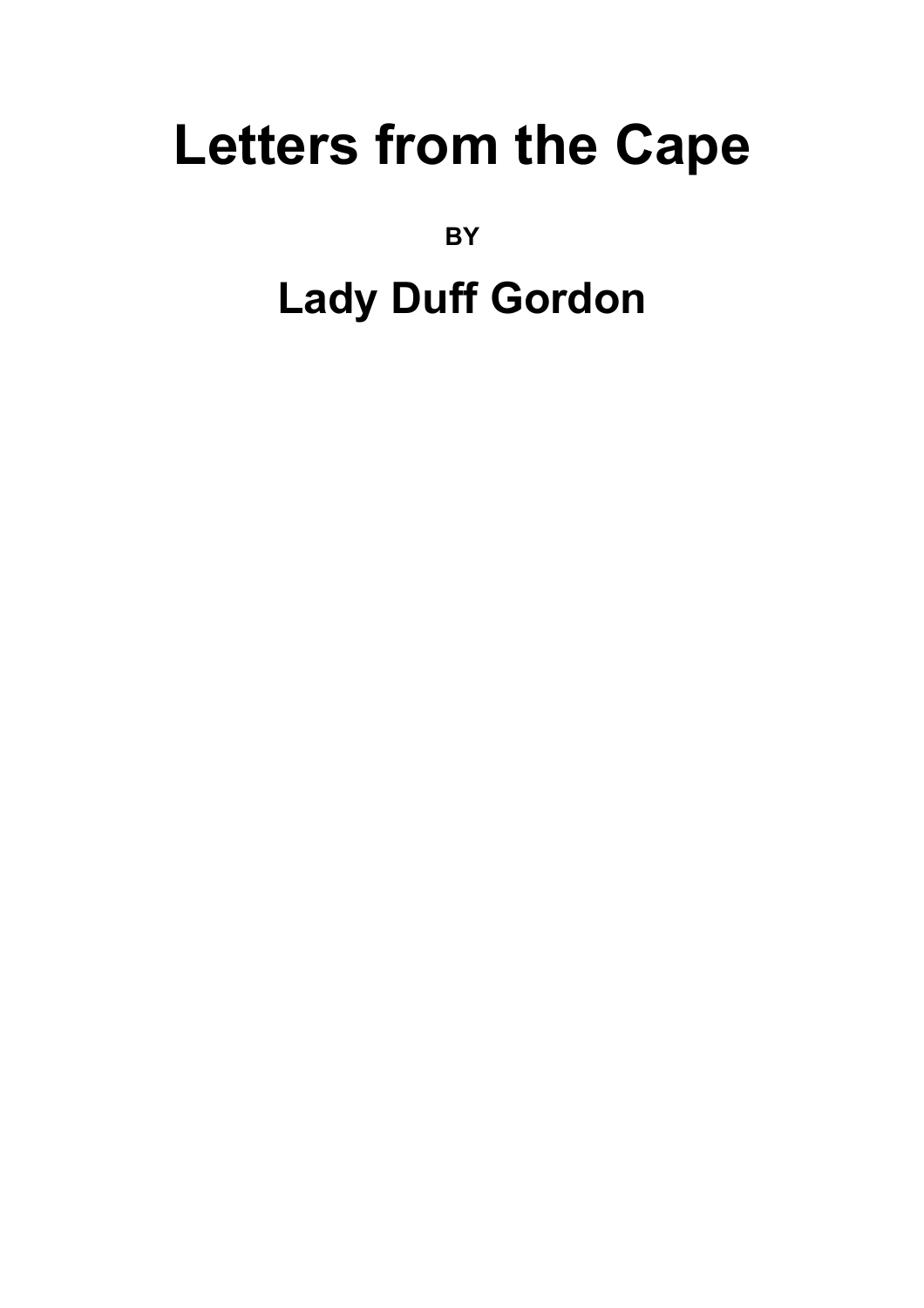## **CONTENTS**

| I FTTFR XI        |  |
|-------------------|--|
|                   |  |
|                   |  |
| <b>LETTER XIV</b> |  |
|                   |  |
|                   |  |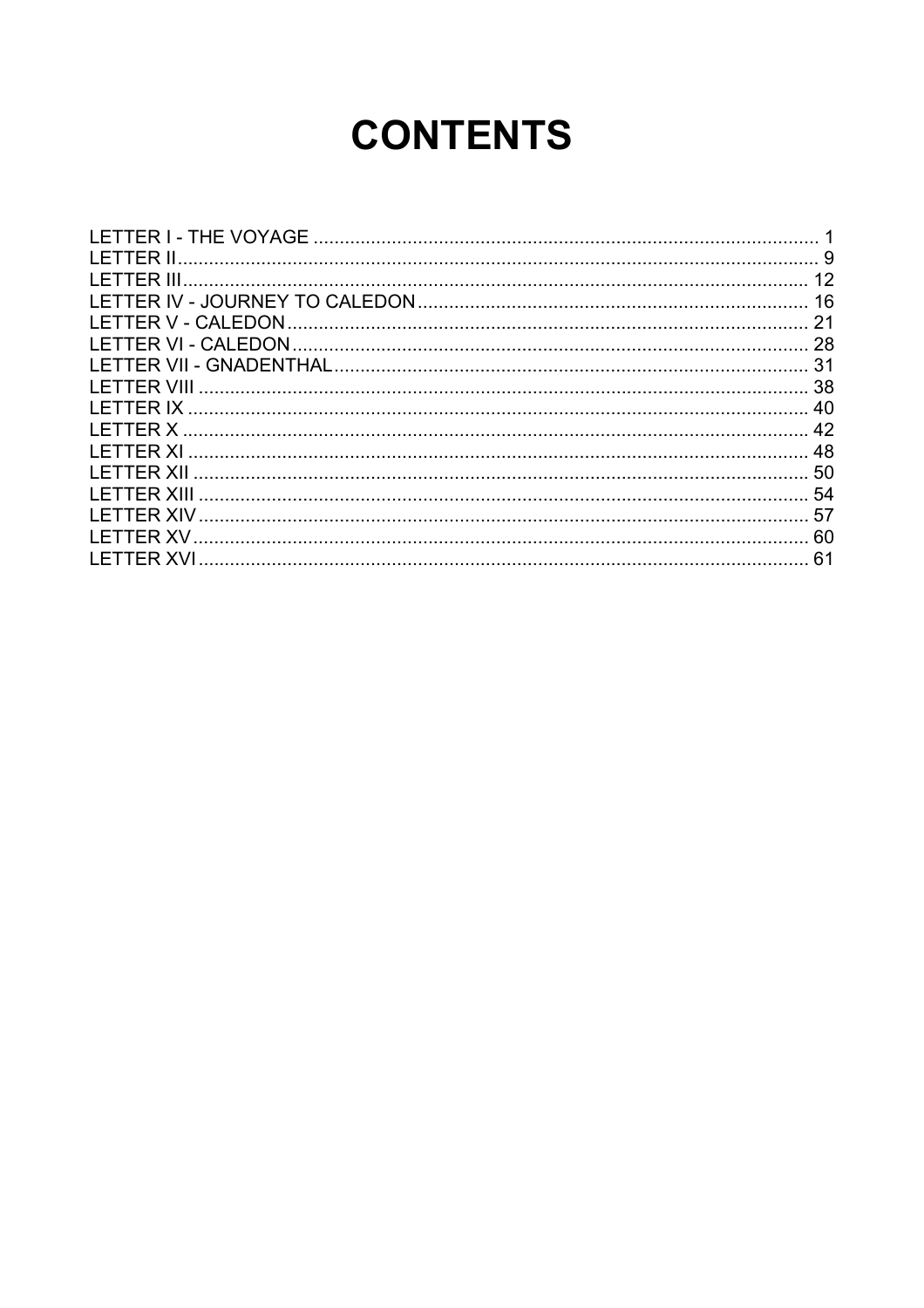#### **LETTER I - THE VOYAGE**

<span id="page-2-0"></span>Wednesday, 24th July. Off the Scilly Isles, 6 P.M.

When I wrote last Sunday, we put our pilot on shore, and went down Channel. It soon came on to blow, and all night was squally and rough. Captain on deck all night. Monday, I went on deck at eight. Lovely weather, but the ship pitching as you never saw a ship pitch - bowsprit under water. By two o'clock a gale came on; all ordered below. Captain left dinner, and, about six, a sea struck us on the weather side, and washed a good many unconsidered trifles overboard, and stove in three windows on the poop; nurse and four children in fits; Mrs. T- and babies afloat, but good- humoured as usual. Army-surgeon and I picked up children and bullied nurse, and helped to bale cabin. Cuddy window stove in, and we were wetted. Went to bed at nine; could not undress, it pitched so, and had to call doctor to help me into cot; slept sound. The gale continues. My cabin is water-tight as to big splashes, but damp and dribbling. I am almost ashamed to like such miseries so much. The forecastle is under water with every lurch, and the motion quite incredible to one only acquainted with steamers. If one can sit this ship, which bounds like a tiger, one should sit a leap over a haystack. Evidently, I can never be sea- sick; but holding on is hard work, and writing harder.

Life is thus:- Avery - my cuddy boy - brings tea for S-, and milk for me, at six. S- turns out; when she is dressed, I turn out, and sing out for Avery, who takes down my cot, and brings a bucket of salt water, in which I wash with vast danger and difficulty; get dressed, and go on deck at eight. Ladies not allowed there earlier. Breakfast solidly at nine. Deck again; gossip; pretend to read. Beer and biscuit at twelve. The faithful Avery brings mine on deck. Dinner at four. Do a little carpentering in cabin, all the outfitters' work having broken loose. I am now in the captain's cabin, writing. We have the wind as ever, dead against us; and as soon as we get unpleasantly near Scilly, we shall tack and stand back to the French coast, where we were last night. Three soldiers able to answer roll-call, all the rest utterly sick; three middies helpless. Several of crew, ditto. Passengers very fairly plucky; but only I and one other woman, who never was at sea before, well. The food on board our ship is good as to meat, bread, and beer; everything else bad. Port and sherry of British manufacture, and the water with an incredible BORACHIO, essence of tar; so that tea and coffee are but derisive names.

To-day, the air is quite saturated with wet, and I put on my clothes damp when I dressed, and have felt so ever since. I am so glad I was not persuaded out of my cot; it is the whole difference between rest, and holding on for life. No one in a bunk slept at all on Monday night; but then it blew as heavy a gale as it can blow, and we had the Cornish coast under our lee. So we tacked and tumbled all night. The ship being new, too, has the rigging all wrong; and the confusion and disorder are beyond description. The ship's officers are very good fellows. The mizen is entirely worked by the 'young gentlemen'; so we never see the sailors, and, at present, are not allowed to go forward. All lights are put out at half-past ten, and no food allowed in the cabin; but the latter article my friend Avery makes light of, and brings me anything when I am laid up. The young soldier-officers bawl for him with expletives; but he says, with a snigger, to me, 'They'll just wait till their betters, the ladies, is looked to.' I will write again some day soon, and take the chance of meeting a ship; you may be amused by a little scrawl, though it will probably be very stupid and illwritten, for it is not easy to see or to guide a pen while I hold on to the table with both legs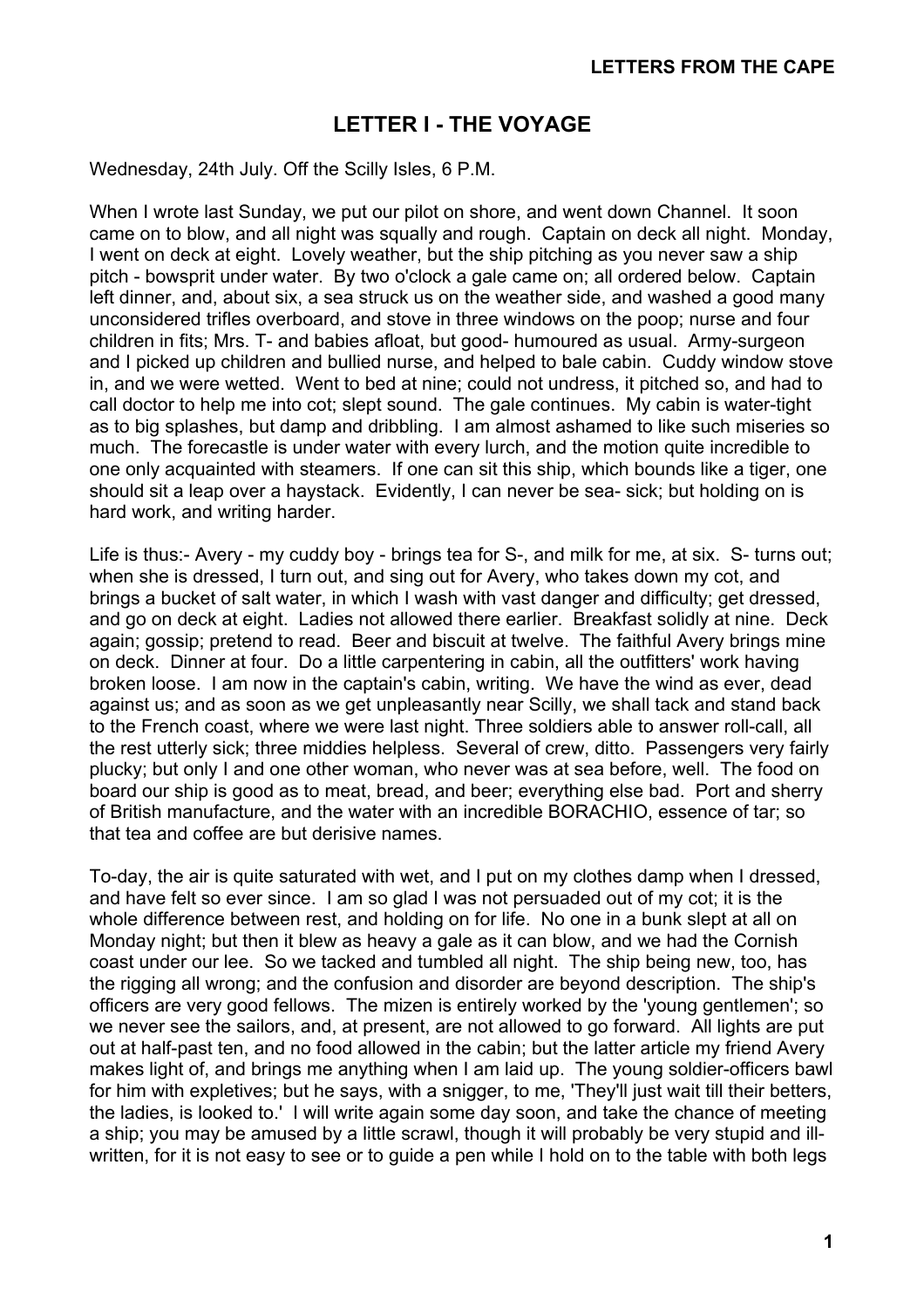and one arm, and am first on my back and then on my nose. Adieu, till next time. I have had a good taste of the humours of the Channel.

29th July, 4 Bells, i.e. 2 o'clock, p.m. - When I wrote last, I thought we had had our share of contrary winds and foul weather. Ever since, we have beaten about the bay with the variety of a favourable gale one night for a few hours, and a dead calm yesterday, in which we almost rolled our masts out of the ship. However, the sun was hot, and I sat and basked on deck, and we had morning service. It was a striking sight, with the sailors seated on oars and buckets, covered with signal flags, and with their clean frocks and faces. To-day is so cold that I dare not go on deck, and am writing in my black-hole of a cabin, in a green light, with the sun blinking through the waves as they rush over my port and scuttle. The captain is much vexed at the loss of time. I persist in thinking it a very pleasant, but utterly lazy life. I sleep a great deal, but don't eat much, and my cough has been bad; but, considering the real hardship of the life - damp, cold, queer food, and bad drink - I think I am better. When we can get past Finisterre, I shall do very well, I doubt not.

The children swarm on board, and cry unceasingly. A passenger-ship is no place for children. Our poor ship will lose her character by the weather, as she cannot fetch up ten days' lost time. But she is evidently a race-horse. We overhaul everything we see, at a wonderful rate, and the speed is exciting and pleasant; but the next long voyage I make, I'll try for a good wholesome old 'monthly' tub, which will roll along on the top of the water, instead of cutting through it, with the waves curling in at the cuddy skylights. We tried to signal a barque yesterday, and send home word 'all well'; but the brutes understood nothing but Russian, and excited our indignation by talking 'gibberish ' to us; which we resented with true British spirit, as became us.

It is now blowing hard again, and we have just been taken right aback. Luckily, I had lashed my desk to my washing-stand, or that would have flown off, as I did off my chair. I don't think I shall know what to make of solid ground under my feet. The rolling and pitching of a ship of this size, with such tall masts, is quite unlike the little niggling sort of work on a steamer - it is the difference between grinding along a bad road in a fourwheeler, and riding well to hounds in a close country on a good hunter. I was horribly tired for about five days, but now I rather like it, and never know whether it blows or not in the night, I sleep so soundly. The noise is beyond all belief; the creaking, trampling, shouting, clattering; it is an incessant storm. We have not yet got our masts quite safe; the new wire-rigging stretches more than was anticipated (of course), and our main-topmast is shaky. The crew have very hard work, as incessant tacking is added to all the extra work incident to a new ship. On Saturday morning, everybody was shouting for the carpenter. My cabin was flooded by a leak, and I superintended the baling and swabbing from my cot, and dressed sitting on my big box. However, I got the leak stopped and cabin dried, and no harm done, as I had put everything up off the floor the night before, suspicious of a dribble which came in. Then my cot frame was broken by my cuddy boy and I lurching over against S-'s bunk, in taking it down. The carpenter has given me his own, and takes my broken one for himself. Board ship is a famous place for tempers. Being easily satisfied, I get all I want, and plenty of attention and kindness; but I cannot prevail on my cuddy boy to refrain from violent tambourine-playing with a tin tray just at the ear of a lady who worries him. The young soldier- officers, too, I hear mentioned as 'them lazy gunners', and they struggle for water and tea in the morning long after mine has come. We have now been ten days at sea, and only three on which we could eat without the 'fiddles'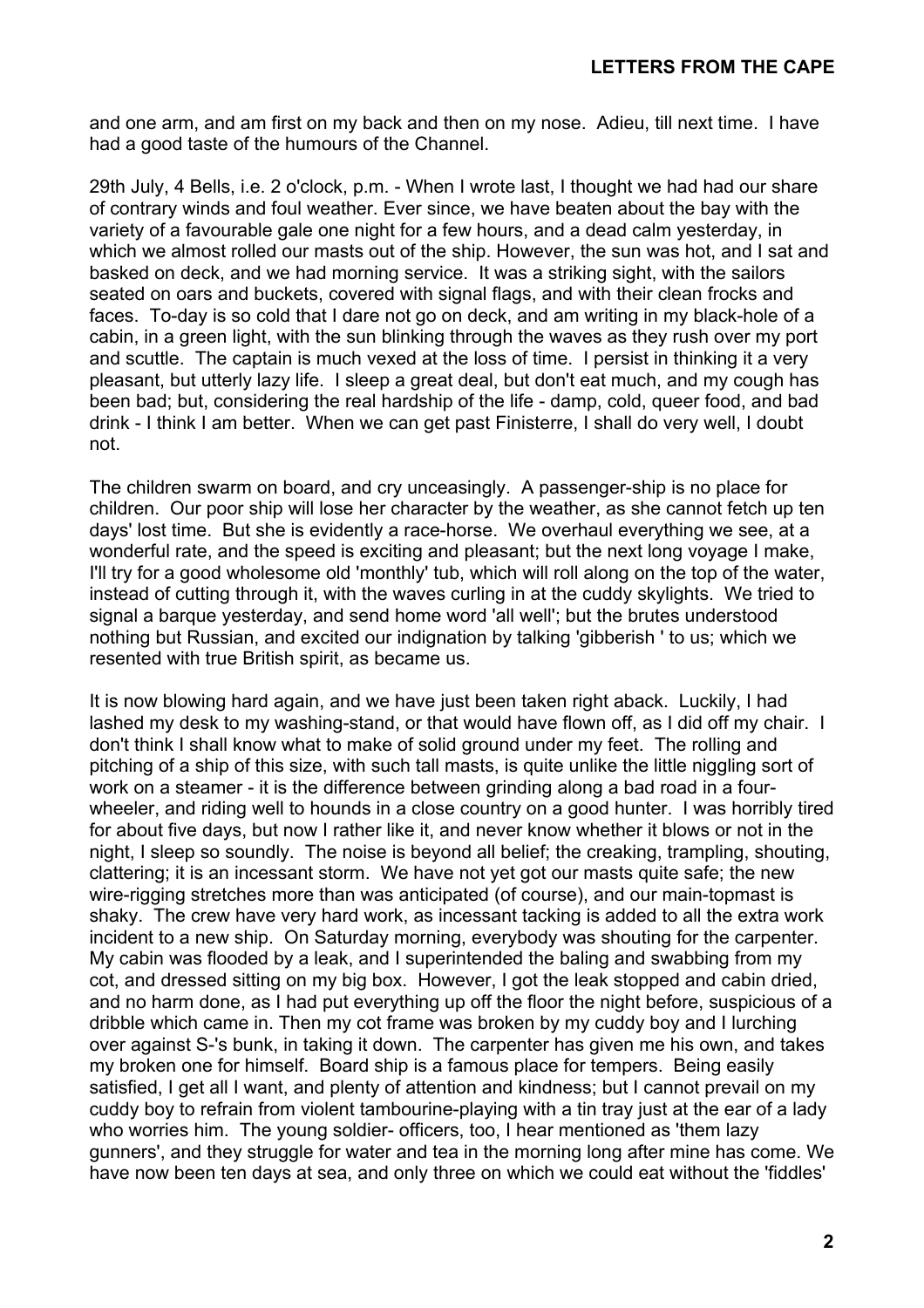(transverse pieces of wood to prevent the dishes from falling off). Smooth water will seem quite strange to me. I fear the poor people in the forecastle must be very wet and miserable, as the sea is constantly over it, not in spray, but in tons of green water.

3d Aug. - We had two days of dead calm, then one or two of a very light, favourable breeze, and yesterday we ran 175 miles with the wind right aft. We saw several ships, which signalled us, but we would not answer, as we had our spars down for repairs and looked like a wreck, and fancied it would be a pity to frighten you all with a report to that effect.

Last night we got all right, and spread out immense studding-sails. We are now bowling along, wind right aft, dipping our studding-sail booms into the water at every roll. The weather is still surprisingly cold, though very fine, and I have to come below quite early, out of the evening air. The sun sets before seven o'clock. I still cough a good deal, and the bad food and drink are trying. But the life is very enjoyable; and as I have the run of the charts, and ask all sorts of questions, I get plenty of amusement. S- is an excellent traveller; no grumbling, and no gossiping, which, on board a ship like ours, is a great merit, for there is AD NAUSEAM of both.

Mr. - is writing a charade, in which I have agreed to take a part, to prevent squabbling. He wanted to start a daily paper, but the captain wisely forbade it, as it must have led to personalities and quarrels, and suggested a play instead. My little white Maltese goat is very well, and gives plenty of milk, which is a great resource, as the tea and coffee are abominable. Avery brings it me at six, in a tin pannikin, and again in the evening. The chief officer is well-bred and agreeable, and, indeed, all the young gentlemen are wonderfully good specimens of their class. The captain is a burly foremast man in manner, with a heart of wax and every feeling of a gentleman. He was in California, 'HIDE DROGHING' with Dana, and he says every line of TWO YEARS BEFORE THE MAST is true. He went through it all himself. He says that I am a great help to him, as a pattern of discipline and punctuality. People are much inclined to miss meals, and then want things at odd hours, and make the work quite impossible to the cook and servants. Of course, I get all I want in double-quick time, as I try to save my man trouble; and the carpenter leaves my scuttle open when no one else gets it, quite willing to get up in his time of sleep to close it, if it comes on to blow. A maid is really a superfluity on board ship, as the men rather like being 'AUX PETITS SOINS'. The boatswain came the other day to say that he had a nice carpet and a good pillow; did I want anything of the sort? He would be proud that I should use anything of his. You would delight in Avery, my cuddy man, who is as quick as 'greased lightning', and full of fun. His misery is my want of appetite, and his efforts to cram me are very droll. The days seem to slip away, one can't tell how. I sit on deck from breakfast at nine, till dinner at four, and then again till it gets cold, and then to bed. We are now about 100 miles from Madeira, and shall have to run inside it, as we were thrown so far out of our course by the foul weather.

9th Aug. - Becalmed, under a vertical sun. Lat. 17 degrees, or thereabouts. We saw Madeira at a distance like a cloud; since then, we had about four days trade wind, and then failing or contrary breezes. We have sailed so near the African shore that we get little good out of the trades, and suffer much from the African climate. Fancy a sky like a pale February sky in London, no sun to be seen, and a heat coming, one can't tell from whence. To-day, the sun is vertical and invisible, the sea glassy and heaving. I have been ill again, and obliged to lie still yesterday and the day before in the captain's cabin;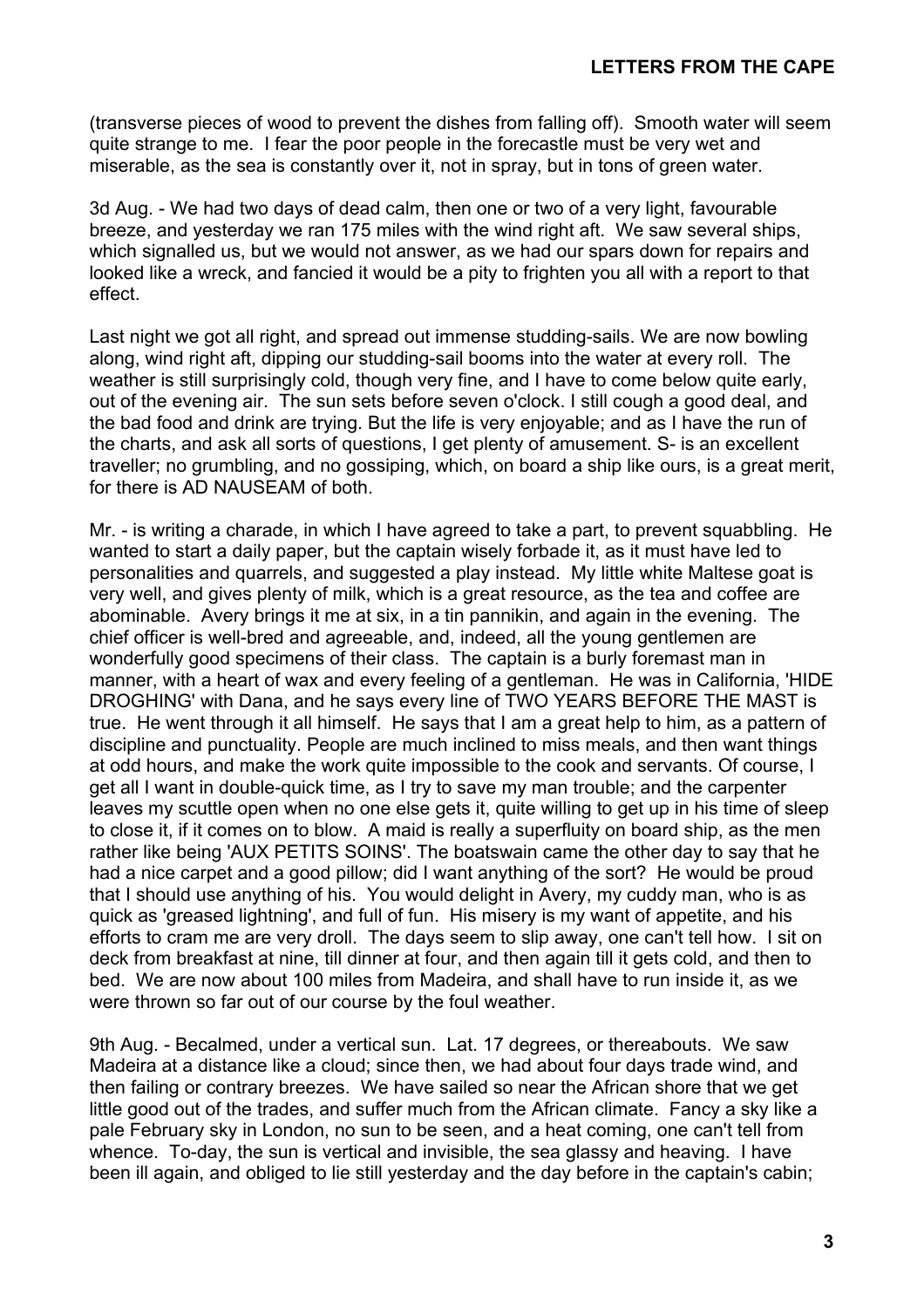to-day in my own, as we have the ports open, and the maindeck is cooler than the upper. The men have just been holystoning here, singing away lustily in chorus. Last night I got leave to sling my cot under the main hatchway, as my cabin must have killed me from suffocation when shut up. Most of the men stayed on deck, but that is dangerous after sunset on this African coast, on account of the heavy dew and fever. They tell me that the open sea is quite different; certainly, nothing can look duller and dimmer than this specimen of the tropics. The few days of trade wind were beautiful and cold, with sparkling sea, and fresh air and bright sun; and we galloped along merrily.

We are now close to the Cape de Verd Islands, and shall go inside them. About lat, 4 degrees N. we expect to catch the S.E. trade wind, when it will be cold again. In lat. 24 degrees, the day before we entered the tropics, I sat on deck in a coat and cloak; the heat is quite sudden, and only lasts a week or so. The sea to- day is littered all round the ship with our floating rubbish, so we have not moved at all.

I constantly long for you to be here, though I am not sure you would like the life as well as I do. All your ideas of it are wrong; the confinement to the poop and the stringent regulations would bore you. But then, sitting on deck in fine weather is pleasure enough, without anything else. In a Queen's ship, a yacht, or a merchantman with fewer passengers, it must be a delightful existence.

17th Aug. - Since I wrote last, we got into the south-west monsoon for one day, and I sat up by the steersman in intense enjoyment - a bright sun and glittering blue sea; and we tore along, pitching and tossing the water up like mad. It was glorious. At night, I was calmly reposing in my cot, in the middle of the steerage, just behind the main hatchway, when I heard a crashing of rigging and a violent noise and confusion on deck. The captain screamed out orders which informed me that we were in the thick of a collision - of course I lay still, and waited till the row, or the ship, went down. I found myself next day looked upon as no better than a heathen by all the women, because I had been cool, and declined to get up and make a noise. Presently the officers came and told me that a big ship had borne down on us - we were on the starboard tack, and all right - carried off our flying jib-boom and whisker (the sort of yard to the bowsprit). The captain says he was never in such imminent danger in his life, as she threatened to swing round and to crush into our waist, which would have been certain destruction. The little dandy soldier-officer behaved capitally; he turned his men up in no time, and had them all ready. He said, 'Why, you know, I must see that my fellows go down decently.' S- was as cool as an icicle, offered me my pea-jacket, &c., which I declined, as it would be of no use for me to go off in boats, even supposing there were time, and I preferred going down comfortably in my cot. Finding she was of no use to me, she took a yelling maid in custody, and was thought a brute for begging her to hold her noise. The first lieutenant, who looks on passengers as odious cargo, has utterly mollified to me since this adventure. I heard him report to the captain that I was 'among 'em all, and never sung out, nor asked a question the while'. This he called 'beautiful'.

Next day we got light wind S.W. (which ought to be the S.E. trades), and the weather has been, beyond all description, lovely ever since. Cool, but soft, sunny and bright - in short, perfect; only the sky is so pale. Last night the sunset was a vision of loveliness, a sort of Pompadour paradise; the sky seemed full of rose-crowned AMORINI, and the moon wore a rose-coloured veil of bright pink cloud, all so light, so airy, so brilliant, and so fleeting, that it was a kind of intoxication. It is far less grand than northern colour, but so lovely, so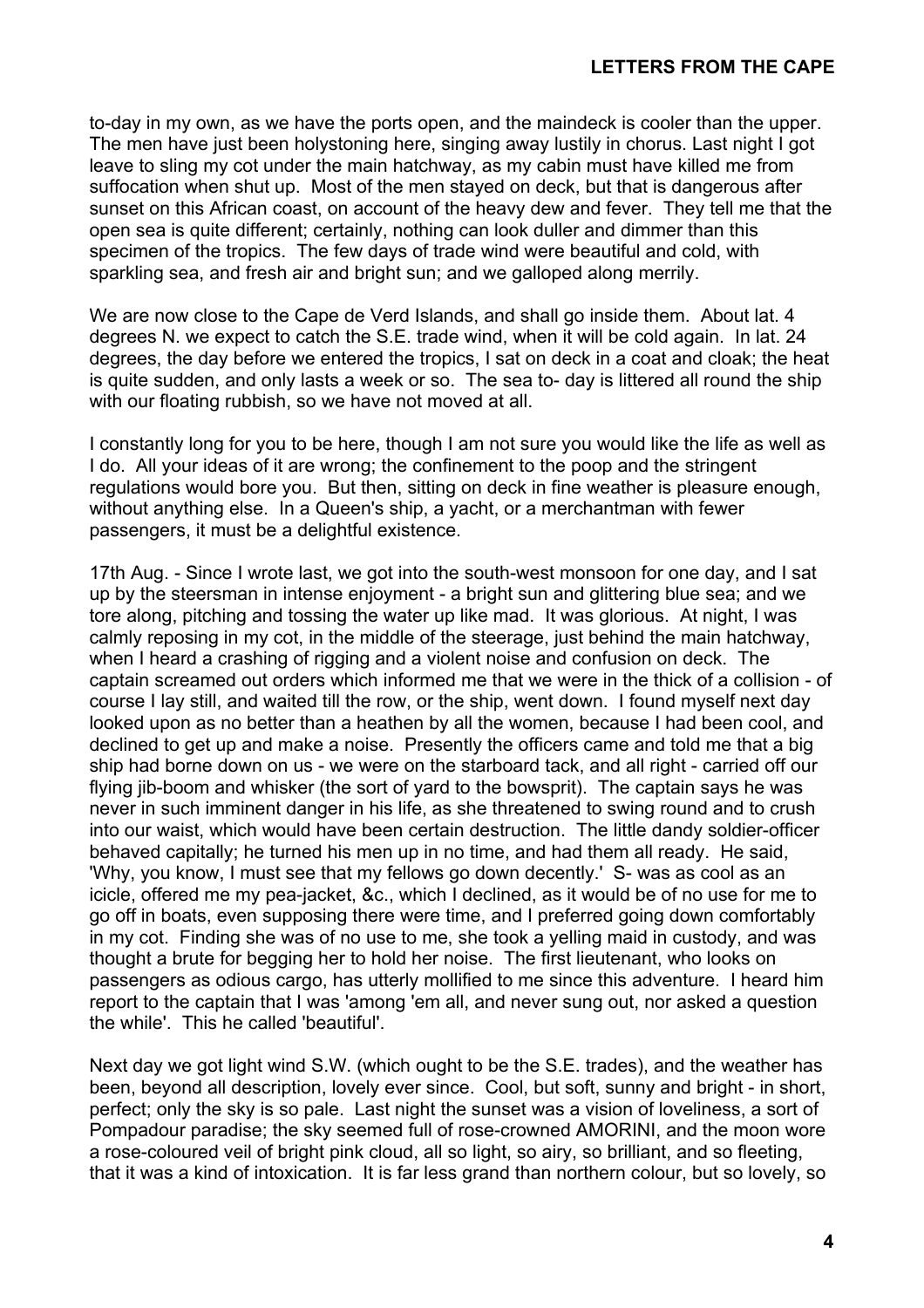shiny. Then the flying fish skimmed like silver swallows over the blue water. Such a sight! Also, I saw a whale spout like a very tiny garden fountain. The Southern Cross is a delusion, and the tropical moon no better than a Parisian one, at present. We are now in lat. 31 degrees about, and have been driven halfway to Rio by this sweet southern breeze. I have never yet sat on deck without a cloth jacket or shawl, and the evenings are chilly. I no longer believe in tropical heat at sea. Even during the calm it was not so hot as I have often felt it in England - and that, under a vertical sun. The ship that nearly ran us and herself down, must have kept no look-out, and refused to answer our hail. She is supposed to be from Glasgow by her looks. We may speak a ship and send letters on board; so excuse scrawl and confusion, it is so difficult to write at all.

30th August. - About 25 degrees S. lat. and very much to the west. We have had all sorts of weather - some beautiful, some very rough, but always contrary winds - and got within 200 miles of the coast of South America. We now have a milder breeze from the SOFT N.E., after a BITTER S.W., with Cape pigeons and mollymawks (a small albatross), not to compare with our gulls. We had private theatricals last night - ill acted, but beautifully got up as far as the sailors were concerned. I did not act, as I did not feel well enough, but I put a bit for Neptune into the Prologue and made the boatswain's mate speak it, to make up for the absence of any shaving at the Line, which the captain prohibited altogether; I thought it hard the men should not get their 'tips'. The boatswain's mate dressed and spoke it admirably; and the old carpenter sang a famous comic song, dressed to perfection as a ploughboy.

I am disappointed in the tropics as to warmth. Our thermometer stood at 82 degrees one day only, under the vertical sun, N. of the Line; ON the Line at 74 degrees; and at sea it FEELS 10 degrees colder than it is. I have never been hot, except for two days 4 degrees N. of the Line, and now it is very cold, but it is very invigorating. All day long it looks and feels like early morning; the sky is pale blue, with light broken clouds; the sea an inconceivably pure opaque blue - lapis lazuli, but far brighter. I saw a lovely dolphin three days ago; his body five feet long (some said more) is of a FIERY blue-green, and his huge tail golden bronze. I was glad he scorned the bait and escaped the hook; he was so beautiful. This is the sea from which Venus rose in her youthful glory. All is young, fresh, serene, beautiful, and cheerful.

We have not seen a sail for weeks. But the life at sea makes amends for anything, to my mind. I am never tired of the calms, and I enjoy a stiff gale like a Mother Carey's chicken, so long as I can be on deck or in the captain's cabin. Between decks it is very close and suffocating in rough weather, as all is shut up. We shall be still three weeks before we reach the Cape; and now the sun sets with a sudden plunge before six, and the evenings are growing too cold again for me to go on deck after dinner. As long as I could, I spent fourteen hours out of the twenty-four in my quiet corner by the wheel, basking in the tropical sun. Never again will I believe in the tales of a burning sun; the vertical sun just kept me warm - no more. In two days we shall be bitterly cold again.

Immediately after writing the above it began to blow a gale (favourable, indeed, but more furious than the captain had ever known in these seas), - about lat. 34 degrees S. and long. 25 degrees. For three days we ran under close-reefed (four reefs) topsails, before a sea. The gale in the Bay of Biscay was a little shaking up in a puddle (a dirty one) compared to that glorious South Atlantic in all its majestic fury. The intense blue waves, crowned with fantastic crests of bright emeralds and with the spray blowing about like wild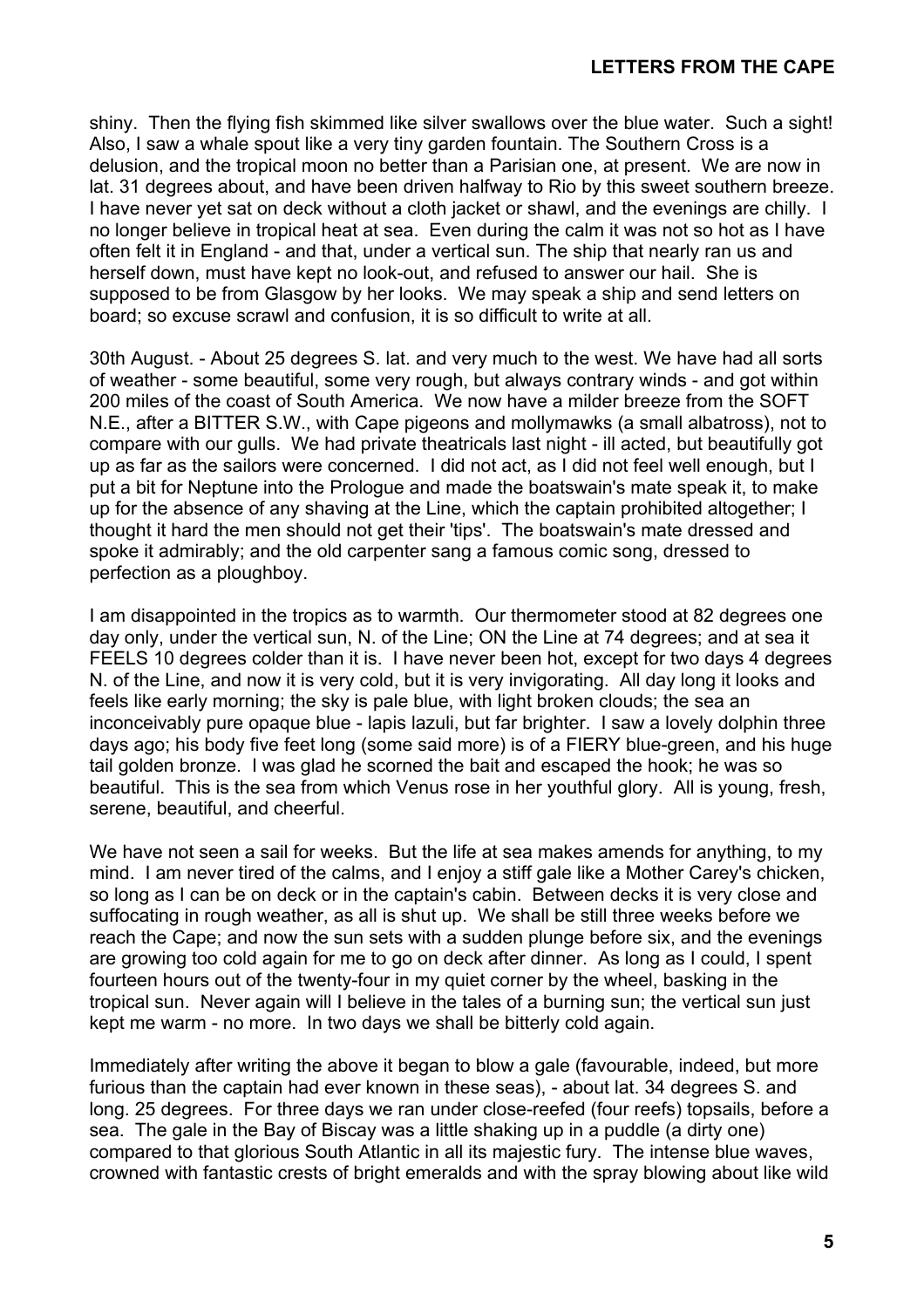dishevelled hair, came after us to swallow us up at a mouthful, but took us up on their backs, and hurried us along as if our ship were a cork. Then the gale slackened, and we had a dead calm, during which the waves banged us about frightfully, and our masts were in much jeopardy. Then a foul wind, S.E., increased into a gale, lasting five days, during which orders were given in dumb show, as no one's voice could be heard; through it we fought and laboured and dipped under water, and I only had my dry corner by the wheel, where the kind pleasant little third officer lashed me tight. It was far more formidable than the first gale, but less beautiful; and we made so much lee-way that we lost ten days, and only arrived here yesterday. I recommend a fortnight's heavy gale in the South Atlantic as a cure for a BLASE state of mind. It cannot be described; the sound, the sense of being hurled along without the smallest regard to 'this side uppermost'; the beauty of the whole scene, and the occasional crack and bear-away of sails and spars; the officer trying to 'sing out', quite in vain, and the boatswain's whistle scarcely audible. I remained near the wheel every day for as long as I could bear it, and was enchanted.

Then the mortal perils of eating, drinking, moving, sitting, lying; standing can't be done, even by the sailors, without holding on. THE night of the gale, my cot twice touched the beams of the ship above me. I asked the captain if I had dreamt it, but he said it was quite possible; he had never seen a ship so completely on her beam ends come up all right, masts and yards all sound.

There is a middy about half M-'s size, a very tiny ten-year-older, who has been my delight; he is so completely 'the officer and the gentleman'. My maternal entrails turned like old Alvarez, when that baby lay out on the very end of the cross-jack yard to reef, in the gale; it was quite voluntary, and the other newcomers all declined. I always called him 'Mr. -, sir', and asked his leave gravely, or, on occasions, his protection and assistance; and his little dignity was lovely. He is polite to the ladies, and slightly distant to the passengerboys, bigger than himself, whom he orders off dangerous places; 'Children, come out of that; you'll be overboard.'

A few days before landing I caught a bad cold, and kept my bed. I caught this cold by 'sleeping with a damp man in my cabin', as some one said. During the last gale, the cabin opposite mine was utterly swamped, and I found the Irish soldier-servant of a little officer of eighteen in despair; the poor lad had got ague, and eight inches of water in his bed, and two feet in the cabin. I looked in and said, 'He can't stay there - carry him into my cabin, and lay him in the bunk'; which he did, with tears running down his honest old face. So we got the boy into S-'s bed, and cured his fever and ague, caught under canvas in Romney Marsh. Meantime S- had to sleep in a chair and to undress in the boy's wet cabin. As a token of gratitude, he sent me a poodle pup, born on board, very handsome. The artillery officers were generally well-behaved; the men, deserters and ruffians, sent out as drivers. We have had five courts-martial and two floggings in eight weeks, among seventy men. They were pampered with food and porter, and would not pull a rope, or get up at six to air their quarters. The sailors are an excellent set of men. When we parted, the first lieutenant said to me, 'Weel, ye've a wonderful idee of discipline for a leddy, I will say. You've never been reported but once, and that was on sick leave, for your light, and all in order.'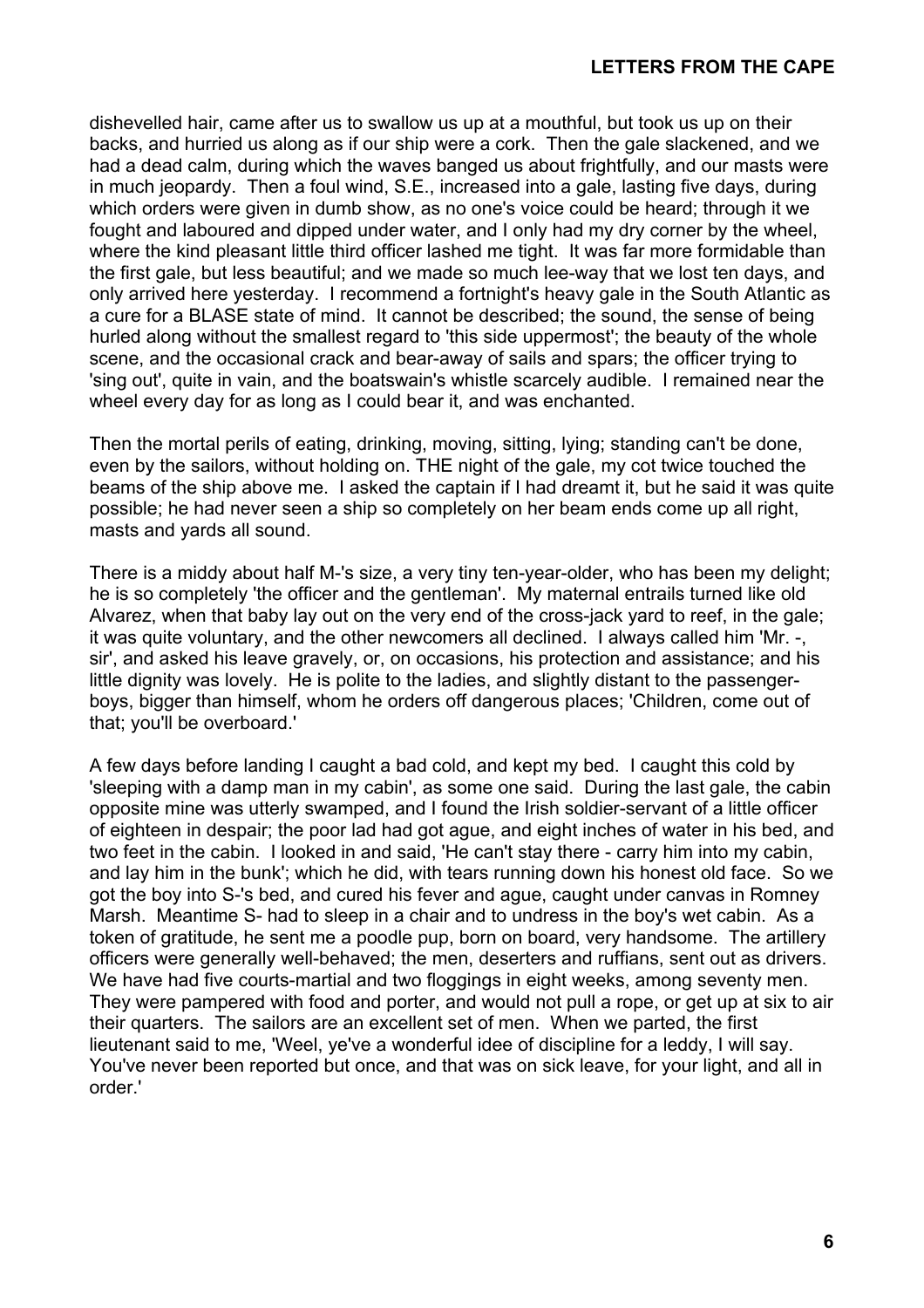Cape Town, Sept. 18.

We anchored yesterday morning, and Captain J-, the Port Captain, came off with a most kind letter from Sir Baldwin Walker, his gig, and a boat and crew for S- and the baggage. So I was whipped over the ship's side in a chair, and have come to a boarding house where the J-s live. I was tired and dizzy and landsick, and lay down and went to sleep. After an hour or so I woke, hearing a little GAZOUILLEMENT, like that of chimney swallows. On opening my eyes I beheld four demons, 'sons of the obedient Jinn', each bearing an article of furniture, and holding converse over me in the language of Nephelecoecygia. Why has no one ever mentioned the curious little soft voices of these coolies? - you can't hear them with the naked ear, three feet off. The most hideous demon (whose complexion had not only the colour, but the precise metallic lustre of an ill black-leaded stove) at last chirruped a wish for orders, which I gave. I asked the pert, active, cockney housemaid what I ought to pay them, as, being a stranger, they might overcharge me. Her scorn was sublime, 'Them nasty blacks never asks more than their regular charge.' So I asked the black-lead demon, who demanded 'two shilling each horse in waggon', and a dollar each 'coolie man'. He then glided with fiendish noiselessness about the room, arranged the furniture to his own taste, and finally said, 'Poor missus sick'; then more chirruping among themselves, and finally a fearful gesture of incantation, accompanied by 'God bless poor missus. Soon well now'. The wrath of the cockney housemaid became majestic: 'There, ma'am; you see how saucy they have grown - a nasty black heathen Mohamedan a blessing of a white Christian!'

These men are the Auvergnats of Africa. I was assured that bankers entrust them with large sums in gold, which they carry some hundred and twenty miles, by unknown tracks, for a small gratuity. The pretty, graceful Malays are no honester than ourselves, but are excellent workmen.

To-morrow, my linen will go to a ravine in the giant mountain at my back, and there be scoured in a clear spring by brown women, bleached on the mountain top, and carried back all those long miles on their heads, as it went up.

My landlady is Dutch; the waiter is an Africander, half Dutch, half Malay, very handsome, and exactly like a French gentleman, and as civil.

Enter 'Africander' lad with a nosegay; only one flower that I know - heliotrope. The vegetation is lovely; the freshness of spring and the richness of summer. The leaves on the trees are in all the beauty of spring. Mrs. R- brought me a plate of oranges, 'just gathered', as soon as I entered the house - and, oh! how good they were! better even than the Maltese. They are going out, and DEAR now - two a penny, very large and delicious. I am wild to get out and see the glorious scenery and the hideous people. To-day the wind has been a cold south-wester, and I have not been out. My windows look N. and E. so I get all the sun and warmth. The beauty of Table Bay is astounding. Fancy the Undercliff in the Isle of Wight magnified a hundred-fold, with clouds floating halfway up the mountain. The Hottentot mountains in the distance have a fantastic jagged outline, which hardly looks real. The town is like those in the south of Europe; flat roofs, and all unfinished; roads are simply non-existent. At the doors sat brown women with black hair that shone like metal, very handsome; they are Malays, and their men wear conical hats atop of turbans, and are the chief artisans. At the end of the pier sat a Mozambique woman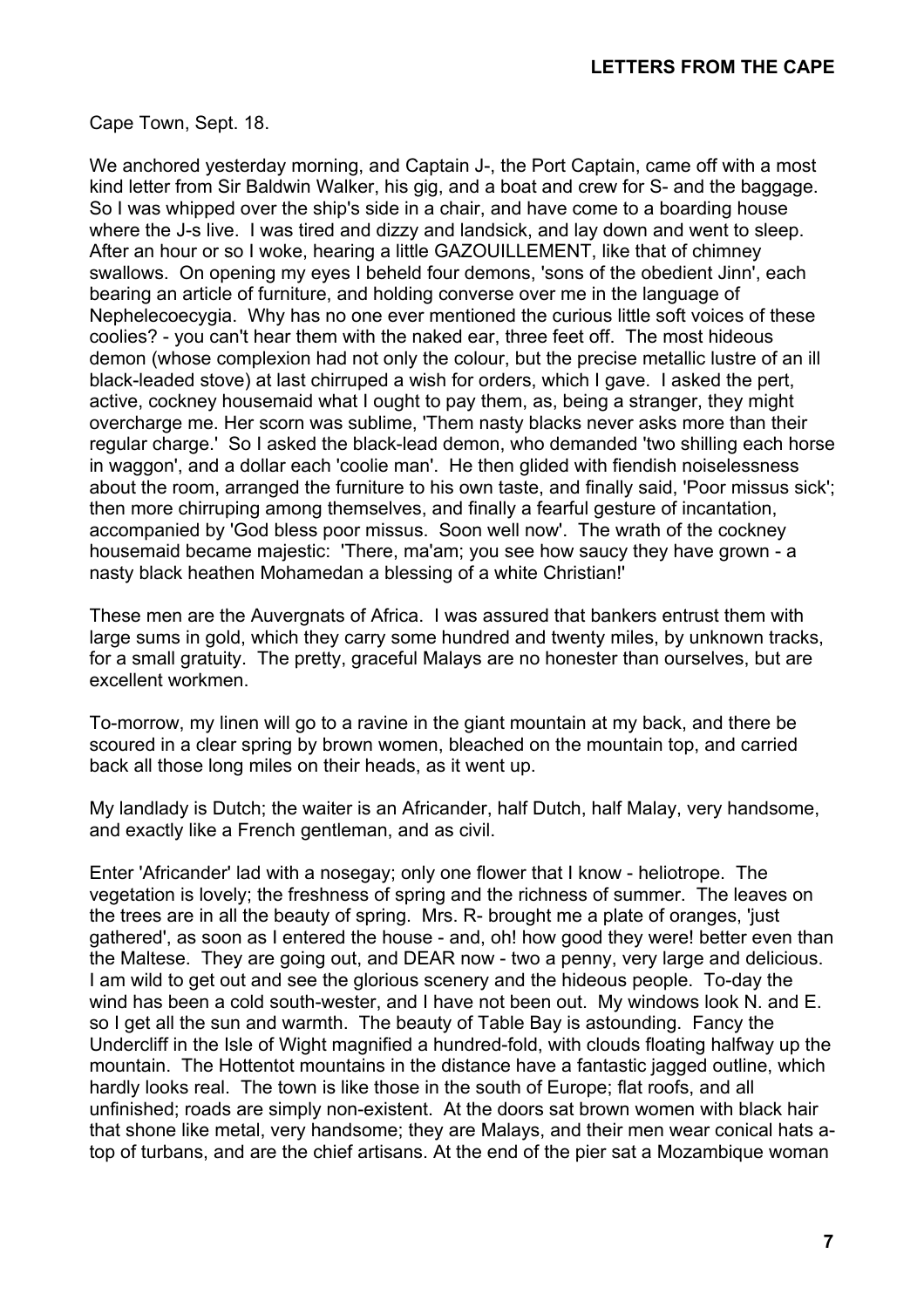in white drapery and the most majestic attitude, like a Roman matron; her features large and strong and harsh, but fine; and her skin blacker than night.

I have got a couple of Cape pigeons (the storm-bird of the South Atlantic) for J-'s hat. They followed us several thousand miles, and were hooked for their pains. The albatrosses did not come within hail.

The little Maltese goat gave a pint of milk night and morning, and was a great comfort to the cow. She did not like the land or the grass at first, and is to be thrown out of milk now. She is much admired and petted by the young Africander. My room is at least eighteen feet high, and contains exactly a bedstead, one straw mattrass, one rickety table, one wash-table, two chairs, and broken looking-glass; no carpet, and a hiatus of three inches between the floor and the door, but all very clean; and excellent food. I have not made a bargain yet, but I dare say I shall stay here.

Friday. - I have just received your letter; where it has been hiding, I can't conceive. Today is cold and foggy, like a baddish day in June with you; no colder, if so cold. Still, I did not venture out, the fog rolls so heavily over the mountain. Well, I must send off this yarn, which is as interminable as the 'sinnet' and 'foxes' which I twisted with the mids.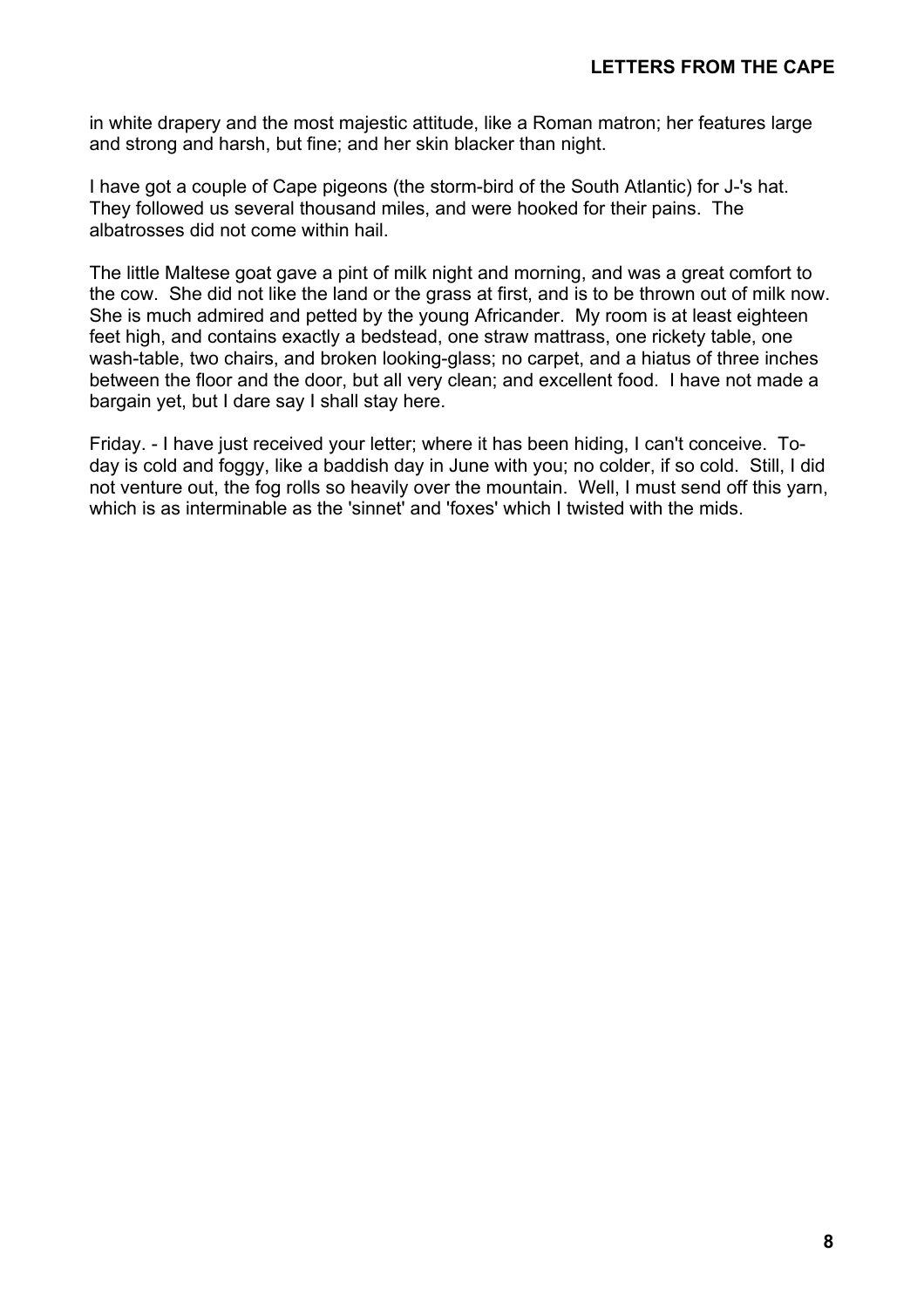## **LETTER II**

<span id="page-10-0"></span>Cape Town, Oct. 3.

I came on shore on a very fine day, but the weather changed, and we had a fortnight of cold and damp and S.W. wind (equivalent to our east wind), such as the 'oldest inhabitant' never experienced; and I have had as bad an attack of bronchitis as ever I remember, having been in bed till yesterday. I had a very good doctor, half Italian, half Dane, born at the Cape of Good Hope, and educated at Edinburgh, named Chiappini. He has a son studying medicine in London, whose mother is Dutch; such is the mixture of bloods here.

Yesterday, the wind went to the south-east; the blessed sun shone out, and the weather was lovely at once. The mountain threw off his cloak of cloud, and all was bright and warm. I got up and sat in the verandah over the stoep (a kind of terrace in front of every house here). They brought me a tortoise as big as half a crown and as lively as a cricket to look at, and a chameleon like a fairy dragon - a green fellow, five inches long, with no claws on his feet, but suckers like a fly - the most engaging little beast. He sat on my finger, and caught flies with great delight and dexterity, and I longed to send him to M-. To-day, I went a long drive with Captain and Mrs. J-: we went to Rondebosch and Wynberg - lovely country; rather like Herefordshire; red earth and oak- trees. Miles of the road were like Gainsborough-lane, on a large scale, and looked quite English; only here and there a hedge of prickly pear, or the big white aruns in the ditches, told a different tale; and the scarlet geraniums and myrtles growing wild puzzled one.

And then came rattling along a light, rough, but well-poised cart, with an Arab screw driven by a Malay, in a great hat on his kerchiefed head, and his wife, with her neat dress, glossy black hair, and great gold earrings. They were coming with fish, which he had just caught at Kalk Bay, and was going to sell for the dinners of the Capetown folk. You pass neat villas, with pretty gardens and stoeps, gay with flowers, and at the doors of several, neat Malay girls are lounging. They are the best servants here, for the emigrants mostly drink. Then you see a group of children at play, some as black as coals, some brown and very pretty. A little black girl, about R-'s age, has carefully tied what little petticoat she has, in a tight coil round her waist, and displays the most darling little round legs and behind, which it would be a real pleasure to slap; it is so shiny and round, and she runs and stands so strongly and gracefully.

Here comes another Malay, with a pair of baskets hanging from a stick across his shoulder, like those in Chinese pictures, which his hat also resembles. Another cart full of working men, with a Malay driver; and inside are jumbled some red-haired, rosy-cheeked English navvies, with the ugliest Mozambiques, blacker than Erebus, and with faces all knobs and corners, like a crusty loaf. As we drive home we see a span of sixteen noble oxen in the marketplace, and on the ground squats the Hottentot driver. His face no words can describe - his cheek-bones are up under his hat, and his meagre-pointed chin halfway down to his waist; his eyes have the dull look of a viper's, and his skin is dirty and sallow, but not darker than a dirty European's.

Capetown is rather pretty, but beyond words untidy and out of repair. As it is neither drained nor paved, it won't do in hot weather; and I shall migrate 'up country' to a Dutch village. Mrs. J-, who is Dutch herself, tells me that one may board in a Dutch farm-house very cheaply, and with great comfort (of course eating with the family), and that they will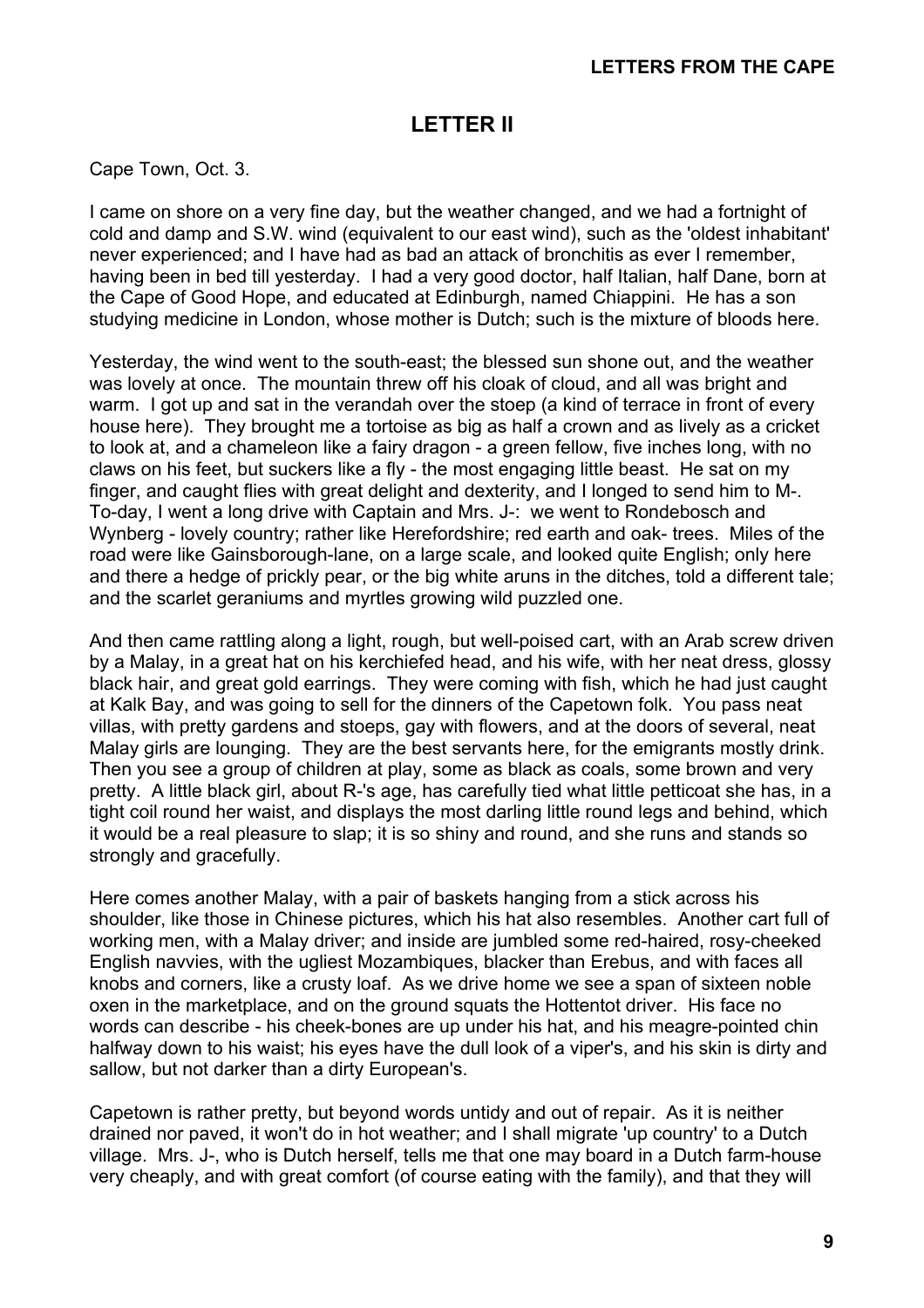drive you about the country and tend your horses for nothing, if you are friendly, and don't treat them with ENGELSCHE HOOG-MOEDIGHEID.

Oct. 19th. - The packet came in last night, but just in time to save the fine of 50L. per diem, and I got your welcome letter this morning. I have been coughing all this time, but I hope I shall improve. I came out at the very worst time of year, and the weather has been (of course) 'unprecedentedly' bad and changeable. But when it IS fine it is quite celestial; so clear, so dry, so light. Then comes a cloud over Table Mountain, like the sugar on a wedding-cake, which tumbles down in splendid waterfalls, and vanishes unaccountably halfway; and then you run indoors and shut doors and windows, or it portends a 'southeaster', i.e. a hurricane, and Capetown disappears in impenetrable clouds of dust. But this wind coming off the hills and fields of ice, is the Cape doctor, and keeps away cholera, fever of every sort, and all malignant or infectious diseases. Most of them are unknown here. Never was so healthy a place; but the remedy is of the heroic nature, and very disagreeable. The stones rattle against the windows, and omnibuses are blown over on the Rondebosch road.

A few days ago, I drove to Mr. V-'s farm. Imagine St. George's Hill, and the most beautiful bits of it, sloping gently up to Table Mountain, with its grey precipices, and intersected with Scotch burns, which water it all the year round, as they come from the living rock; and sprinkled with oranges, pomegranates, and camelias in abundance. You drive through a mile or two as described, and arrive at a square, planted with rows of fine oaks close together; at the upper end stands the house, all on the ground-floor, but on a high stoep: rooms eighteen feet high; the old slave quarters on each side; stables, &c., opposite; the square as big as Belgrave Square, and the buildings in the old French style.

We then went on to Newlands, a still more beautiful place. Immense trenching and draining going on - the foreman a Caffre, black as ink, six feet three inches high, and broad in proportion, with a staid, dignified air, and Englishmen working under him! At the streamlets there are the inevitable groups of Malay women washing clothes, and brown babies sprawling about. Yesterday, I should have bought a black woman for her beauty, had it been still possible. She was carrying an immense weight on her head, and was far gone with child; but such stupendous physical perfection I never even imagined. Her jet black face was like the Sphynx, with the same mysterious smile; her shape and walk were goddess-like, and the lustre of her skin, teeth, and eyes, showed the fulness of health; - Caffre of course. I walked after her as far as her swift pace would let me, in envy and admiration of such stately humanity.

The ordinary blacks, or Mozambiques, as they call them, are hideous. Malay here seems equivalent to Mohammedan. They were originally Malays, but now they include every shade, from the blackest nigger to the most blooming English woman. Yes, indeed, the emigrant-girls have been known to turn 'Malays', and get thereby husbands who know not billiards and brandy - the two diseases of Capetown. They risked a plurality of wives, and professed Islam, but they got fine clothes and industrious husbands. They wear a very pretty dress, and all have a great air of independence and self-respect; and the real Malays are very handsome. I am going to see one of the Mollahs soon, and to look at their schools and mosque; which, to the distraction of the Scotch, they call their 'Kerk.'

I asked a Malay if he would drive me in his cart with the six or eight mules, which he agreed to do for thirty shillings and his dinner (i.e. a share of my dinner) on the road.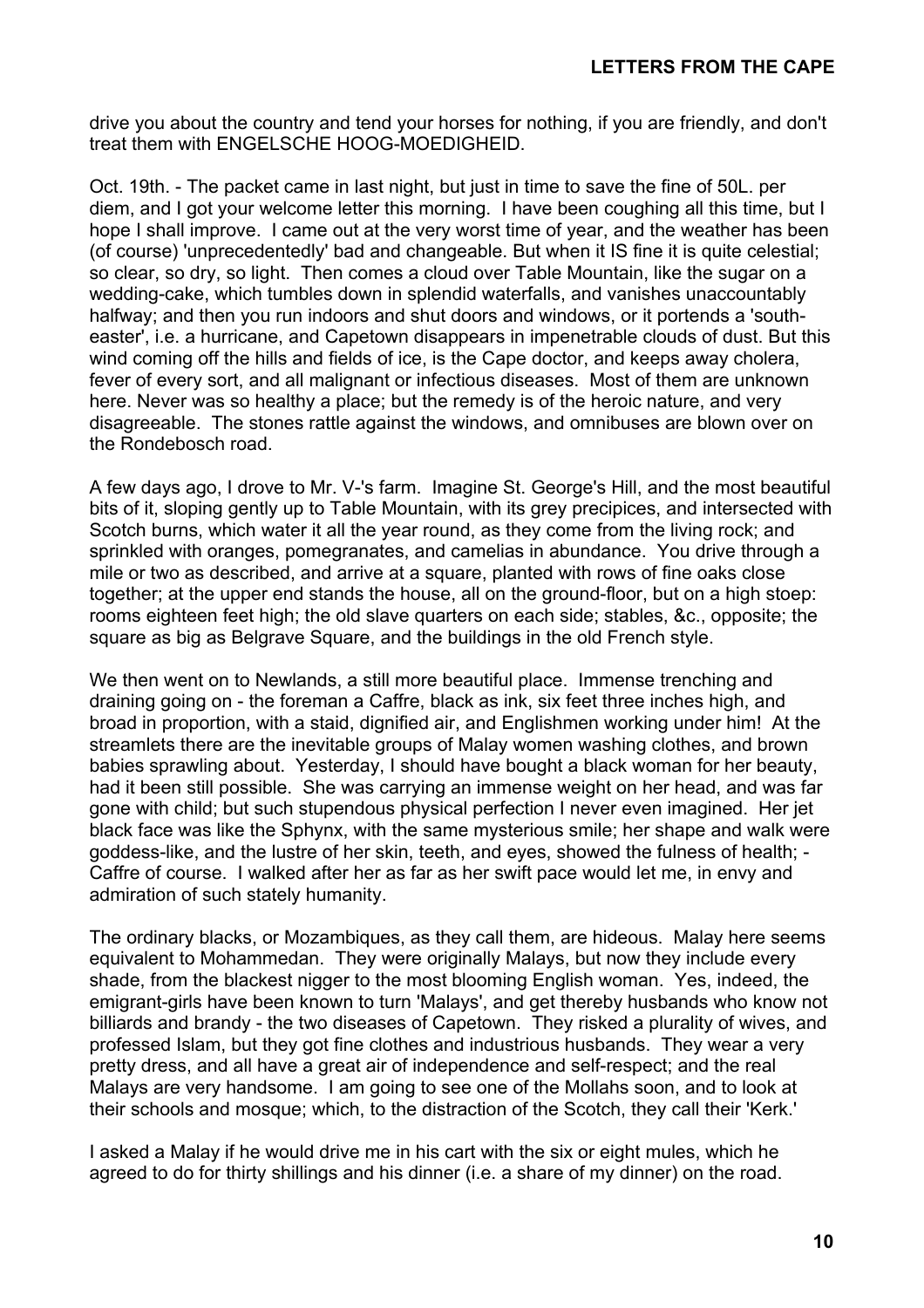When I asked how long it would take, he said, 'Allah is groot', which meant, I found, that it depended on the state of the beach - the only road for half the way.

The sun, moon, and stars are different beings from those we look upon. Not only are they so large and bright, but you SEE that the moon and stars are BALLS, and that the sky is endless beyond them. On the other hand, the clear, dry air dwarfs Table Mountain, as you seem to see every detail of it to the very top.

Capetown is very picturesque. The old Dutch buildings are very handsome and peculiar, but are falling to decay and dirt in the hands of their present possessors. The few Dutch ladies I have seen are very pleasing. They are gentle and simple, and naturally well-bred. Some of the Malay women are very handsome, and the little children are darlings. A little parti-coloured group of every shade, from ebony to golden hair and blue eyes, were at play in the street yesterday, and the majority were pretty, especially the half-castes. Most of the Caffres I have seen look like the perfection of human physical nature, and seem to have no diseases. Two days ago I saw a Hottentot girl of seventeen, a housemaid here. You would be enchanted by her superfluity of flesh; the face was very queer and ugly, and yet pleasing, from the sweet smile and the rosy cheeks which please one much, in contrast to all the pale yellow faces - handsome as some of them are.

I wish I could send the six chameleons which a good-natured parson brought me in his hat, and a queer lizard in his pocket. The chameleons are charming, so monkey-like and so 'CARESSANTS'. They sit on my breakfast tray and catch flies, and hang in a bunch by their tails, and reach out after my hand.

I have had a very kind letter from Lady Walker, and shall go and stay with them at Simon's Bay as soon as I feel up to the twenty- two miles along the beaches and bad roads in the mail-cart with three horses. The teams of mules (I beg pardon, spans) would delight you eight, ten, twelve, even sixteen sleek, handsome beasts; and oh, such oxen! noble beasts with humps; and hump is very good to eat too.

Oct. 21st. - The mail goes out to-morrow, so I must finish this letter. I feel better to-day than I have yet felt, in spite of the south-easter.

Yours, &c.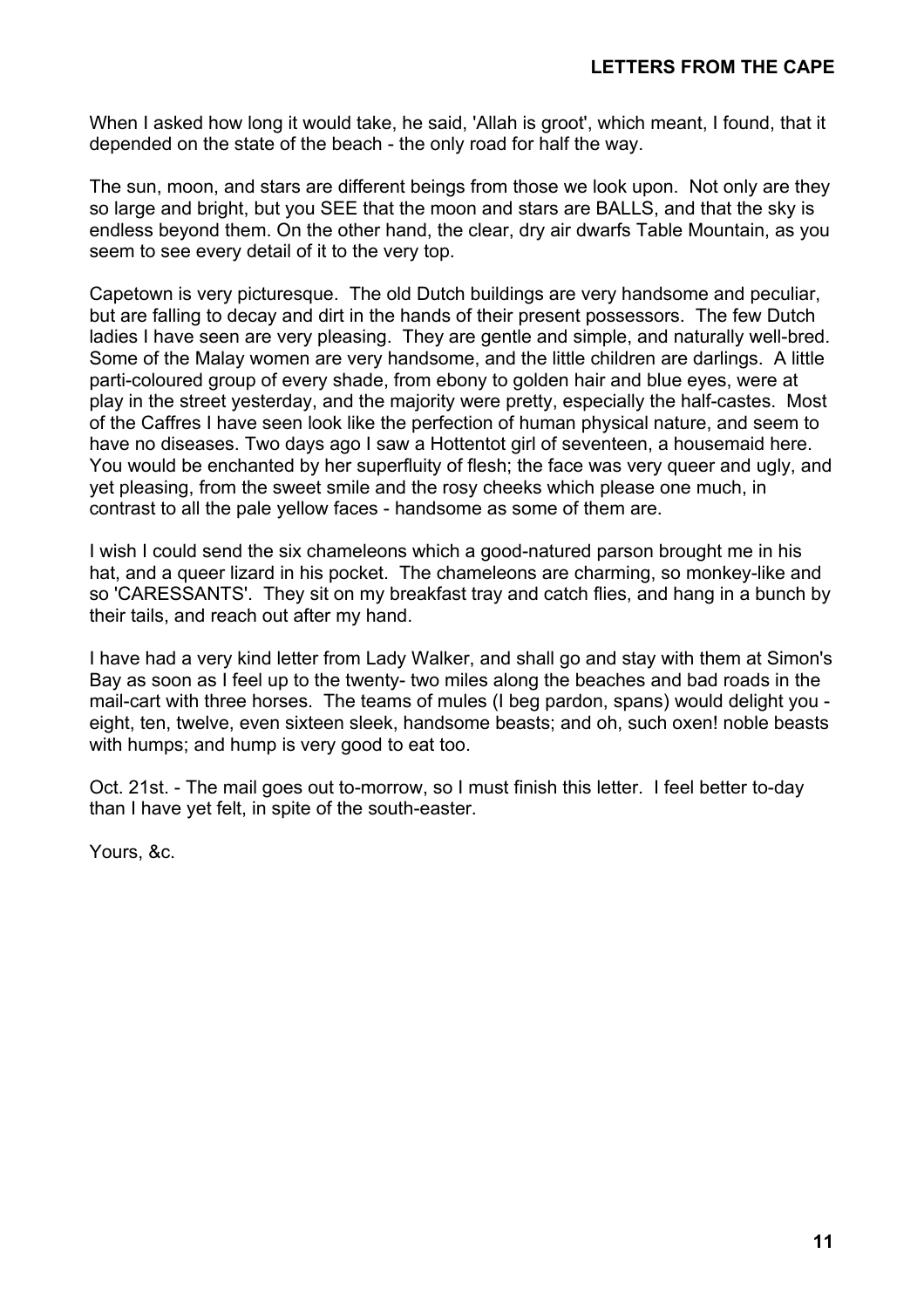#### **LETTER III**

<span id="page-13-0"></span>28th Oct. - Since I wrote, we have had more really cold weather, but yesterday the summer seems to have begun. The air is as light and clear as if THERE WERE NONE, and the sun hot; but I walk in it, and do not find it oppressive. All the household groans and perspires, but I am very comfortable.

Yesterday I sat in the full broil for an hour or more, in the hot dust of the Malay burialground. They buried the head butcher of the Mussulmans, and a most strange poetical scene it was. The burial-ground is on the side of the Lion Mountain - on the Lion's rump and overlooks the whole bay, part of the town, and the most superb mountain panorama beyond. I never saw a view within miles of it for beauty and grandeur. Far down, a fussy English steamer came puffing and popping into the deep blue bay, and the 'Hansom's' cabs went tearing down to the landing place; and round me sat a crowd of grave brown men chanting 'Allah il Allah' to the most monotonous but musical air, and with the most perfect voices. The chant seemed to swell, and then fade, like the wind in the trees.

I went in after the procession, which consisted of a bier covered with three common Paisley shawls of gay colours; no one looked at me; and when they got near the grave, I kept at a distance, and sat down when they did. But a man came up and said, 'You are welcome.' So I went close, and saw the whole ceremony. They took the corpse, wrapped in a sheet, out of the bier, and lifted it into the grave, where two men received it; then a sheet was held over the grave till they had placed the dead man; and then flowers and earth were thrown in by all present, the grave filled in, watered out of a brass kettle, and decked with flowers. Then a fat old man, in printed calico shirt sleeves, and a plaid waistcoat and corduroy trousers, pulled off his shoes, squatted on the grave, and recited endless 'Koran', many reciting after him. Then they chanted 'Allah-il-Allah' for twenty minutes, I think: then prayers, with 'Ameens' and 'Allah il-Allahs' again. Then all jumped up and walked off. There were eighty or a hundred men, no women, and five or six 'Hadjis', draped in beautiful Eastern dresses, and looking very supercilious. The whole party made less noise in moving and talking than two Englishmen.

A white-complexioned man spoke to me in excellent English (which few of them speak), and was very communicative and civil. He told me the dead man was his brother-in-law, and he himself the barber. I hoped I had not taken a liberty. 'Oh, no; poor Malays were proud when noble English persons showed such respect to their religion. The young Prince had done so too, and Allah would not forget to protect him. He also did not laugh at their prayers, praise be to God!' I had already heard that Prince Alfred is quite the darling of the Malays. He insisted on accepting their FETE, which the Capetown people had snubbed. I have a friendship with one Abdul Jemaalee and his wife Betsy, a couple of old folks who were slaves to Dutch owners, and now keep a fruit-shop of a rough sort, with 'Betsy, fruiterer,' painted on the back of an old tin tray, and hung up by the door of the house. Abdul first bought himself, and then his wife Betsy, whose 'missus' generously threw in her bed- ridden mother. He is a fine handsome old man, and has confided to me that 5,000 pounds would not buy what he is worth now. I have also read the letters written by his, son, young Abdul Rachman, now a student at Cairo, who has been away five years - four at Mecca. The young theologian writes to his 'HOOG EERBARE MOEDER' a fond request for money, and promises to return soon. I am invited to the feast wherewith he will be welcomed. Old Abdul Jemaalee thinks it will divert my mind, and prove to me that Allah will take me home safe to my children, about whom he and his wife asked many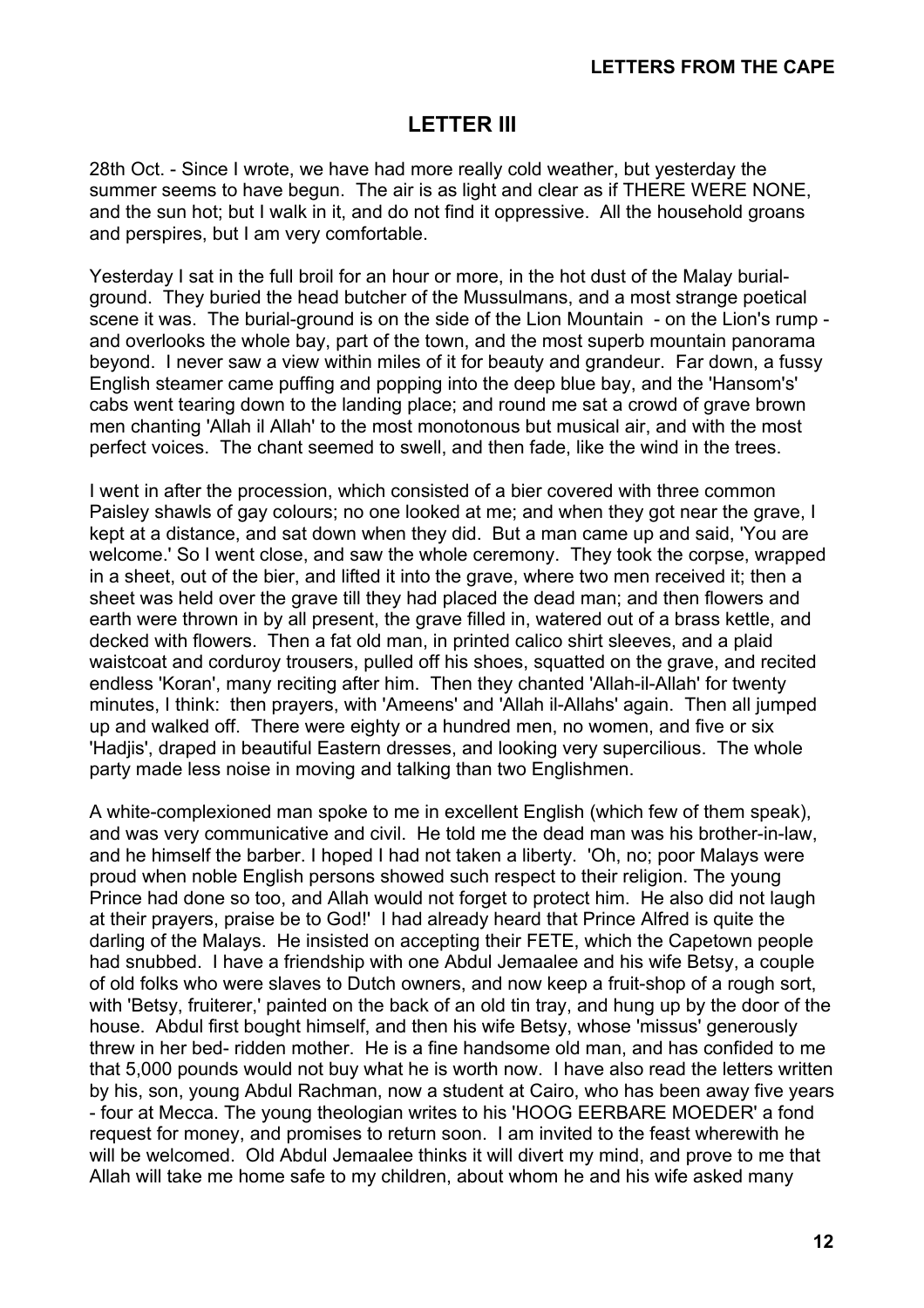questions. Moreover, he compelled me to drink herb tea, compounded by a Malay doctor for my cough. I declined at first, and the poor old man looked hurt, gravely assured me that it was not true that Malays always poisoned Christians, and drank some himself. Thereupon I was obliged, of course, to drink up the rest; it certainly did me good, and I have drunk it since with good effect; it is intensely bitter and rather sticky. The white servants and the Dutch landlady where I lodge shake their heads ominously, and hope it mayn't poison me a year hence. 'Them nasty Malays can make it work months after you take it.' They also possess the evil eye, and a talent for love potions. As the men are very handsome and neat, I incline to believe that part of it.

Rathfelder's Halfway House, 6th November. - I drove out here yesterday in Captain T-'s drag, which he kindly brought into Capetown for me. He and his wife and children came for a change of air for whooping cough, and advised me to come too, as my cough continues, though less troublesome. It is a lovely spot, six miles from Constantia, ten from Capetown, and twelve from Simon's Bay. I intend to stay here a little while, and then to go to Kalk Bay, six miles from hence. This inn was excellent, I hear, 'in the old Dutch times'. Now it is kept by a young Englishman, Cape-born, and his wife, and is dirty and disorderly. I pay twelve shillings a day for S- and self, without a sitting-room, and my bed is a straw paillasse; but the food is plentiful, and not very bad. That is the cheapest rate of living possible here, and every trifle costs double what it would in England, except wine, which is very fair at fivepence a bottle - a kind of hock. The landlord pays 1 pound a day rent for this house, which is the great resort of the Capetown people for Sundays, and for change of air, &c. - a rude kind of Richmond. His cook gets 3 pounds 10S. a month, besides food for himself and wife, and beer and sugar. The two (white) housemaids get 1 pound 15S. and 1 pound 10S. respectively (everything by the month). Fresh butter is 3S. 6D. a pound, mutton 7D.; washing very dear; cabbages my host sells at 3D. a piece, and pumpkins 8D. He has a fine garden, and pays a gardener 3S. 6D. a day, and black labourers 2S. THEY work three days a week; then they buy rice and a coarse fish, and lie in the sun till it is eaten; while their darling little fat black babies play in the dust, and their black wives make battues in the covers in their woolly heads. But the little black girl who cleans my room is far the best servant, and smiles and speaks like Lalage herself, ugly as the poor drudge is. The voice and smile of the negroes here is bewitching, though they are hideous; and neither S- nor I have yet heard a black child cry, or seen one naughty or quarrelsome. You would want to lay out a fortune in woolly babies. Yesterday I had a dreadful heartache after my darling, on her little birthday, and even the lovely ranges of distant mountains, coloured like opals in the sunset, did not delight me. This is a dreary place for strangers. Abdul Jemaalee's tisanne, and a banana which he gave me each time I went to his shop, are the sole offer of 'Won't you take something?' or even the sole attempt at a civility that I have received, except from the J-s, who, are very civil and kind.

When I have done my visit to Simon's Bay, I will go 'up country', to Stellenbosch, Paarl and Worcester, perhaps. If I can find people going in a bullock-waggon, I will join them; it costs 1 pound a day, and goes twenty miles. If money were no object, I would hire one with Caffres to hunt, as well as outspan and drive, and take a saddle-horse. There is plenty of pleasure to be had in travelling here, if you can afford it. The scenery is quite beyond anything you can imagine in beauty. I went to a country house at Rondebosch with the J-s, and I never saw so lovely a spot. The possessor had done his best to spoil it, and to destroy the handsome Dutch house and fountains and aqueducts; but Nature was too much for him, and the place lovely in neglect and shabbiness.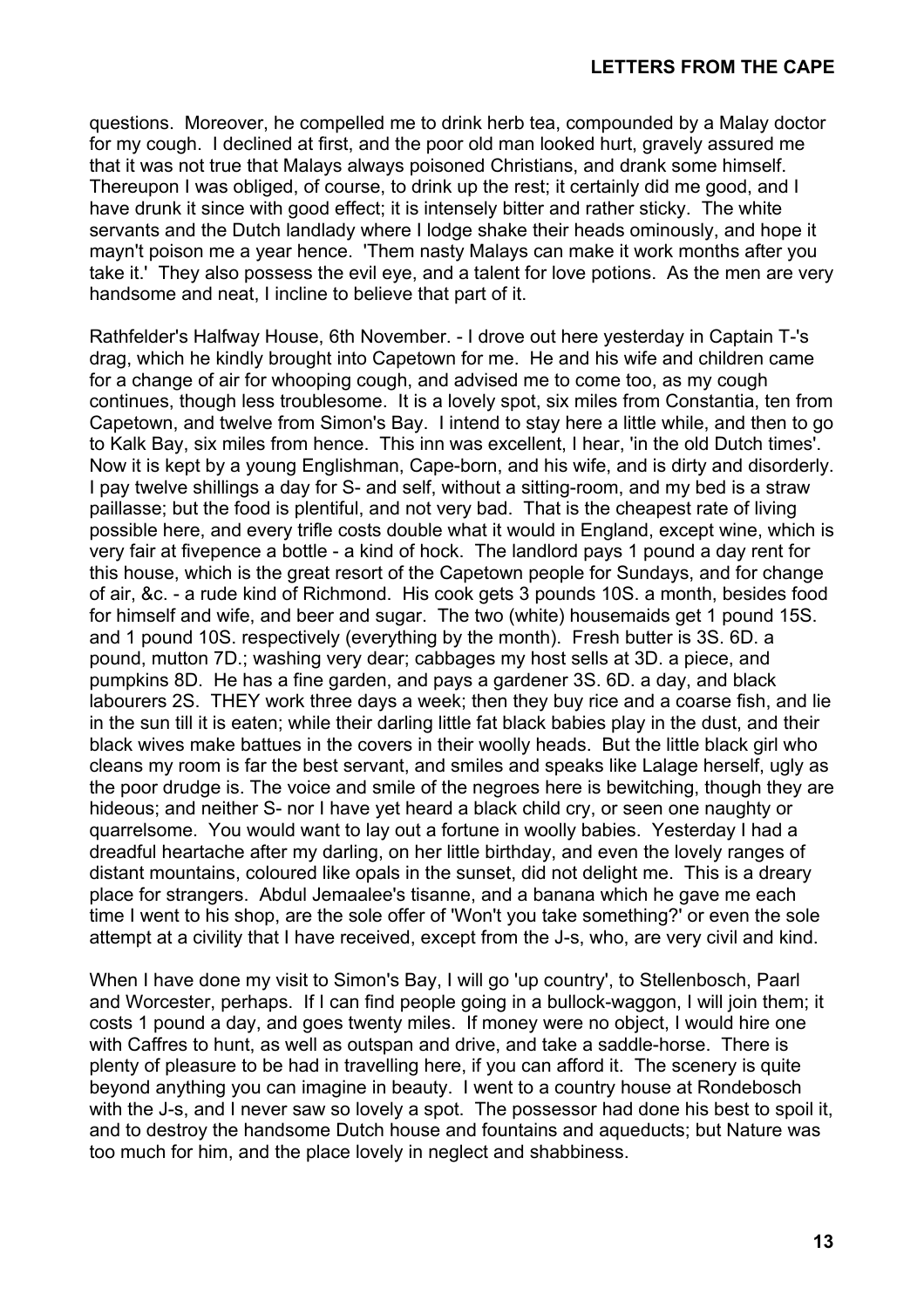Now I will tell you my impressions of the state of society here, as far as I have been able to make out by playing the inquisitive traveller. I dare say the statements are exaggerated, but I do not think they are wholly devoid of truth. The Dutch round Capetown (I don't know anything of 'up country') are sulky and dispirited; they regret the slave days, and can't bear to pay wages; they have sold all their fine houses in town to merchants, &c., and let their handsome country places go to pieces, and their land lie fallow, rather than hire the men they used to own. They hate the Malays, who were their slaves, and whose 'insolent prosperity' annoys them, and they don't like the vulgar, bustling English. The English complain that the Dutch won't die, and that they are the curse of the colony (a statement for which they can never give a reason). But they, too, curse the emancipation, long to flog the niggers, and hate the Malays, who work harder and don't drink, and who are the only masons, tailors, &c., and earn from 4S. 6D. to 10S. a day. The Malays also have almost a monopoly of cart-hiring and horse- keeping; an Englishman charges 4 pounds 10S. or 5 pounds for a carriage to do what a Malay will do quicker in a light cart for 30S. S- says, 'The English here think the coloured people ought to do the work, and they to get the wages. Nothing less would satisfy them.' Servants' wages are high, but other wages not much higher than in England; yet industrious people invariably make fortunes, or at least competencies, even when they begin with nothing. But few of the English will do anything but lounge; while they abuse the Dutch as lazy, and the Malays as thieves, and feel their fingers itch to be at the blacks. The Africanders (Dutch and negro mixed in various proportions) are more or less lazy, dirty, and dressy, and the beautiful girls wear pork-pie hats, and look very winning and rather fierce; but to them the philanthropists at home have provided formidable rivals, by emptying a shipload of young ladies from a 'Reformatory' into the streets of Capetown.

I am puzzled what to think of the climate here for invalids. The air is dry and clear beyond conception, and light, but the sun is scorching; while the south-east wind blows an icy hurricane, and the dust obscures the sky. These winds last all the summer, till February or March. I am told when they don't blow it is heavenly, though still cold in the mornings and evenings. No one must be out at, or after sunset, the chill is so sudden. Many of the people here declare that it is death to weak lungs, and send their POITRINAIRES to Madeira, or the south of France. They also swear the climate is enervating, but their looks, and above all the blowsy cheeks and hearty play of the English children, disprove that; and those who come here consumptive get well in spite of the doctors, who won't allow it possible. I believe it is a climate which requires great care from invalids, but that, with care, it is good, because it is bracing as well as warm and dry. It is not nearly so warm as I expected; the southern icebergs are at no great distance, and they ice the south-east wind for us. If it were not so violent, it would be delicious; and there are no unhealthy winds - nothing like our east wind. The people here grumble at the northwester, which sometimes brings rain, and call it damp, which, as they don't know what damp is, is excusable; it feels like a DRY south-wester in England. It is, however, quite a delusion to think of living out of doors, here; the south-easters keep one in nearly, if not quite, half one's time, and in summer they say the sun is too hot to be out except morning and evening. But I doubt that, for they make an outcry about heat as soon as it is not cold. The transitions are so sudden, that, with the thermometer at 76 degrees, you must not go out without taking a thick warm cloak; you may walk into a south-easter round the first spur of the mountain, and be cut in two. In short, the air is cold and bracing, and the sun blazing hot; those whom that suits, will do well. I should like a softer air, but I may be wrong; when there is only a moderate wind, it is delicious. You walk in the hot sun, which makes you perspire a very little; but you dry as you go, the air is so dry; and you come in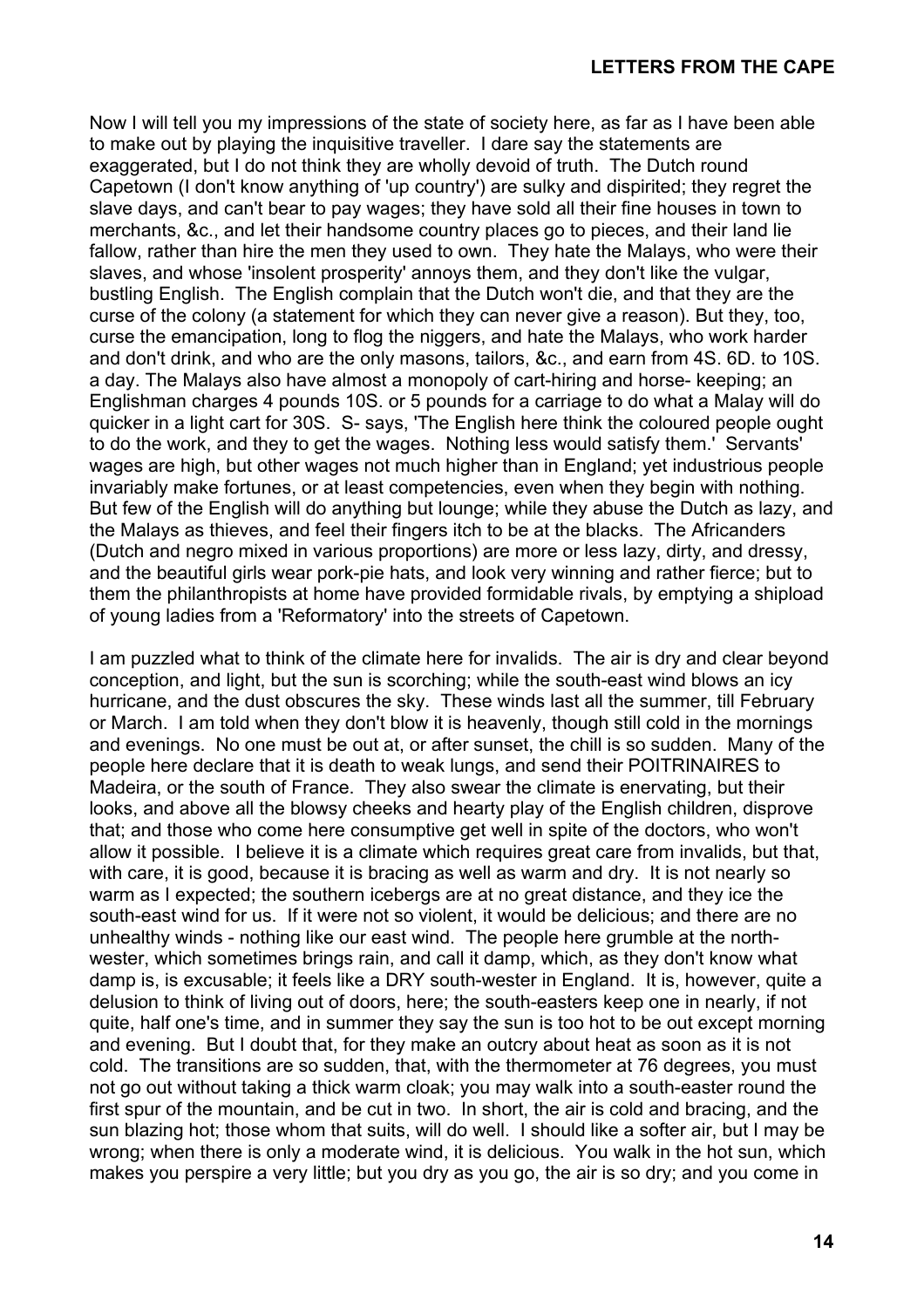untired. I speak of slow walking. There are no hot-climate diseases; no dysentery, fever, &c.

Simon's Bay, 18th Nov. - I came on here in a cart, as I felt ill from the return of the cold weather. While at Rathfelder we had a superb day, and the J-s drove me over to Constantia, which deserves all its reputation for beauty. What a divine spot! - such kloofs, with silver rills running down them! It is useless to describe scenery. It was a sort of glorified Scotland, with sunshine, flowers, and orange-groves. We got home hungry and tired, but in great spirits. Alas! next day came the south-easter - blacker, colder, more cutting, than ever - and lasted a week.

The Walkers came over on horseback, and pressed me to go to them. They are most kind and agreeable people. The drive to Simon's Bay was lovely, along the coast and across five beaches of snow-white sand, which look like winter landscapes; and the mountains and bay are lovely.

Living is very dear, and washing, travelling, chemist's bills - all enormous. Thirty shillings a cart and horse from Rathfelder here - twelve miles; and then the young English host wanted me to hire another cart for one box and one bath! But I would not, and my obstinacy was stoutest. If I want cart or waggon again, I'll deal with a Malay, only the fellows drive with forty Jehu-power up and down the mountains.

A Madagascar woman offered to give me her orphan grandchild, a sweet brown fairy, six years old, with long silky black hair, and gorgeous eyes. The child hung about me incessantly all the time I was at Rathfelder, and I had a great mind to her. She used to laugh like baby, and was like her altogether, only prettier, and very brown; and when I told her she was like my own little child, she danced about, and laughed like mad at the idea that she could look like 'pretty white Missy'. She was mighty proud of her needlework and A B C performances.

It is such a luxury to sleep on a real mattrass - not stuffed with dirty straw; to eat clean food, and live in a nice room. But my cough is very bad, and the cruel wind blows on and on. I saw the doctor of the Naval Hospital here to-day. If I don't mend, I will try his advice, and go northward for warmth. If you can find an old Mulready envelope, send it here to Miss Walker, who collects stamps and has not got it, and write and thank dear good Lady Walker for her kindness to me.

You will get this about the new year. God bless you all, and send us better days in 1862.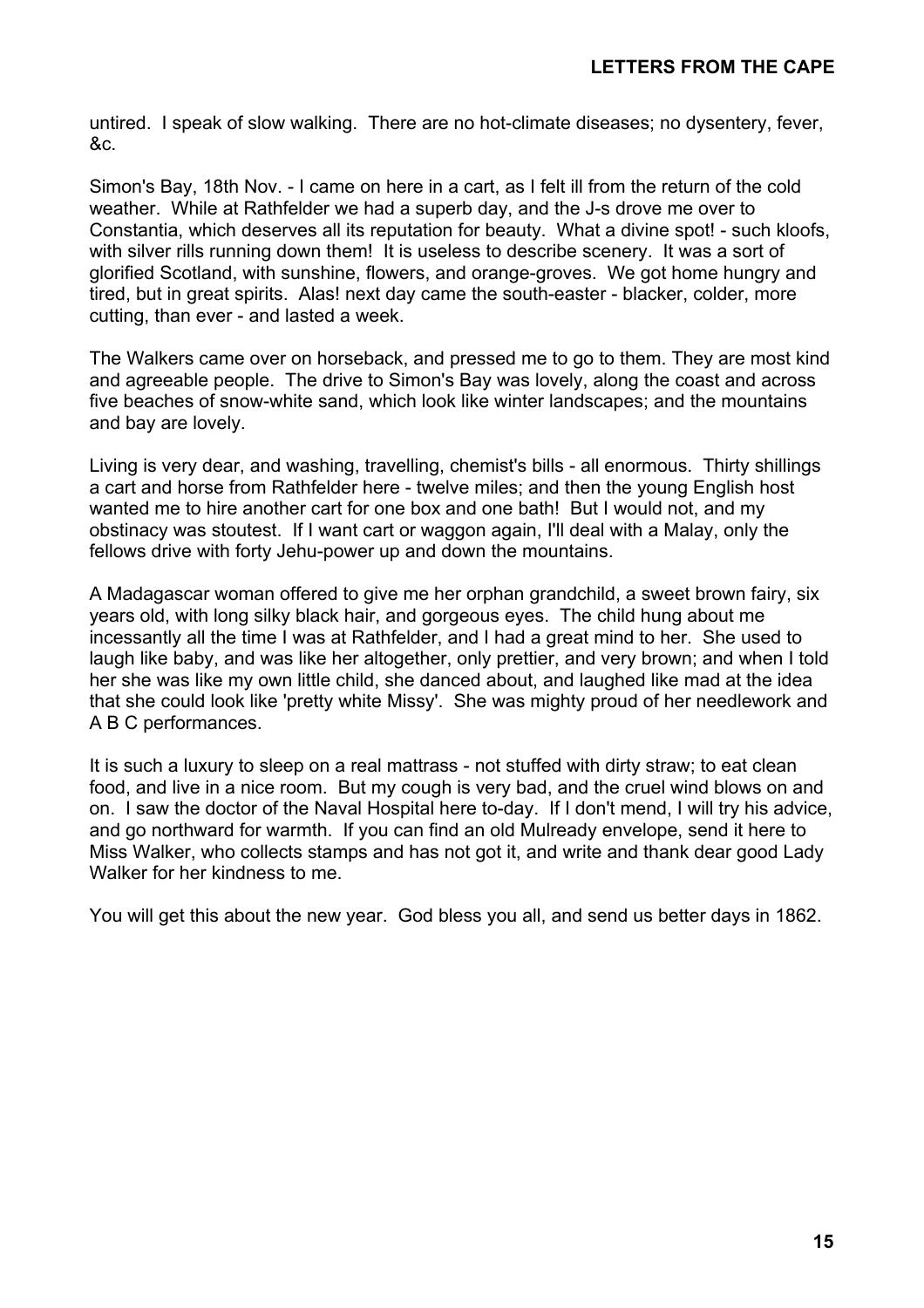#### **LETTER IV - JOURNEY TO CALEDON**

<span id="page-17-0"></span>Caledon, Dec. 10th.

I did not feel at all well at Simon's Bay, which is a land of hurricanes. We had a 'southeaster' for fourteen days, without an hour's lull; even the flag-ship had no communication with the shore for eight days. The good old naval surgeon there ordered me to start off for this high 'up-country' district, and arranged my departure for the first POSSIBLE day. He made a bargain for me with a Dutchman, for a light Malay cart (a capital vehicle with two wheels) and four horses, for 30S. a day - three days to Caledon from Simon's Bay, about a hundred miles or so, and one day of back fare to his home in Capetown.

Luckily, on Saturday the wind dropped, and we started at nine o'clock, drove to a place about four miles from Capetown, when we turned off on the 'country road', and outspanned at a post-house kept by a nice old German with a Dutch wife. Once well out of Capetown, people are civil, but inquisitive; I was strictly cross- questioned, and proved so satisfactory, that the old man wished to give me some English porter gratis. We then jogged along again at a very good pace to another wayside public, where we outspanned again and ate, and were again questioned, and again made much of. By six o'clock we got to the Eerste River, having gone forty miles or so in the day. It was a beautiful day, and very pleasant travelling. We had three good little half-Arab bays, and one brute of a grey as off-wheeler, who fell down continually; but a Malay driver works miracles, and no harm came of it. The cart is small, with a permanent tilt at top, and moveable curtains of waterproof all round; harness of raw leather, very prettily put together by Malay workmen. We sat behind, and our brown coachman, with his mushroom hat, in front, with my bath and box, and a miniature of himself about seven years old - a nephew, - so small and handy that he would be worth his weight in jewels as a tiger. At Eerste River we slept in a pretty old Dutch house, kept by an English woman, and called the Fox and Hound, 'to sound like home, my lady.' Very nice and comfortable it was.

I started next day at ten; and never shall I forget that day's journey. The beauty of the country exceeds all description. Ranges of mountains beyond belief fantastic in shape, and between them a rolling country, desolate and wild, and covered with gorgeous flowers among the 'scrub'. First we came to Hottentot's Holland (now called Somerset West), the loveliest little old Dutch village, with trees and little canals of bright clear mountain water, and groves of orange and pomegranate, and white houses, with incredible gable ends. We tried to stop here; but forage was ninepence a bundle, and the true Malay would rather die than pay more than he can help. So we pushed on to the foot of the mountains, and bought forage (forage is oats AU NATURAL, straw and all, the only feed known here, where there is no grass or hay) at a farm kept by English people, who all talked Dutch together; only one girl of the family could speak English. They were very civil, asked us in, and gave us unripe apricots, and the girl came down with seven flounces, to talk with us. Forage was still ninepence - half a dollar a bundle - and Choslullah Jaamee groaned over it, and said the horses must have less forage and 'more plenty roll' (a roll in the dust is often the only refreshment offered to the beasts, and seems to do great good).

We got to Caledon at eleven, and drove to the place the Doctor recommended - formerly a country house of the Dutch Governor. It is in a lovely spot; but do you remember the Schloss in Immermann's Neuer Munchausen? Well, it is that. A ruin; - windows half broken and boarded up, the handsome steps in front fallen in, and all EN SUITE. The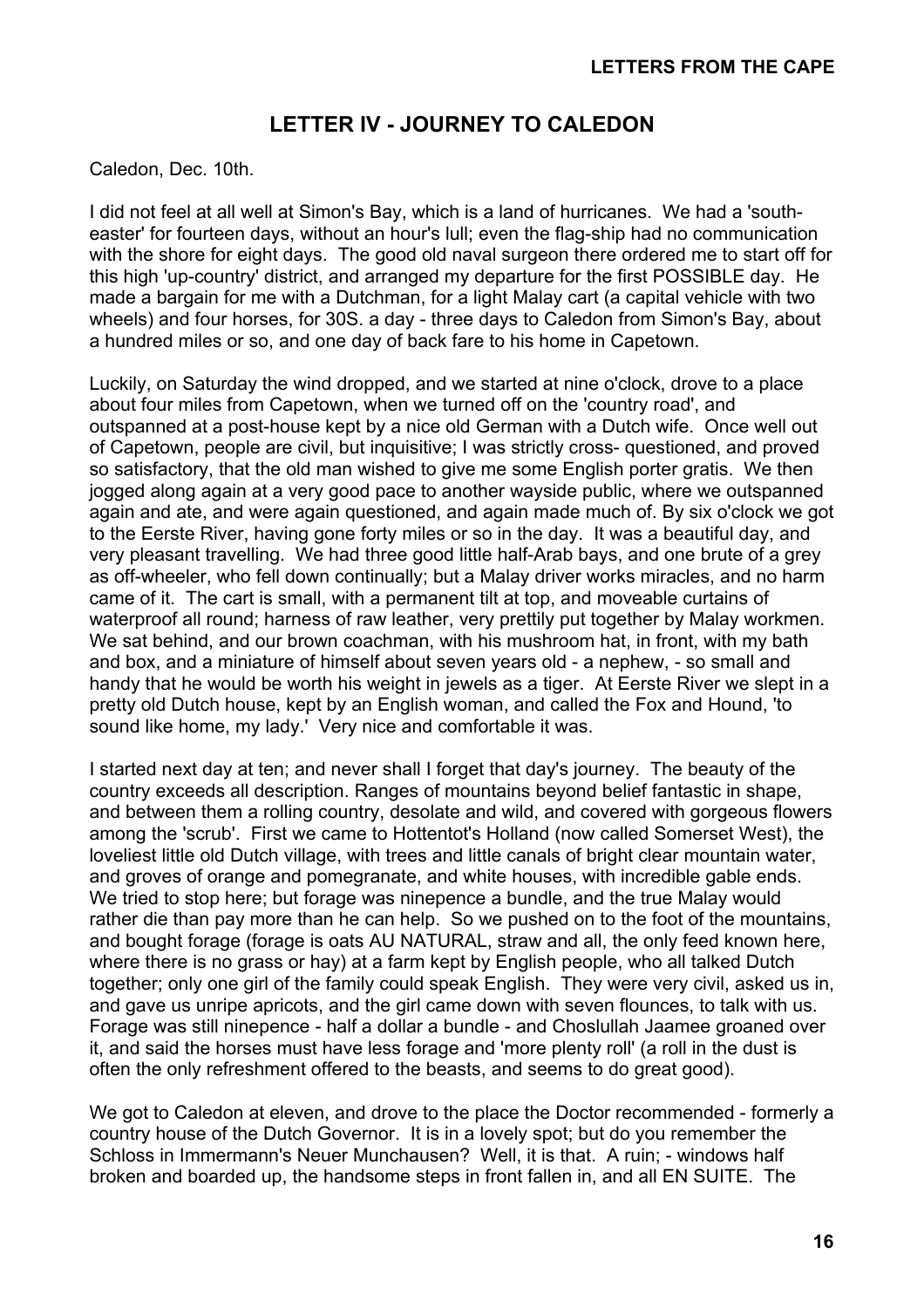rooms I saw were large and airy; but mud floors, white- washed walls, one chair, one stump bedstead, and PRAETEREA NIHIL. It has a sort of wild, romantic look; I hear, too, it is wonderfully healthy, and not so bad as it looks. The long corridor is like the entrance to a great stable, or some such thing; earth floors and open to all winds. But you can't imagine it, however I may describe; it is so huge and strange, and ruinous. Finding that the mistress of the house was ill, and nothing ready for our reception, I drove on to the inn. Rain, like a Scotch mist, came on just as we arrived, and it is damp and chilly, to the delight of all the dwellers in the land, who love bad weather. It makes me cough a little more; but they say it is quite unheard of, and can't last. Altogether, I suppose this summer here is as that of '60 was in England.

I forgot, in describing my journey, the regal-looking Caffre housemaid at Eerste River. 'Such a dear, good creature,' the landlady said; and, oh, such a 'noble savage'! - with a cotton handkerchief folded tight like a cravat and tied round her head with a bow behind, and the short curly wool sticking up in the middle; - it looked like a royal diadem on her solemn brow; she stepped like Juno, with a huge tub full to the brim, and holding several pailfuls, on her head, and a pailful in each hand, bringing water for the stables from the river, across a large field. There is nothing like a Caffre for power and grace; and the face, though very African, has a sort of grandeur which makes it utterly unlike that of the negro. That woman's bust and waist were beauty itself. The Caffres are also very clean and very clever as servants, I hear, learning cookery, &c., in a wonderfully short time. When they have saved money enough to buy cattle in Kaffraria, off they go, cast aside civilization and clothes, and enjoy life in naked luxury.

I can't tell you how I longed for you in my journey. You would have been so delighted with the country and the queer turn-out - the wild little horses, and the polite and delicatelyclean Moslem driver. His description of his sufferings from 'louses', when he slept in a Dutch farm, were pathetic, and ever since, he sleeps in his cart, with the little boy; and they bathe in the nearest river, and eat their lawful food and drink their water out of doors. They declined beer, or meat which had been unlawfully killed. In Capetown ALL meat is killed by Malays, and has the proper prayer spoken over it, and they will eat no other. I was offered a fowl at a farm, but Choslullah thought it 'too much money for Missus', and only accepted some eggs. He was gratified at my recognising the propriety of his saying 'Bismillah' over any animal killed for food. Some drink beer, and drink a good deal, but Choslullah thought it 'very wrong for Malay people, and not good for Christian people, to be drunk beasties; - little wine or beer good for Christians, but not too plenty much.' I gave him ten shillings for himself, at which he was enchanted, and again begged me to write to his master for him when I wanted to leave Caledon, and to be sure to say, 'Mind send same coachman.' He planned to drive me back through Worcester, Burnt Vley, Paarl, and Stellenbosch - a longer round; but he could do it in three days well, so as 'not cost Missus more money', and see a different country.

This place is curiously like Rochefort in the Ardennes, only the hills are mountains, and the sun is far hotter; not so the air, which is fresh and pleasant. I am in a very nice inn, kept by an English ex-officer, who went through the Caffre war, and found his pay insufficient for the wants of a numerous family. I quite admire his wife, who cooks, cleans, nurses her babes, gives singing and music lessons, - all as merrily as if she liked it. I dine with them at two o'clock, and Captain D- has a TABLE D'HOTE at seven for travellers. I pay only 10S. 6D. a day for myself and S-; this includes all but wine or beer. The air is very clear and fine, and my cough is already much better. I shall stay here as long as it suits me and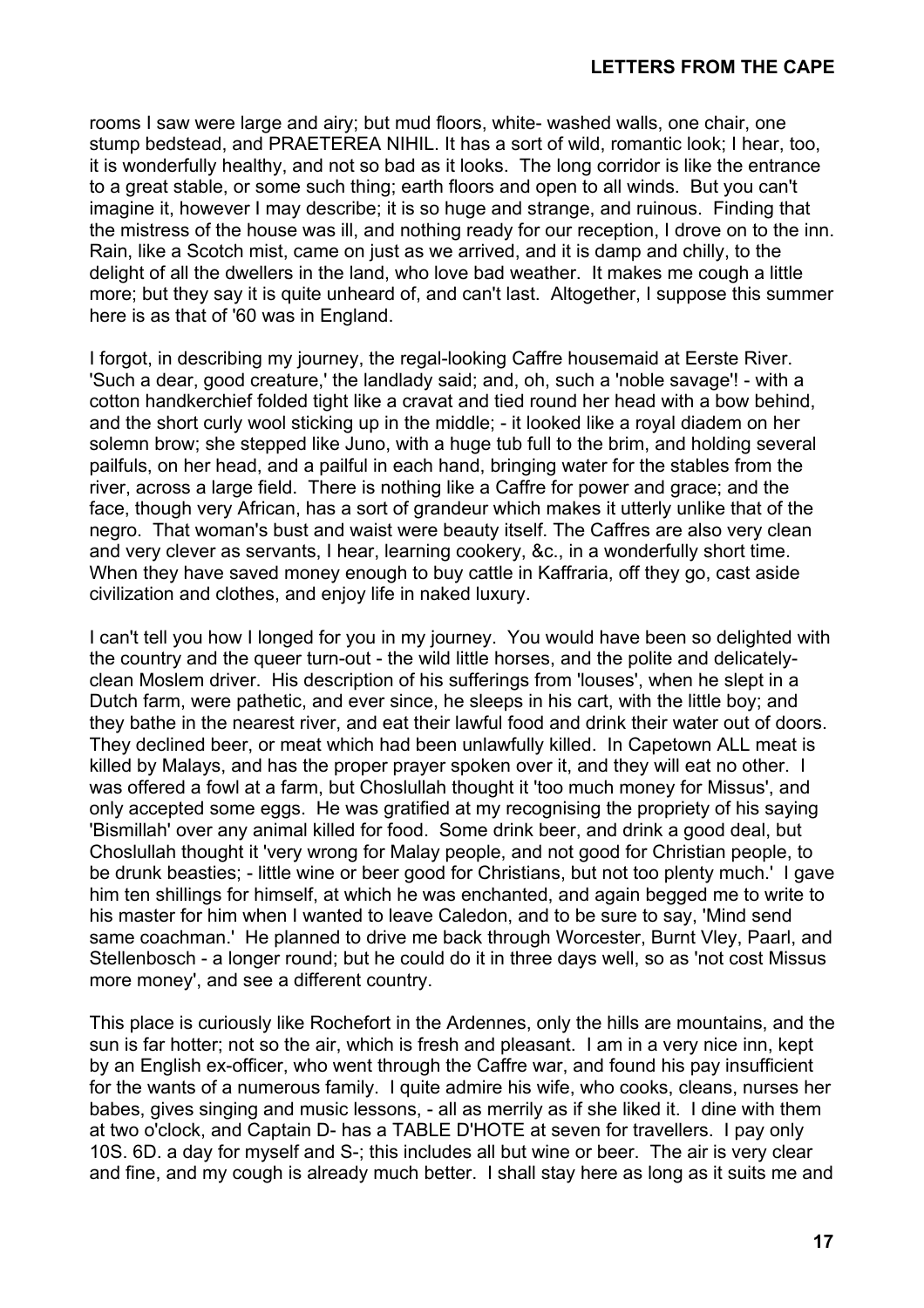does me good, and then I am to send for Choslullah again, and go back by the road he proposed. It rains here now and then, and blows a good deal, but the wind has lost its bitter chill, and depressing quality. I hope soon to ride a little and see the country, which is beautiful.

The water-line is all red from the iron stone, and there are hot chalybeate springs up the mountain which are very good for rheumatism, and very strengthening, I am told. The boots here is a Mantatee, very black, and called Kleenboy, because he is so little; he is the only sleek black I have seen here, but looks heavy and downcast. One maid is Irish (they make the best servants here), a very nice clean girl, and the other, a brown girl of fifteen, whose father is English, and married to her mother. Food here is scarce, all but bread and mutton, both good. Butter is 3S. a pound; fruit and vegetables only to be had by chance. I miss the oranges and lemons sadly. Poultry and milk uncertain. The bread is good everywhere, from the fine wheat: in the country it is brownish and sweet. The wine here is execrable; this is owing to the prevailing indolence, for there is excellent wine made from the Rhenish grape, rather like Sauterne, with a SOUPCON of Manzanilla flavour. The sweet Constantia is also very good indeed; not the expensive sort, which is made from grapes half dried, and is a liqueur, but a light, sweet, straw-coloured wine, which even I liked. We drank nothing else at the Admiral's. The kind old sailor has given me a dozen of wine, which is coming up here in a waggon, and will be most welcome. I can't tell you how kind he and Lady Walker were; I was there three weeks, and hope to go again when the south-easter season is over and I can get out a little. I could not leave the house at all; and even Lady Walker and the girls, who are very energetic, got out but little. They are a charming family.

I have no doubt that Dr. Shea was right, and that one must leave the coast to get a fine climate. Here it seems to me nearly perfect - too windy for my pleasure, but then the sun would be overpowering without a fresh breeze. Every one agrees in saying that the winter in Capetown is delicious - like a fine English summer. In November the southeasters begin, and they are 'fiendish'; this year they began in September. The mornings here are always fresh, not to say cold; the afternoons, from one to three, broiling; then delightful till sunset, which is deadly cold for three-quarters of an hour; the night is lovely. The wind rises and falls with the sun. That is the general course of things. Now and then it rains, and this year there is a little south-easter, which is quite unusual, and not odious, as it is near the sea; and there is seldom a hot wind from the north. I am promised that on or about Christmas-day; then doors and windows are shut, and you gasp. Hitherto we have had nothing nearly so hot as Paris in summer, or as the summer of 1859 in England; and they say it is no hotter, except when the hot wind blows, which is very rare. Up here, snow sometimes lies, in winter, on the mountain tops; but ice is unknown, and Table Mountain is never covered with snow. The flies are pestilent - incredibly noisy, intrusive, and disgusting - and oh, such swarms! Fleas and bugs not half so bad as in France, as far as my experience goes, and I have poked about in queer places.

I get up at half-past five, and walk in the early morning, before the sun and wind begin to be oppressive; it is then dry, calm, and beautiful; then I sleep like a Dutchman in the middle of the day. At present it tires me, but I shall get used to it soon. The Dutch doctor here advised me to do so, to avoid the wind.

When all was settled, we climbed the Hottentot's mountains by Sir Lowry's Pass, a long curve round two hill-sides; and what a view! Simon's Bay opening out far below, and range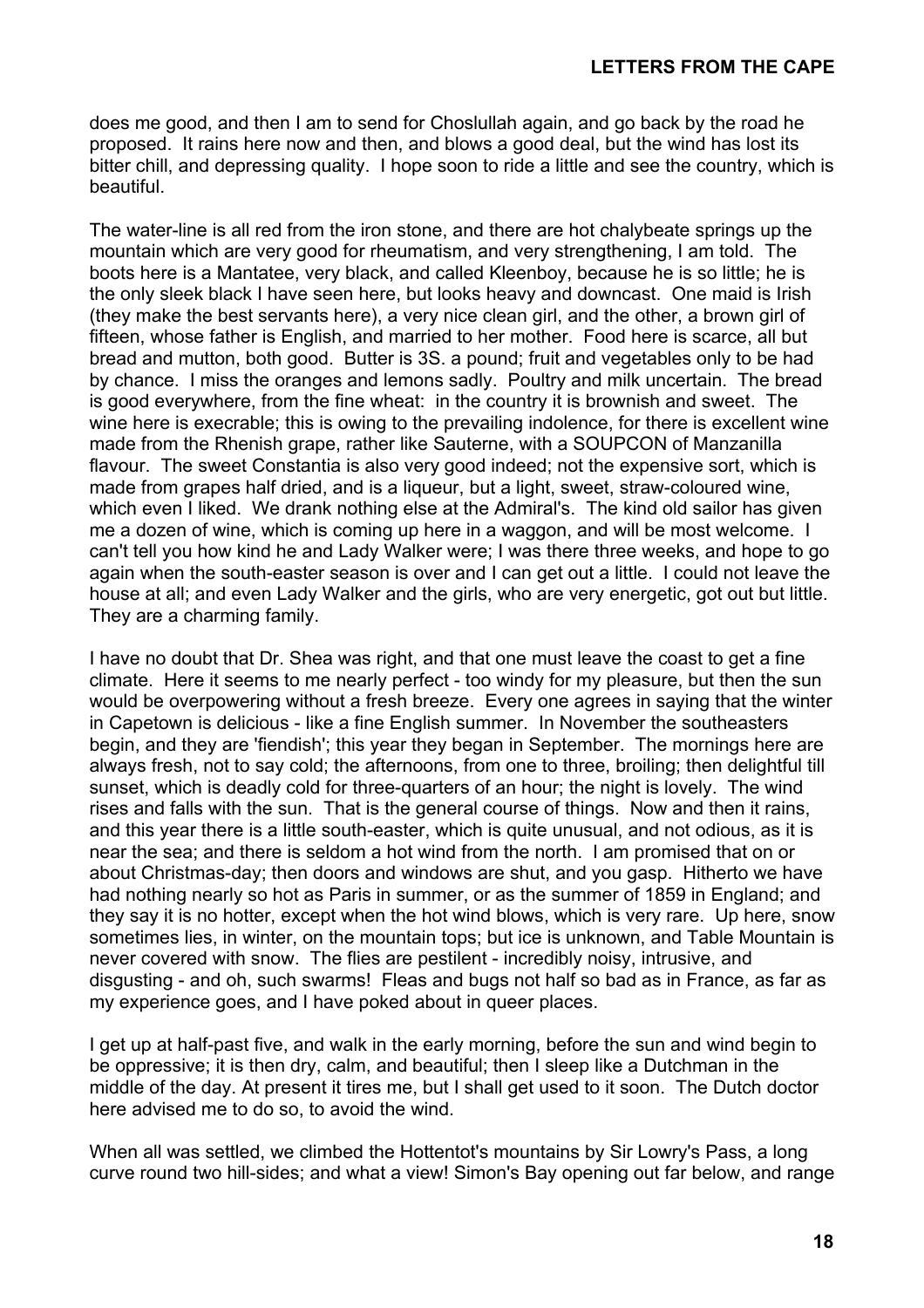upon range of crags on one side, with a wide fertile plain, in which lies Hottentot's Holland, at one's feet. The road is just wide enough for one waggon, i.e. very narrow. Where the smooth rock came through, Choslullah gave a little grunt, and the three bays went off like hippogriffs, dragging the grey with them. By this time my confidence in his driving was boundless, or I should have expected to find myself in atoms at the bottom of the precipice. At the top of the pass we turned a sharp corner into a scene like the crater of a volcano, only reaching miles away all round; and we descended a very little and drove on along great rolling waves of country, with the mountain tops, all crags and ruins, to our left. At three we reached Palmiet River, full of palmettos and bamboos, and there the horses had 'a little roll', and Choslullah and his miniature washed in the river and prayed, and ate dry bread, and drank their tepid water out of a bottle with great good breeding and cheerfulness. Three bullock-waggons had outspanned, and the Dutch boers and Bastaards (half Hottentots) were all drunk. We went into a neat little 'public', and had porter and ham sandwiches, for which I paid 4S. 6D. to a miserable-looking English woman, who was afraid of her tipsy customers. We got to Houw Hoek, a pretty valley at the entrance of a mountain gorge, about half-past five, and drove up to a mud cottage, half inn, half farm, kept by a German and his wife. It looked mighty queer, but Choslullah said the host was a good old man, and all clean. So we cheered up, and asked for food. While the neat old woman was cooking it, up galloped five fine lads and two pretty flaxenhaired girls, with real German faces, on wild little horses; and one girl tucked up her habit, and waited at table, while another waved a green bough to drive off the swarms of flies. The chops were excellent, ditto bread and butter, and the tea tolerable. The parlour was a tiny room with a mud floor, half-hatch door into the front, and the two bedrooms still tinier and darker, each with two huge beds which filled them entirely. But Choslullah was right; they were perfectly clean, with heaps of beautiful pillows; and not only none of the creatures of which he spoke with infinite terror, but even no fleas. The man was delighted to talk to me. His wife had almost forgotten German, and the children did not know a word of it, but spoke Dutch and English. A fine, healthy, happy family. It was a pretty picture of emigrant life. Cattle, pigs, sheep, and poultry, and pigeons innumerable, all picked up their own living, and cost nothing; and vegetables and fruit grow in rank abundance where there is water. I asked for a book in the evening, and the man gave me a volume of Schiller. A good breakfast, - and we paid ninepence for all.

This morning we started before eight, as it looked gloomy, and came through a superb mountain defile, out on to a rich hillocky country, covered with miles of corn, all being cut as far as the eye could reach, and we passed several circular threshing-floors, where the horses tread out the grain. Each had a few mud hovels near it, for the farmers and men to live in during harvest. Altogether, I was most lucky, had two beautiful days, and enjoyed the journey immensely. It was most 'ABENTHEUERLICH'; the light two-wheeled cart, with four wild little horses, and the marvellous brown driver, who seemed to be always going to perdition, but made the horses do apparently impossible things with absolute certainty; and the pretty tiny boy who came to help his uncle, and was so clever, and so preternaturally quiet, and so very small: then the road through the mountain passes, seven or eight feet wide, with a precipice above and below, up which the little horses scrambled; while big lizards, with green heads and chocolate bodies, looked pertly at us, and a big bright amber-coloured cobra, as handsome as he is deadly, wriggled across into a hole.

Nearly all the people in this village are Dutch. There is one Malay tailor here, but he is obliged to be a Christian at Caledon, though Choslullah told me with a grin, he was a very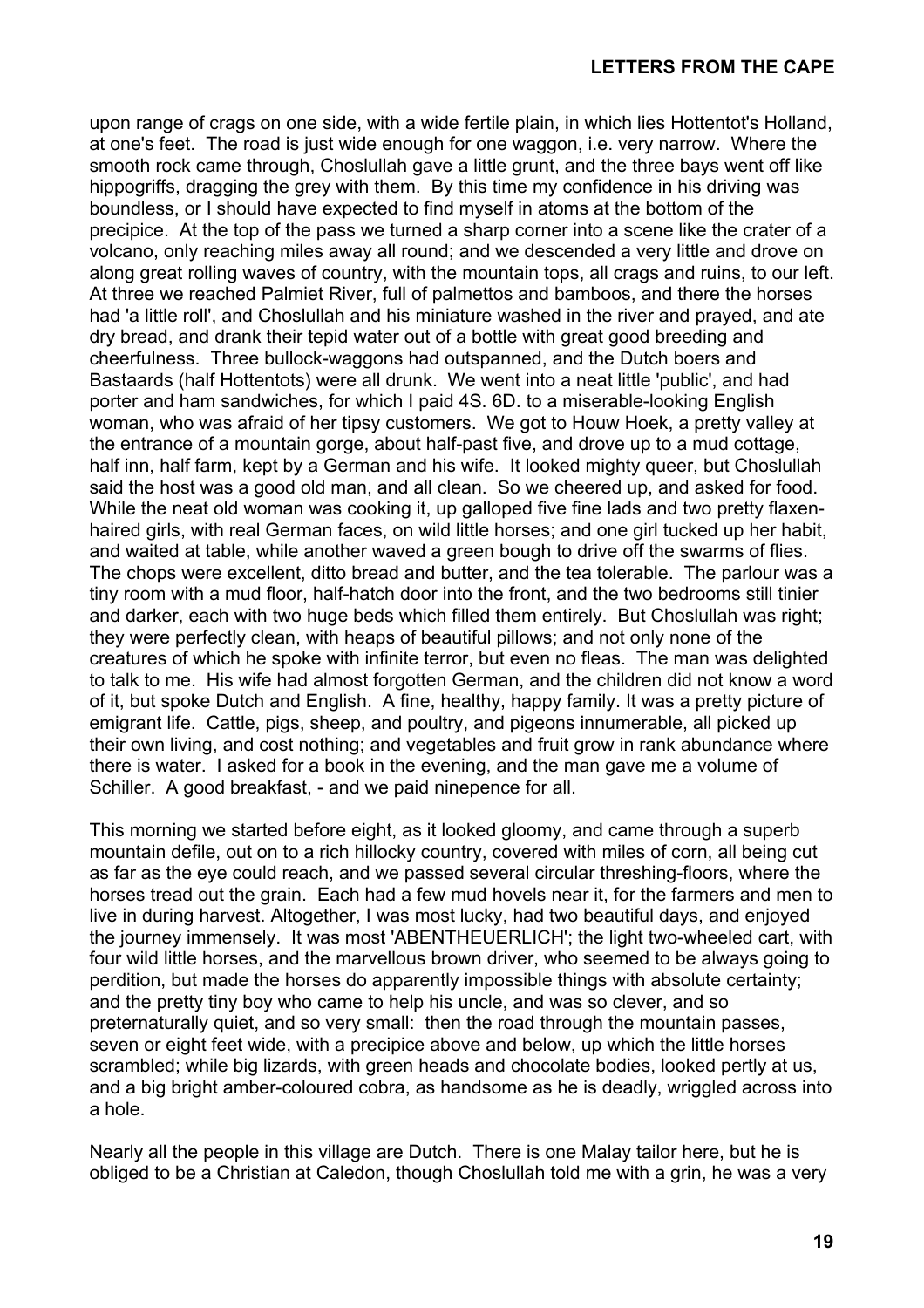good Malay when he went to Capetown. He did not seem much shocked at this double religion, staunch Mussulman as he was himself. I suppose the blacks 'up country' are what Dutch slavery made them - mere animals - cunning and sulky. The real Hottentot is extinct, I believe, in the Colony; what one now sees are all 'Bastaards', the Dutch name for their own descendants by Hottentot women. These mongrel Hottentots, who do all the work, are an affliction to behold - debased and SHRIVELLED with drink, and drunk all day long; sullen wretched creatures - so unlike the bright Malays and cheery pleasant blacks and browns of Capetown, who never pass you without a kind word and sunny smile or broad African grin, SELON their colour and shape of face. I look back fondly to the gracious soft- looking Malagasse woman who used to give me a chair under the big tree near Rathfelders, and a cup of 'bosjesthee' (herb tea), and talk so prettily in her soft voice; - it is such a contrast to these poor animals, who glower at one quite unpleasantly. All the hovels I was in at Capetown were very fairly clean, and I went into numbers. They almost all contained a handsome bed, with, at least, eight pillows. If you only look at the door with a friendly glance, you are implored to come in and sit down, and usually offered a 'coppj' (cup) of herb tea, which they are quite grateful to one for drinking. I never saw or heard a hint of 'backsheesh', nor did I ever give it, on principle and I was always recognised and invited to come again with the greatest eagerness. 'An indulgence of talk' from an English 'Missis' seemed the height of gratification, and the pride and pleasure of giving hospitality a sufficient reward. But here it is quite different. I suppose the benefits of the emancipation were felt at Capetown sooner than in the country, and the Malay population there furnishes a strong element of sobriety and respectability, which sets an example to the other coloured people.

Harvest is now going on, and the so-called Hottentots are earning 2S. 6D. a day, with rations and wine. But all the money goes at the 'canteen' in drink, and the poor wretched men and women look wasted and degraded. The children are pretty, and a few of them are half-breed girls, who do very well, unless a white man admires them; and then they think it quite an honour to have a whitey-brown child, which happens at about fifteen, by which age they look full twenty.

We had very good snipe and wild duck the other day, which Capt. D- brought home from a shooting party. I have got the moth-like wings of a golden snipe for R-'s hat, and those of a beautiful moor-hen. They got no 'boks', because of the violent south-easter which blew where they were. The game is fast decreasing, but still very abundant. I saw plenty of partridges on the road, but was not early enough to see boks, who only show at dawn; neither have I seen baboons. I will try to bring home some cages of birds - Cape canaries and 'roode bekjes' (red bills), darling little things. The sugar-birds, which are the hummingbirds of Africa, could not be fed; but Caffre finks, which weave the pendent nests, are hardy and easily fed.

To-day the post for England leaves Caledon, so I must conclude this yarn. I wish R- could have seen the 'klip springer', the mountain deer of South Africa, which Capt. D- brought in to show me. Such a lovely little beast, as big as a small kid, with eyes and ears like a hare, and a nose so small and dainty. It was quite tame and saucy, and belonged to some man EN ROUTE for Capetown.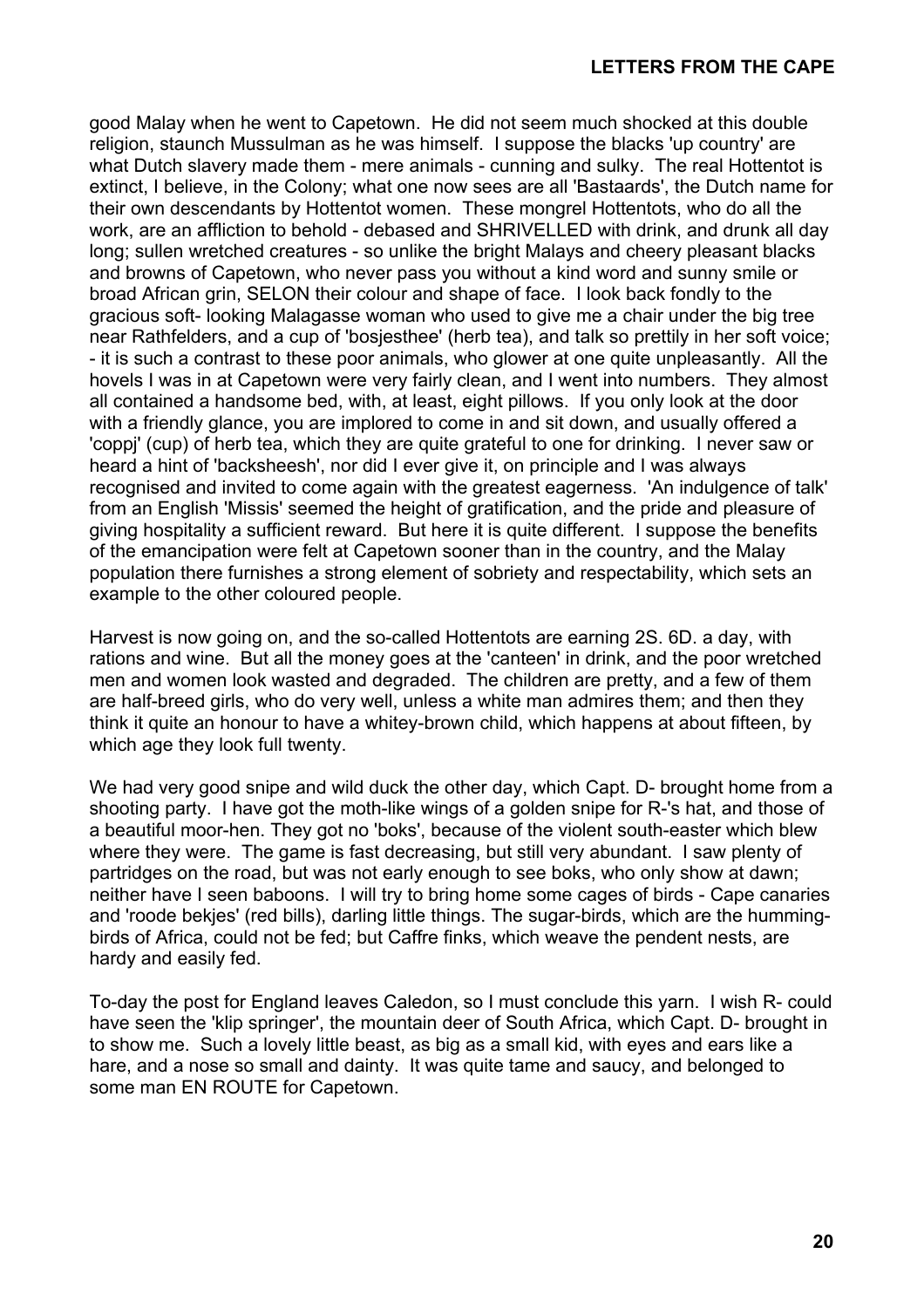## **LETTER V - CALEDON**

<span id="page-22-0"></span>Caledon, Dec. 29th.

I am beginning now really to feel better: I think my cough is less, and I eat a great deal more. They cook nice clean food here, and have some good claret, which I have been extravagant enough to drink, much to my advantage. The Cape wine is all so fiery. The climate is improving too. The glorious African sun blazes and roasts one, and the cool fresh breezes prevent one from feeling languid. I walk from six till eight or nine, breakfast at ten, and dine at three; in the afternoon it is generally practicable to saunter again, now the weather is warmer. I sleep from twelve till two. On Christmas-eve it was so warm that I lay in bed with the window wide open, and the stars blazing in. Such stars! they are much brighter than our moon. The Dutchmen held high jinks in the hall, and danced and made a great noise. On New Year's-eve they will have another ball, and I shall look in. Christmas-day was the hottest day - indeed, the only HOT day we have had - and I could not make it out at all, or fancy you all cold at home.

I wish you were here to see the curious ways and new aspect of everything. This village, which, as I have said, is very like Rochefort, but hardly so large, is the CHEF LIEU of a district the size of one-third of England. A civil commander resides here, a sort of PREFET; and there is an embryo market-place, with a bell hanging in a brick arch. When a waggon arrives with goods, it draws up there, they ring the bell, everybody goes to see what is for sale, and the goods are sold by auction. My host bought potatoes and brandy the other day, and is looking out for ostrich feathers for me, out of the men's hats.

The other day, while we sat at dinner, all the bells began to ring furiously, and Capt. Djumped up and shouted 'BRAND!' (fire), rushed off for a stout leather hat, and ran down the street. Out came all the population, black, white, and brown, awfully excited, for it was blowing a furious north-wester, right up the town, and the fire was at the bottom; and as every house is thatched with a dry brown thatch, we might all have to turn out and see the place in ashes in less than an hour. Luckily, it was put out directly. It is supposed to have been set on fire by a Hottentot girl, who has done the same thing once before, on being scolded. There is no water but what runs down the streets in the SLOOT, a paved channel, which brings the water from the mountain and supplies the houses and gardens. A garden is impossible without irrigation, of course, as it never rains; but with it, you may have everything, all the year round. The people, however, are too careless to grow fruit and vegetables.

How the cattle live is a standing marvel to me. The whole VELD (common), which extends all over the country (just dotted with a few square miles of corn here and there), is covered with a low thin scrub, about eighteen inches high, called RHENOSTER-BOSCH looking like meagre arbor vitae or pale juniper. The cattle and sheep will not touch this nor the juicy Hottentot fig; but under each little bush, I fancy, they crop a few blades of grass, and on this they keep in very good condition. The noble oxen, with their huge horns (nine or ten feet from tip to tip), are never fed, though they work hard, nor are the sheep. The horses get a little forage (oats, straw and all). I should like you to see eight or ten of these swift wiry little horses harnessed to a waggon, - a mere flat platform on wheels. In front stands a wild-looking Hottentot, all patches and feathers, and drives them best pace, all 'in hand', using a whip like a fishing-rod, with which he touches them, not savagely, but with a skill which would make an old stage- coachman burst with envy to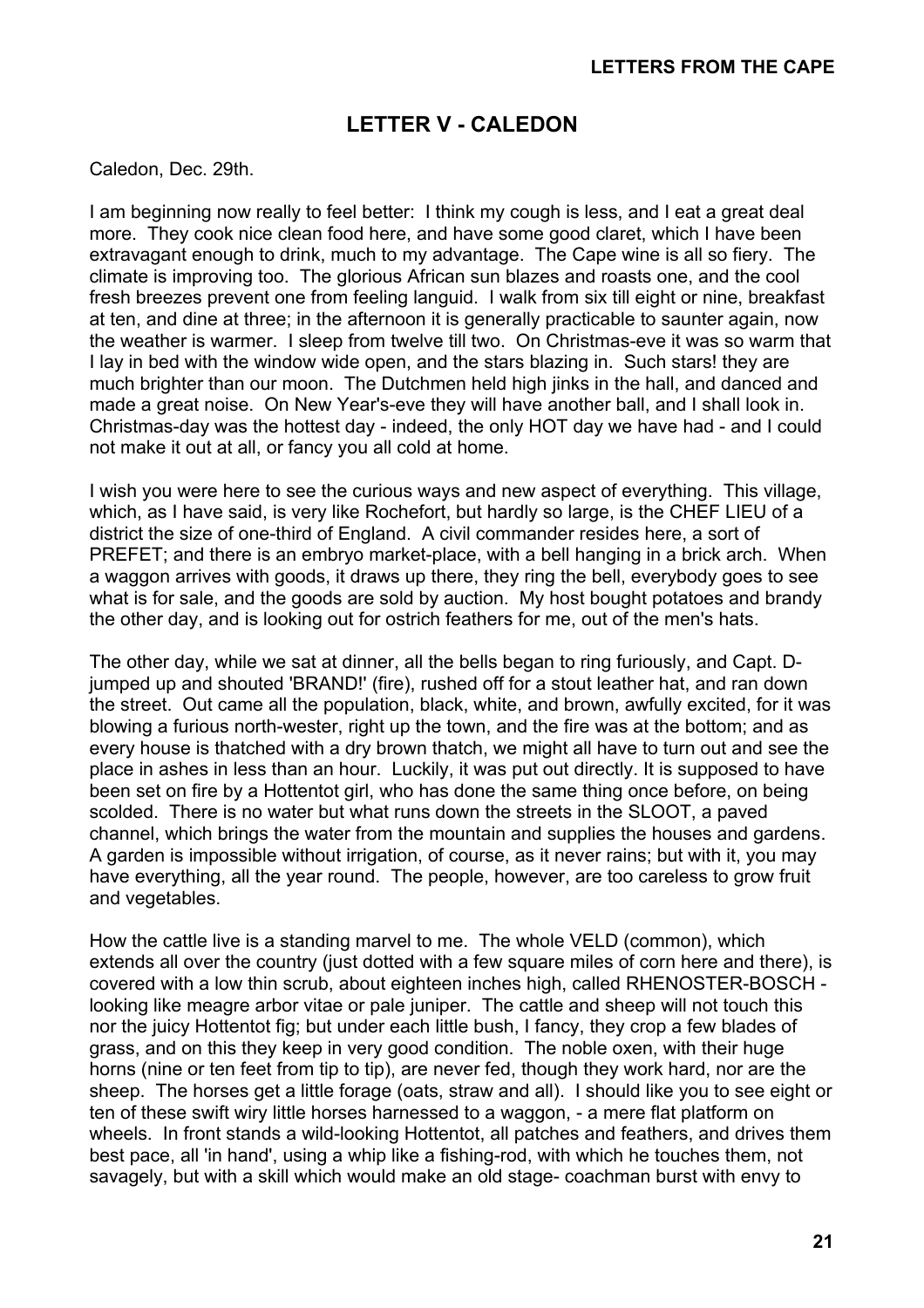behold. This morning, out on the veld, I watched the process of breaking-in a couple of colts, who were harnessed, after many struggles, second and fourth in a team of ten. In front stood a tiny foal cuddling its mother, one of the leaders. When they started, the foal had its neck through the bridle, and I hallooed in a fright; but the Hottentot only laughed, and in a minute it had disengaged itself quite coolly and capered alongside. The colts tried to plunge, but were whisked along, and couldn't, and then they stuck out all four feet and SKIDDED along a bit; but the rhenoster bushes tripped them up (people drive regardless of roads), and they shook their heads and trotted along quite subdued, without a blow or a word, for the drivers never speak to the horses, only to the oxen. Colts here get no other breaking, and therefore have no paces or action to the eye, but their speed and endurance are wonderful. There is no such thing as a cock-tail in the country, and the waggon teams of wiry little thoroughbreds, half Arab, look very strange to our eyes, going full tilt. There is a terrible murrain, called the lung-sickness, among horses and oxen here, every four or five years, but it never touches those that are stabled, however exposed to wet or wind on the roads.

I must describe the house I inhabit, as all are much alike. It is whitewashed, with a door in the middle and two windows on each side; those on the left are Mrs. D-'s bed and sitting rooms. On the right is a large room, which is mine; in the middle of the house is a spacious hall, with doors into other rooms on each side, and into the kitchen, &c. There is a yard behind, and a staircase up to the ZOLDER or loft, under the thatch, with partitions, where the servants and children, and sometimes guests, sleep. There are no ceilings; the floor of the zolder is made of yellow wood, and, resting on beams, forms the ceiling of my room, and the thatch alone covers that. No moss ever grows on the thatch, which is brown, with white ridges. In front is a stoep, with 'blue gums' (Australian gum-trees) in front of it, where I sit till twelve, when the sun comes on it. These trees prevail here greatly, as they want neither water nor anything else, and grow with incredible rapidity.

We have got a new 'boy' (all coloured servants are 'boys,' - a remnant of slavery), and he is the type of the nigger slave. A thief, a liar, a glutton, a drunkard - but you can't resent it; he has a NAIF, half-foolish, half-knavish buffoonery, a total want of self-respect, which disarms you. I sent him to the post to inquire for letters, and the postmaster had been tipsy over-night and was not awake. Jack came back spluttering threats against 'dat domned Dutchman. Me no WANT (like) him; me go and kick up dom'd row. What for he no give Missis letter?' &c. I begged him to be patient; on which he bonneted himself in a violent way, and started off at a pantomime walk. Jack is the product of slavery: he pretends to be a simpleton in order to do less work and eat and drink and sleep more than a reasonable being, and he knows his buffoonery will get him out of scrapes. Withal, thoroughly good- natured and obliging, and perfectly honest, except where food and drink are concerned, which he pilfers like a monkey. He worships S-, and won't allow her to carry anything, or to dirty her hands, if he is in the way to do it. Some one suggested to him to kiss her, but he declined with terror, and said he should be hanged by my orders if he did. He is a hideous little negro, with a monstrous-shaped head, every colour of the rainbow on his clothes, and a power of making faces which would enchant a schoolboy. The height of his ambition would be to go to England with me.

An old 'bastaard' woman, married to the Malay tailor here, explained to me my popularity with the coloured people, as set forth by 'dat Malay boy', my driver. He told them he was sure I was a 'very great Missis', because of my 'plenty good behaviour'; that I spoke to him just as to a white gentleman, and did not 'laugh and talk nonsense talk'. 'Never say "Here,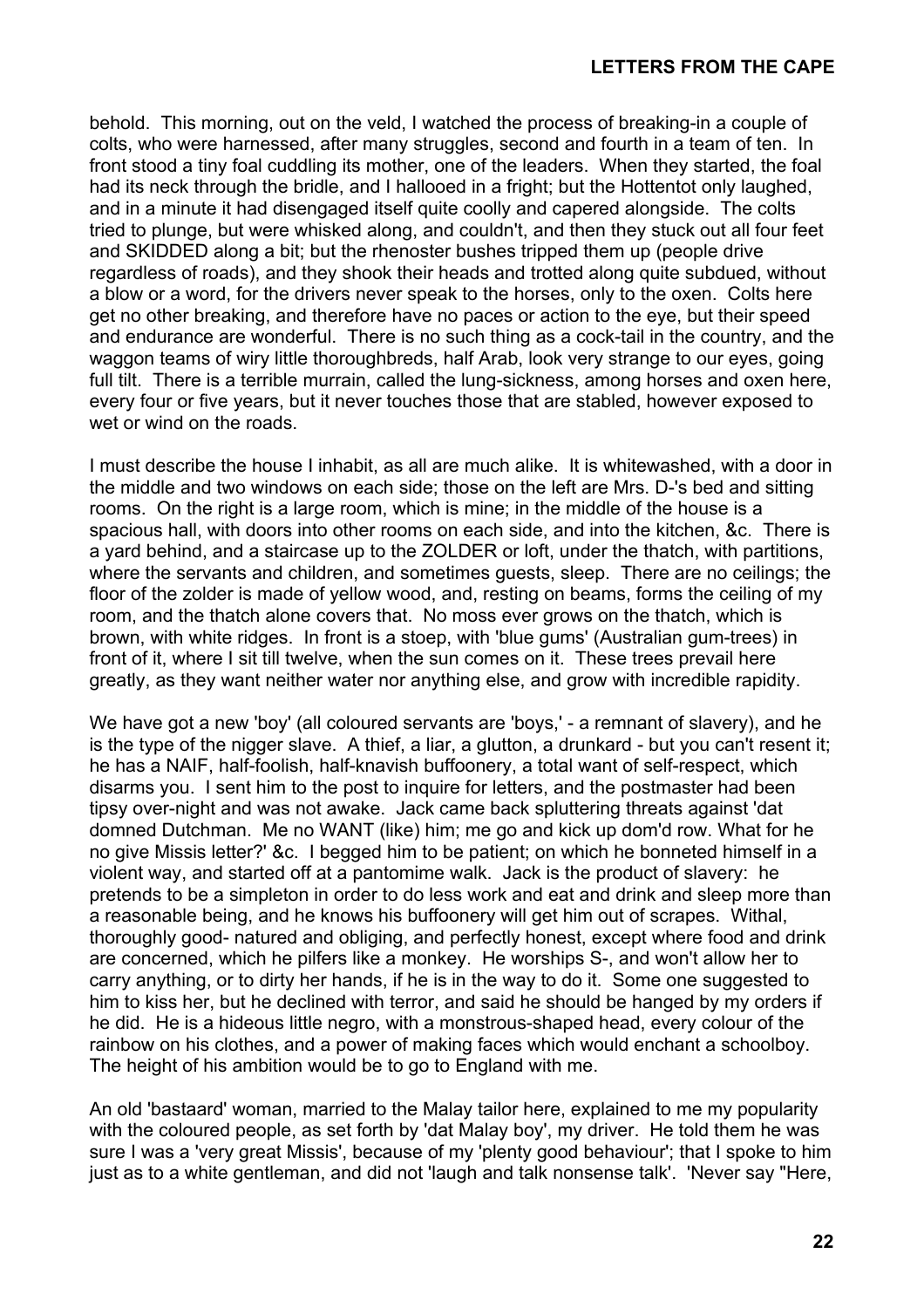you black fellow", dat Misses.' The English, when they mean to be good- natured, are generally offensively familiar, and 'talk nonsense talk', i.e. imitate the Dutch English of the Malays and blacks; the latter feel it the greatest compliment to be treated AU SERIEUX, and spoken to in good English. Choslullah's theory was that I must be related to the Queen, in consequence of my not 'knowing bad behaviour'. The Malays, who are intelligent and proud, of course feel the annoyance of vulgar familiarity more than the blacks, who are rather awe-struck by civility, though they like and admire it.

Mrs. D- tells me that the coloured servant-girls, with all their faults, are immaculately honest in these parts; and, indeed, as every door and window is always left open, even when every soul is out, and nothing locked up, there must be no thieves. Captain D- told me he had been in remote Dutch farmhouses, where rouleaux of gold were ranged under the thatch on the top of the low wall, the doors being always left open; and everywhere the Dutch boers keep their money by them, in coin.

Jan. 3d. - We have had tremendous festivities here - a ball on New Year's-eve, and another on the 1st of January - and the shooting for Prince Alfred's rifle yesterday. The difficulty of music for the ball was solved by the arrival of two Malay bricklayers to build the new parsonage, and I heard with my own ears the proof of what I had been told as to their extraordinary musical gifts. When I went into the hall, a Dutchman was SCREECHING a concertina hideously. Presently in walked a yellow Malay, with a blue cotton handkerchief on his head, and a half-bred of negro blood (very dark brown), with a red handkerchief, and holding a rough tambourine. The handsome yellow man took the concertina which seemed so discordant, and the touch of his dainty fingers transformed it to harmony. He played dances with a precision and feeling quite unequalled, except by Strauss's band, and a variety which seemed endless. I asked him if he could read music, at which he laughed heartily, and said, music came into the ears, not the eyes. He had picked it all up from the bands in Capetown, or elsewhere.

It was a strange sight, - the picturesque group, and the contrast between the quiet manners of the true Malay and the grotesque fun of the half-negro. The latter made his tambourine do duty as a drum, rattled the bits of brass so as to produce an indescribable effect, nodded and grinned in wild excitement, and drank beer while his comrade took water. The dancing was uninteresting enough. The Dutchmen danced badly, and said not a word, but plodded on so as to get all the dancing they could for their money. I went to bed at half-past eleven, but the ball went on till four.

Next night there was genteeler company, and I did not go in, but lay in bed listening to the Malay's playing. He had quite a fresh set of tunes, of which several were from the 'Traviata'!

Yesterday was a real African summer's day. The D-s had a tent and an awning, one for food and the other for drink, on the ground where the shooting took place. At twelve o'clock Mrs. D- went down to sell cold chickens, &c., and I went with her, and sat under a tree in the bed of the little stream, now nearly dry. The sun was such as in any other climate would strike you down, but here COUP DE SOLEIL is unknown. It broils you till your shoulders ache and your lips crack, but it does not make you feel the least languid, and you perspire very little; nor does it tan the skin as you would expect. The light of the sun is by no means 'golden' - it is pure white - and the slightest shade of a tree or bush affords a delicious temperature, so light and fresh is the air. They said the thermometer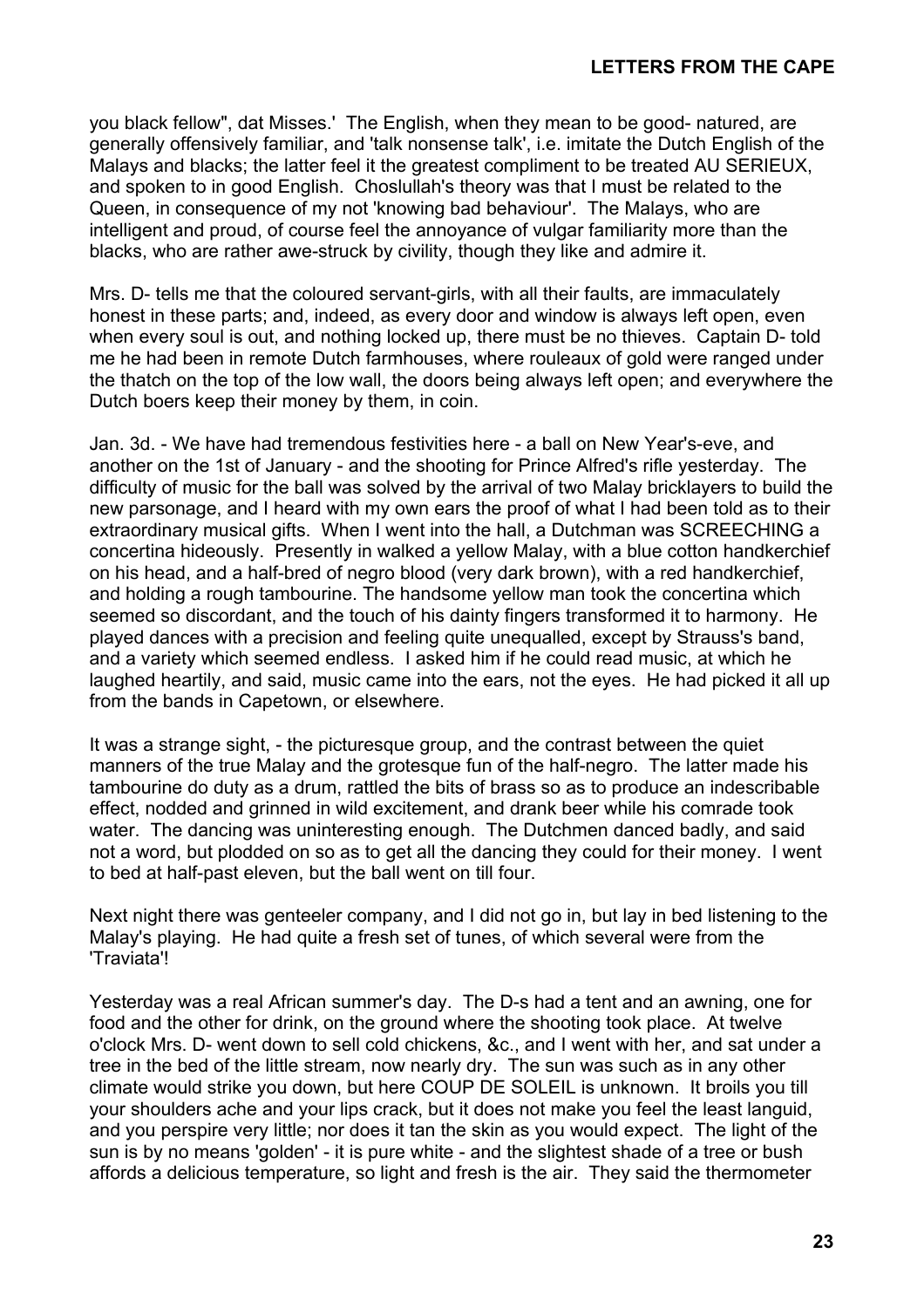was at about 130 degrees where I was walking yesterday, but (barring the scorch) I could not have believed it.

It was a very amusing day. The great tall Dutchmen came in to shoot, and did but moderately, I thought. The longest range was five hundred yards, and at that they shot well; at shorter ranges, poorly enough. The best man made ten points. But oh! what figures were there of negroes and coloured people! I longed for a photographer. Some coloured lads were exquisitely graceful, and composed beautiful TABLEAUX VIVANTS, after Murillo's beggar-boys.

A poor little, very old Bosjesman crept up, and was jeered and bullied. I scolded the lad who abused him for being rude to an old man, whereupon the poor little old creature squatted on the ground close by (for which he would have been kicked but for me), took off his ragged hat, and sat staring and nodding his small grey woolly head at me, and jabbering some little soliloquy very SOTTO VOCE. There was something shocking in the timidity with which he took the plate of food I gave him, and in the way in which he ate it, with the WRONG side of his little yellow hand, like a monkey. A black, who had helped to fetch the hamper, suggested to me to give him wine instead of meat and bread, and make him drunk FOR FUN (the blacks and Hottentots copy the white man's manners TO THEM, when they get hold of a Bosjesman to practise upon); but upon this a handsome West Indian black, who had been cooking pies, fired up, and told him he was a 'nasty black rascal, and a Dutchman to boot', to insult a lady and an old man at once. If you could see the difference between one negro and another, you would be quite convinced that education (i.e. circumstances) makes the race. It was hardly conceivable that the hideous, dirty, bandy-legged, ragged creature, who looked down on the Bosjesman, and the well- made, smart fellow, with his fine eyes, jaunty red cap, and snow- white shirt and trousers, alert as the best German Kellner, were of the same blood; nothing but the colour was alike.

Then came a Dutchman, and asked for six penn'orth of 'brood en kaas', and haggled for beer; and Englishmen, who bought chickens and champagne without asking the price. One rich old boer got three lunches, and then 'trekked' (made off) without paying at all. Then came a Hottentot, stupidly drunk, with a fiddle, and was beaten by a little red-haired Scotchman, and his fiddle smashed. The Hottentot hit at his aggressor, who then declared he HAD BEEN a policeman, and insisted on taking him into custody and to the 'Tronk' (prison) on his own authority, but was in turn sent flying by a gigantic Irishman, who 'wouldn't see the poor baste abused'. The Irishman was a farmer; I never saw such a Hercules - and beaming with fun and good nature. He was very civil, and answered my questions, and talked like an intelligent man; but when Captain D- asked him with an air of some anxiety, if he was coming to the hotel, he replied, 'No, sir, no; I wouldn't be guilty of such a misdemeanour. I am aware that I was a disgrace and opprobrium to your house, sir, last time I was there, sir. No, sir, I shall sleep in my cart, and not come into the presence of ladies.' Hereupon he departed, and I was informed that he had been drunk for seventeen days, SANS DESEMPARER, on his last visit to Caledon. However, he kept quite sober on this occasion, and amused himself by making the little blackies scramble for halfpence in the pools left in the bed of the river. Among our customers was a very handsome black man, with high straight nose, deep-set eyes, and a small mouth, smartly dressed in a white felt hat, paletot, and trousers. He is the shoemaker, and is making a pair of 'Veldschoen' for you, which you will delight in. They are what the rough boers and Hottentots wear, buff-hide barbarously tanned and shaped, and as soft as woollen socks.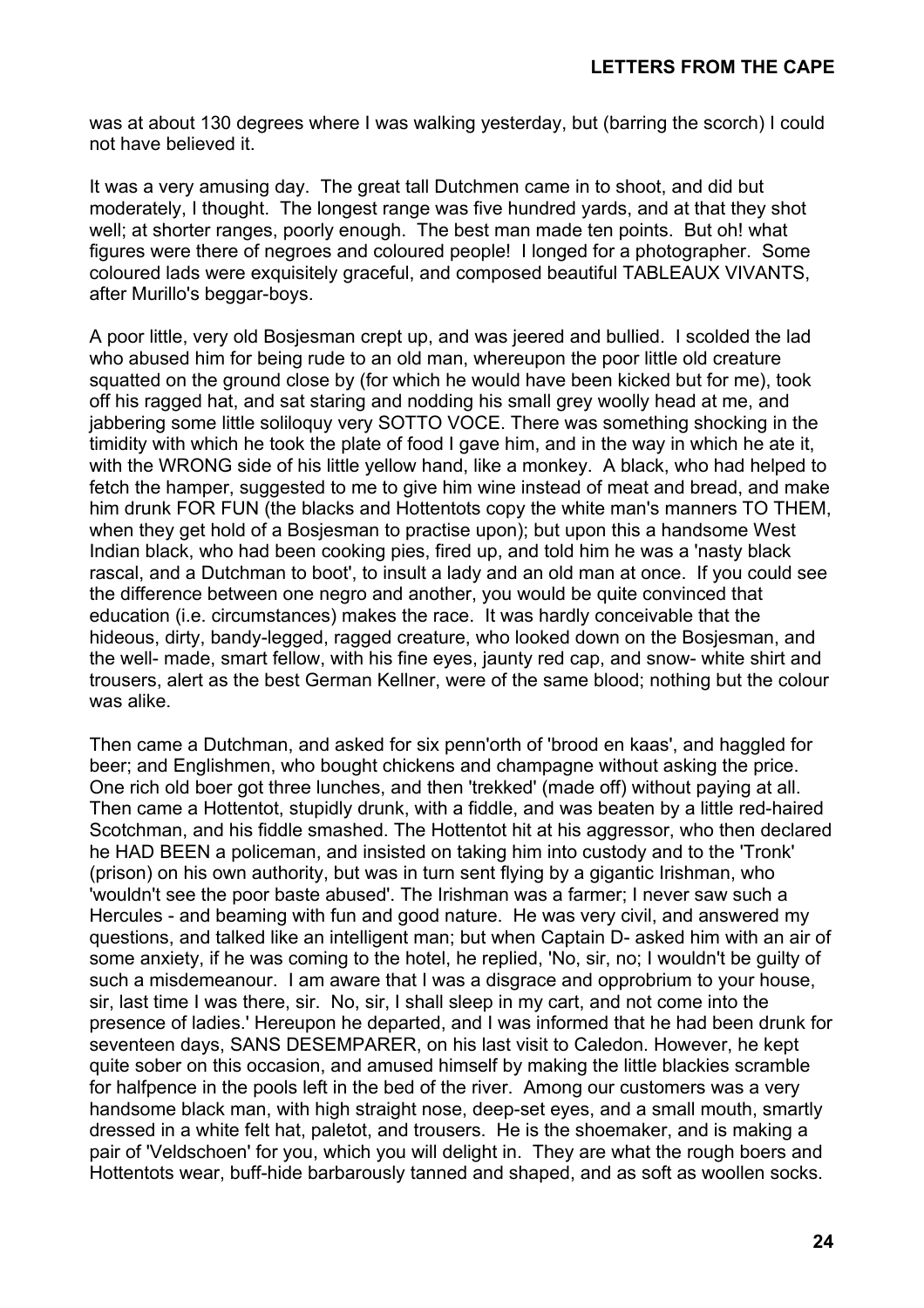The Othello-looking shoemaker's name is Moor, and his father told him he came of a 'good breed'; that was all he knew.

A very pleasing English farmer, who had been educated in Belgium, came and ordered a bottle of champagne, and shyly begged me to drink a glass, whereupon we talked of crops and the like; and an excellent specimen of a colonist he appeared: very gentle and unaffected, with homely good sense, and real good breeding - such a contrast to the pert airs and vulgarity of Capetown and of the people in (colonial) high places. Finding we had no carriage, he posted off and borrowed a cart of one man and harness of another, and put his and his son's riding horses to it, to take Mrs. D- and me home. As it was still early, he took us a 'little drive'; and oh, ye gods! what a terrific and dislocating pleasure was that! At a hard gallop, Mr. M- (with the mildest and steadiest air and with perfect safety) took us right across country. It is true there were no fences; but over bushes, ditches, lumps of rock, watercourses, we jumped, flew, and bounded, and up every hill we went racing pace. I arrived at home much bewildered, and feeling more like Burger's Lenore than anything else, till I saw Mr. M-'s steady, pleasant face quite undisturbed, and was informed that such was the way of driving of Cape farmers.

We found the luckless Jack in such a state of furious drunkenness that he had to be dismissed on the spot, not without threats of the 'Tronk', and once more Kleenboy fills the office of boots. He returned in a ludicrous state of penitence and emaciation, frankly admitting that it was better to work hard and get 'plenty grub', than to work less and get none; - still, however, protesting against work at all.

January 7th. - For the last four days it has again been blowing a wintry hurricane. Every one says that the continuance of these winds so late into the summer (this answers to July) is unheard of, and MUST cease soon. In Table Bay, I hear a good deal of mischief has been done to the shipping.

I hope my long yarns won't bore you. I put down what seems new and amusing to me at the moment, but by the time it reaches you, it will seem very dull and commonplace. I hear that the Scotchman who attacked poor Aria, the crazy Hottentot, is a 'revival lecturer', and was 'simply exhorting him to break his fiddle and come to Christ' (the phrase is a clergyman's, I beg to observe); and the saints are indignant that, after executing the pious purpose as far as the fiddle went, he was prevented by the chief constable from dragging him to the Tronk. The 'revival' mania has broken out rather violently in some places; the infection was brought from St. Helena, I am told. At Capetown, old Abdool Jemaalee told me that English Christians were getting more like Malays, and had begun to hold 'Kalifahs' at Simon's Bay. These are festivals in which Mussulman fanatics run knives into their flesh, go into convulsions, &c, to the sound of music, like the Arab described by Houdin. Of course the poor blacks go quite demented.

I intend to stay here another two or three weeks, and then to go to Worcester - stay a bit; Paarl, ditto; Stellenbosch, ditto - and go to Capetown early in March, and in April to embark for home.

January 15th. - No mail in yet. We have had beautiful weather the last three days. Captain D- has been in Capetown, and bought a horse, which he rode home seventy-five miles in a day and a half, - the beast none the worse nor tired. I am to ride him, and so shall see the country if the vile cold winds keep off.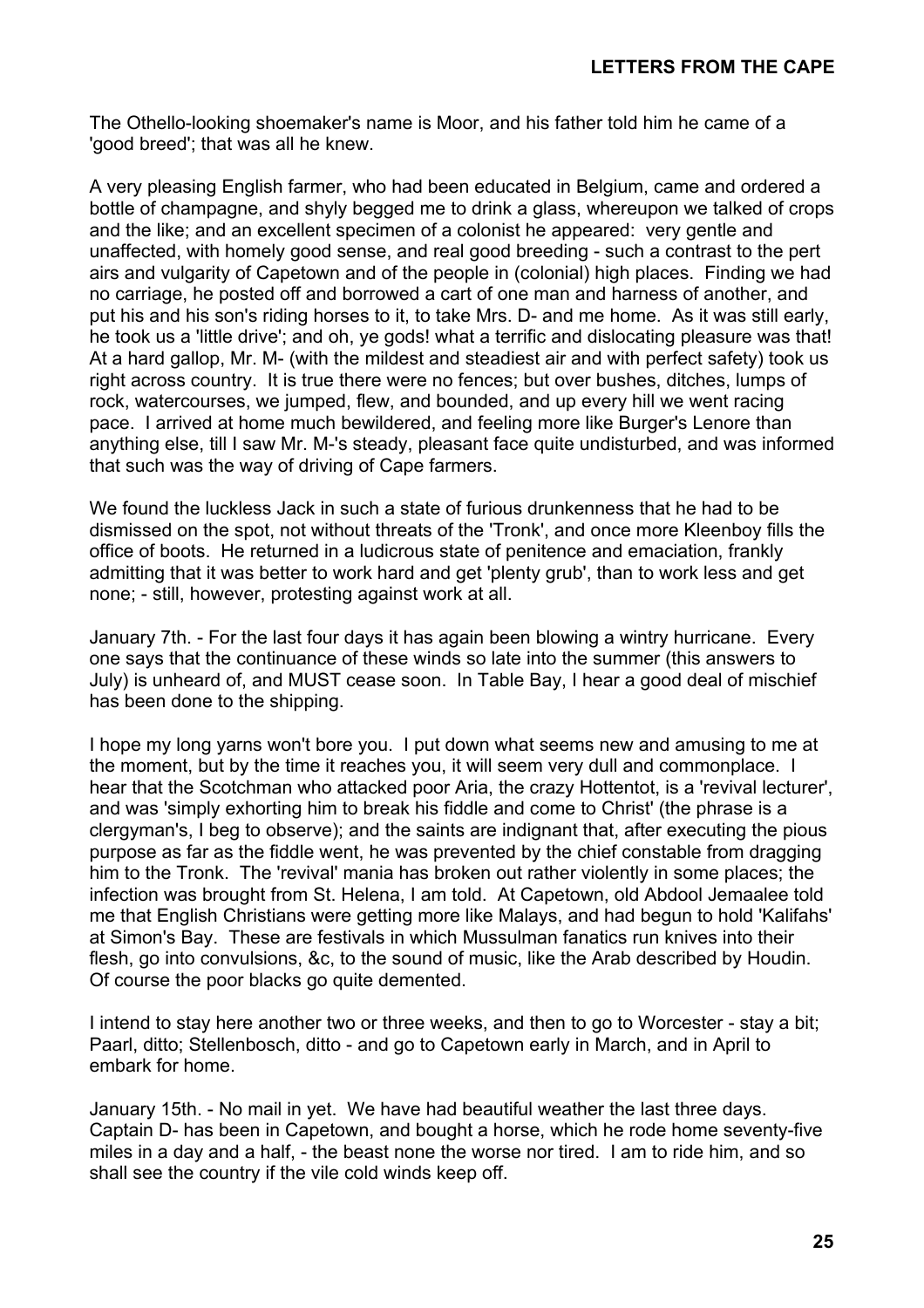This morning I walked on the Veld, and met a young black shepherd leading his sheep and goats, and playing on a guitar composed of an old tin mug covered with a bit of sheepskin and a handle of rough wood, with pegs, and three strings of sheep-gut. I asked him to sing, and he flung himself at my feet in an attitude that would make Watts crazy with delight, and CROONED queer little mournful ditties. I gave him sixpence, and told him not to get drunk. He said, 'Oh no; I will buy bread enough to make my belly stiff - I almost never had my belly stiff.' He likewise informed me he had just been in the Tronk (prison), and on my asking why, replied: 'Oh, for fighting, and telling lies;' Die liebe Unschuld! (Dear innocence!)

Hottentot figs are rather nice - a green fig-shaped thing, containing about a spoonful of SALT-SWEET insipid glue, which you suck out. This does not sound nice, but it is. The plant has a thick, succulent, triangular leaf, creeping on the ground, and growing anywhere, without earth or water. Figs proper are common here, but tasteless; and the people pick all their fruit green, and eat it so too. The children are all crunching hard peaches and plums just now, particularly some little half-breeds near here, who are frightfully ugly. Fancy the children of a black woman and a red-haired man; the little monsters are as black as the mother, and have RED wool - you never saw so diabolical an appearance. Some of the coloured people are very pretty; for example, a coal-black girl of seventeen, and my washerwoman, who is brown. They are wonderfully slender and agile, and quite old hard-working women have waists you could span. They never grow thick and square, like Europeans.

I could write a volume on Cape horses. Such valiant little beasts, and so composed in temper, I never saw. They are nearly all bays - a few very dark grey, which are esteemed; VERY few white or light grey. I have seen no black, and only one dark chestnut. They are not cobs, and look 'very little of them', and have no beauty; but one of these little brutes, ungroomed, half-fed, seldom stabled, will carry a six-and-a-half-foot Dutchman sixty miles a day, day after day, at a shuffling easy canter, six miles an hour. You 'off saddle' every three hours, and let him roll; you also let him drink all he can get; his coat shines and his eye is bright, and unsoundness is very rare. They are never properly broke, and the soft-mouthed colts are sometimes made vicious by the cruel bits and heavy hands; but by nature their temper is perfect.

Every morning all the horses in the village are turned loose, and a general gallop takes place to the water tank, where they drink and lounge a little; and the young ones are fetched home by their niggers, while the old stagers know they will be wanted, and saunter off by themselves. I often attend the Houyhnhnm CONVERSAZIONE at the tank, at about seven o'clock, and am amused by their behaviour; and I continually wish I could see Ned's face on witnessing many equine proceedings here. To see a farmer outspan and turn the team of active little beasts loose on the boundless veld to amuse themselves for an hour or two, sure that they will all be there, would astonish him a little; and then to offer a horse nothing but a roll in the dust to refresh himself withal!

One unpleasant sight here is the skeletons of horses and oxen along the roadside; or at times a fresh carcase surrounded by a convocation of huge serious-looking carrion crows, with neat white neck-cloths. The skeletons look like wrecks, and make you feel very lonely on the wide veld. In this district, and in most, I believe, the roads are mere tracks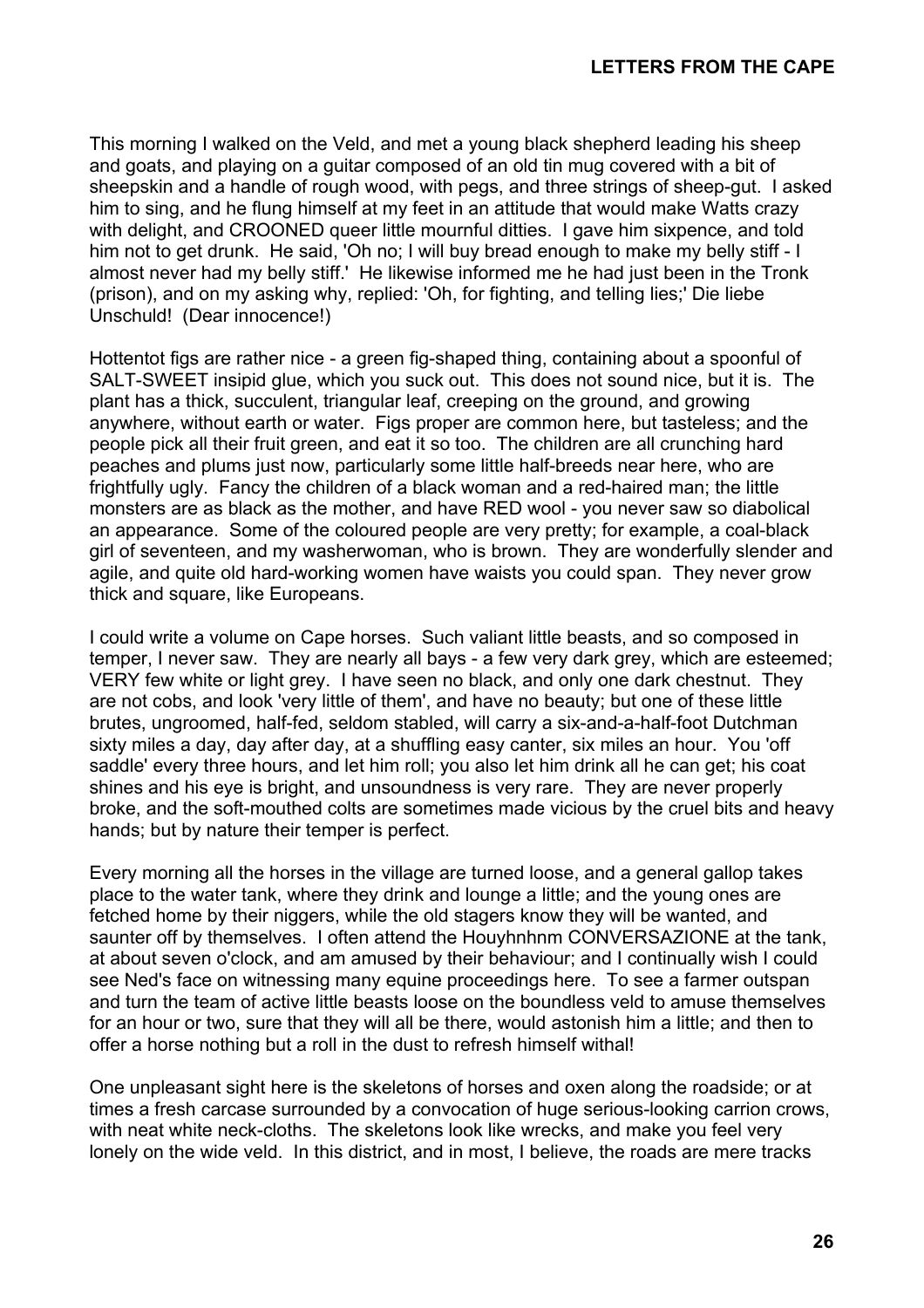over the hard, level earth, and very good they are. When one gets rutty, you drive parallel to it, till the bush is worn out and a new track is formed.

January 17th. - Lovely weather all the week. Summer well set in.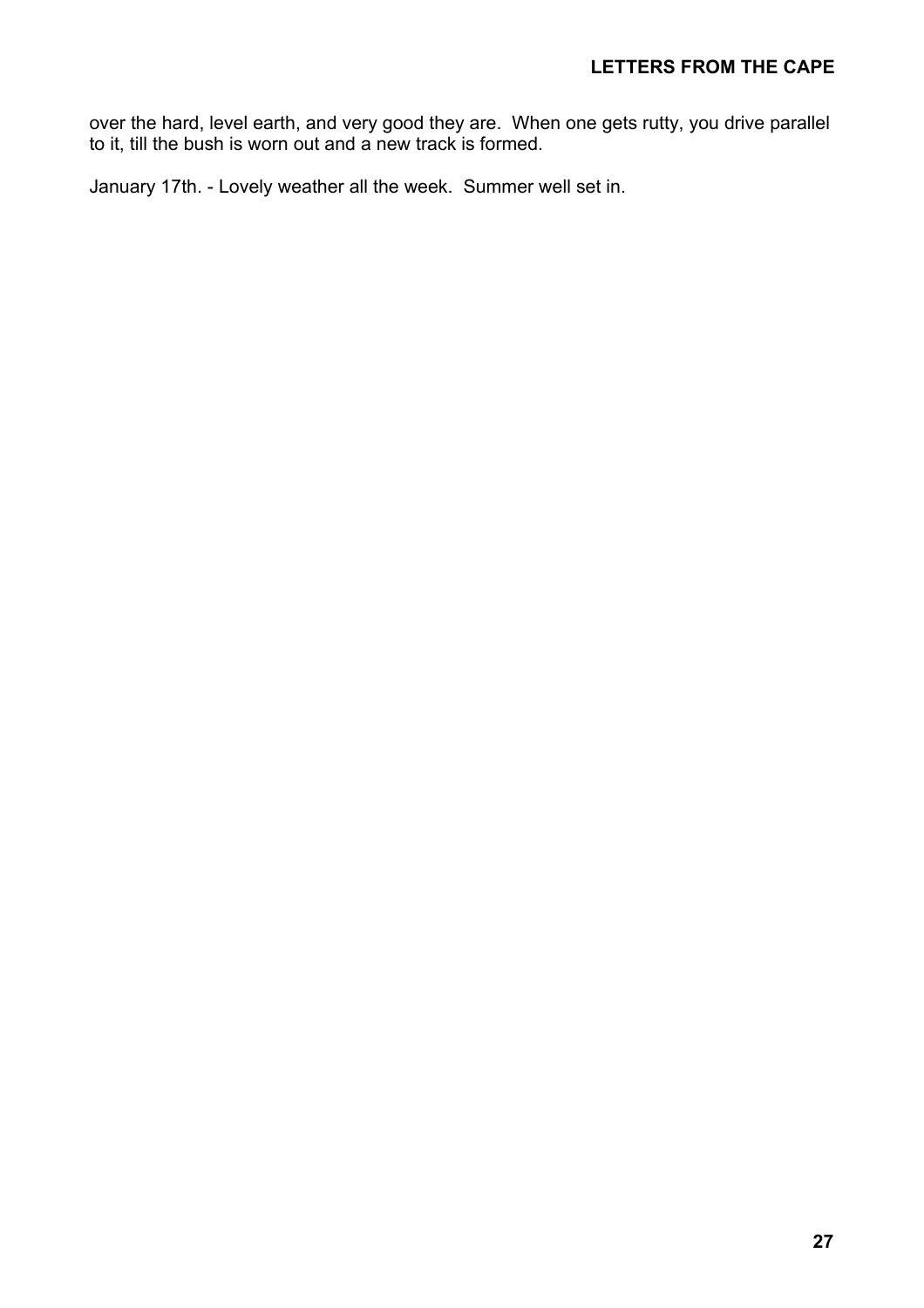#### **LETTER VI - CALEDON**

<span id="page-29-0"></span>Caledon, January 19th.

#### Dearest Mother,

Till this last week, the weather was pertinaciously cold and windy; and I had resolved to go to Worcester, which lies in a 'Kessel', and is really hot. But now the glorious African summer is come, and I believe this is the weather of Paradise. I got up at four this morning, when the Dutchmen who had slept here were starting in their carts and waggons. It was quite light; but the moon shone brilliantly still, and had put on a bright rose-coloured veil, borrowed from the rising sun on the opposite horizon. The freshness (without a shadow of cold or damp) of the air was indescribable - no dew was on the ground. I went up the hill-side, along the 'Sloot' (channel, which supplies all our water), into the 'Kloof' between the mountains, and clambered up to the 'Venster Klip', from which natural window the view is very fine. The flowers are all gone and the grass all dead. Rhenoster boschjes and Hottentot fig are green everywhere, and among the rocks all manner of shrubs, and far too much 'Wacht een beetje' (WAIT A BIT), a sort of series of natural fish-hooks, which try the robustest patience. Between seven and eight, the sun gets rather hot, and I came in and TUBBED, and sat on the stoep (a sort of terrace, in front of every house in South Africa). I breakfast at nine, sit on the stoep again till the sun comes round, and then retreat behind closed shutters from the stinging sun. The AIR is fresh and light all day, though the sun is tremendous; but one has no languid feeling or desire to lie about, unless one is sleepy. We dine at two or half-past, and at four or five the heat is over, and one puts on a shawl to go out in the afternoon breeze. The nights are cool, so as always to want one blanket. I still have a cough; but it is getting better, so that I can always eat and walk. Mine host has just bought a horse, which he is going to try with a petticoat to-day, and if he goes well I shall ride.

I like this inn-life, because I see all the 'neighbourhood' - farmers and traders - whom I like far better than the GENTILITY of Capetown. I have given letters to England to a 'boer', who is 'going home', i.e. to Europe, the FIRST OF HIS RACE SINCE THE REVOCATION OF THE EDICT OF NANTES, when some poor refugees were inveigled hither by the Dutch Governor, and oppressed worse than the Hottentots. M. de Villiers has had no education AT ALL, and has worked, and traded, and farmed, - but the breed tells; he is a pure and thorough Frenchman, unable to speak a word of French. When I went in to dinner, he rose and gave me a chair with a bow which, with his appearance, made me ask, 'MONSIEUR VIENT D'ARRIVER?' This at once put him out and pleased him. He is very unlike a Dutchman. If you think that any of the French will feel as I felt to this fardistant brother of theirs, pray give him a few letters; but remember that he can speak only English and Dutch, and a little German. Here his name is CALLED 'Filljee', but I told him to drop that barbarism in Europe; De Villiers ought to speak for itself. He says they came from the neighbourhood of Bordeaux.

The postmaster, Heer Klein, and his old Pylades, Heer Ley, are great cronies of mine stout old greybeards, toddling down the hill together. I sometimes go and sit on the stoep with the two old bachelors, and they take it as a great compliment; and Heer Klein gave me my letters all decked with flowers, and wished 'Vrolyke tydings, Mevrouw,' most heartily. He has also made his tributary mail-cart Hottentots bring from various higher mountain ranges the beautiful everlasting flowers, which will make pretty wreaths for J-.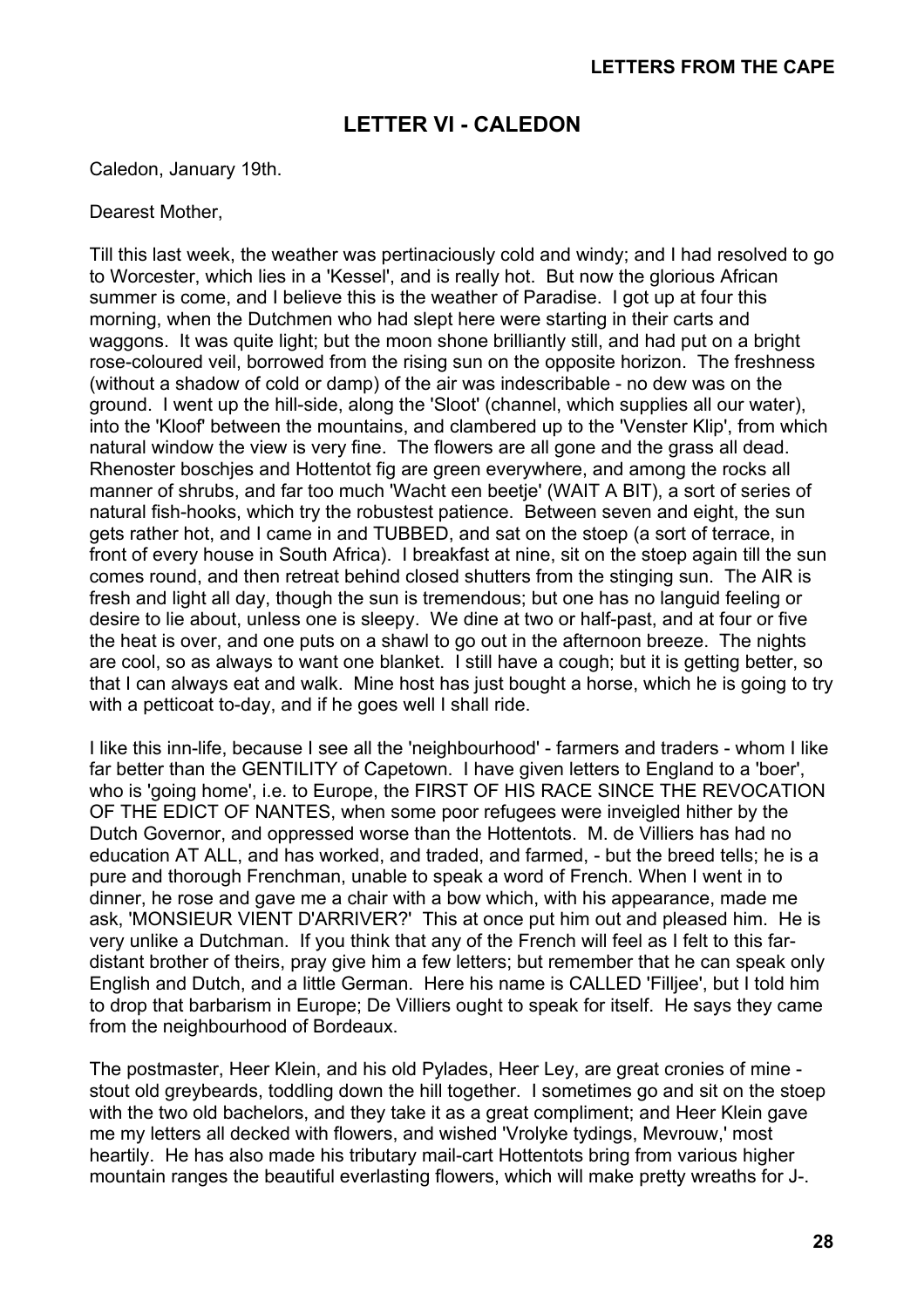When I went to his house to thank him, I found a handsome Malay, with a basket of 'Klipkaus', a shell-fish much esteemed here. Old Klein told me they were sent him by a Malay who was born in his father's house, a slave, and had been HIS 'BOY' and playfellow. Now, the slave is far richer than the old young master, and no waggon comes without a little gift - oranges, fish, &c. - for 'Wilhem'. When Klein goes to Capetown, the old Malay seats him in a grand chair and sits on a little wooden stool at his feet; Klein begs him, as 'Huisheer', to sit properly; but, 'Neen Wilhem, Ik zal niet; ik kan niet vergeten.' 'Good boy!' said old Klein; 'good people the Malays.' It is a relief, after the horrors one has heard of Dutch cruelty, to see such an 'idyllisches Verhaltniss'. I have heard other instances of the same fidelity from Malays, but they were utterly unappreciated, and only told to prove the excellence of slavery, and 'how well the rascals must have been off'.

I have fallen in love with a Hottentot baby here. Her mother is all black, with a broad face and soft spaniel eyes, and the father is Bastaard; but the baby (a girl, nine months old), has walked out of one of Leonardo da Vinci's pictures. I never saw so beautiful a child. She has huge eyes with the spiritual look he gives to them, and is exquisite in every way. When the Hottentot blood is handsome, it is beautiful; there is a delicacy and softness about some of the women which is very pretty, and the eyes are those of a GOOD dog. Most of them are hideous, and nearly all drink; but they are very clean and honest. Their cottages are far superior in cleanliness to anything out of England, except in picked places, like some parts of Belgium; and they wash as much as they can, with the bad water-supply, and the English outcry if they strip out of doors to bathe. Compared to French peasants, they are very clean indeed, and even the children are far more decent and cleanly in their habits than those of France. The woman who comes here to clean and scour is a model of neatness in her work and her person (quite black), but she gets helplessly drunk as soon as she has a penny to buy a glass of wine; for a penny, a halfpint tumbler of very strong and remarkably nasty wine is sold at the canteens.

I have many more 'humours' to tell, but A- can show you all the long story I have written. I hope it does not seem very stale and DECIES REPETITA. All being new and curious to the eye here, one becomes long-winded about mere trifles.

One small thing more. The first few shillings that a coloured woman has to spend on her cottage go in - what do you think? - A grand toilet table of worked muslin over pink, all set out with little 'OBJETS' - such as they are: if there is nothing else, there is that here, as at Capetown, and all along to Simon's Bay. Now, what is the use or comfort of a DUCHESSE to a Hottentot family? I shall never see those toilets again without thinking of Hottentots what a baroque association of ideas! I intend, in a day or two, to go over to 'Gnadenthal', the Moravian missionary station, founded in 1736 - the 'bluhende Gemeinde von Hottentoten'. How little did I think to see it, when we smiled at the phrase in old Mr. Steinkopf's sermon years ago in London! The MISSIONARIZED Hottentots are not, as it is said, thought well of - being even tipsier than the rest; but I may see a full-blood one, and even a true Bosjesman, which is worth a couple of hours' drive; and the place is said to be beautiful.

This climate is evidently a styptic of great power, I shall write a few lines to the LANCET about Caledon and its hot baths - 'Bad Caledon', as the Germans at Houw Hoek call it. The baths do not concern me, as they are chalybeate; but they seem very effectual in many cases. Yet English people never come here; they stay at Capetown, which must be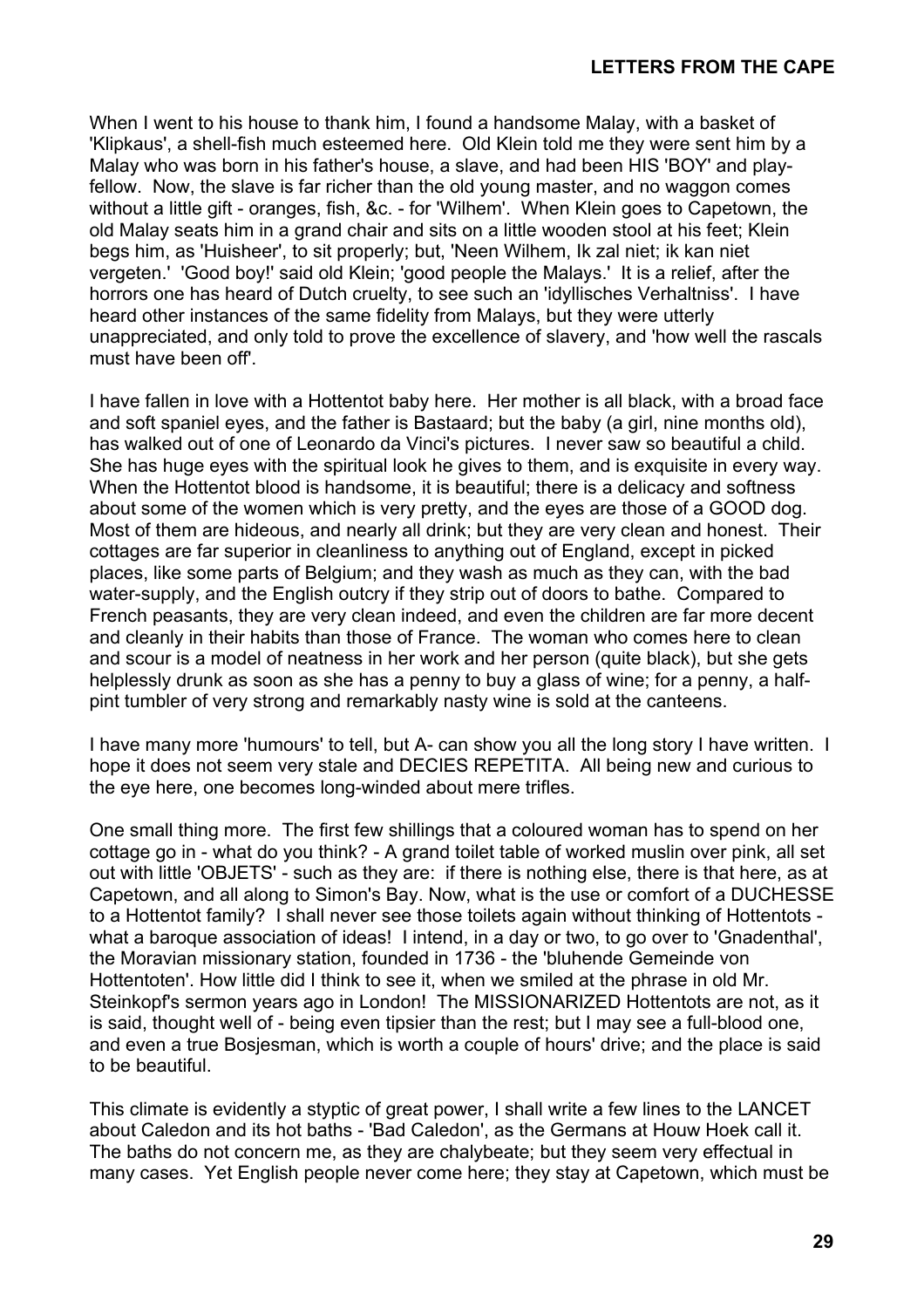a furnace now, or at Wynberg, which is damp and chill (comparatively); at most, they get to Stellenbosch. I mean visitors, not settlers; THEY are everywhere. I look the colour of a Hottentot. Now I MUST leave off.

Your most affectionate

L. D. G.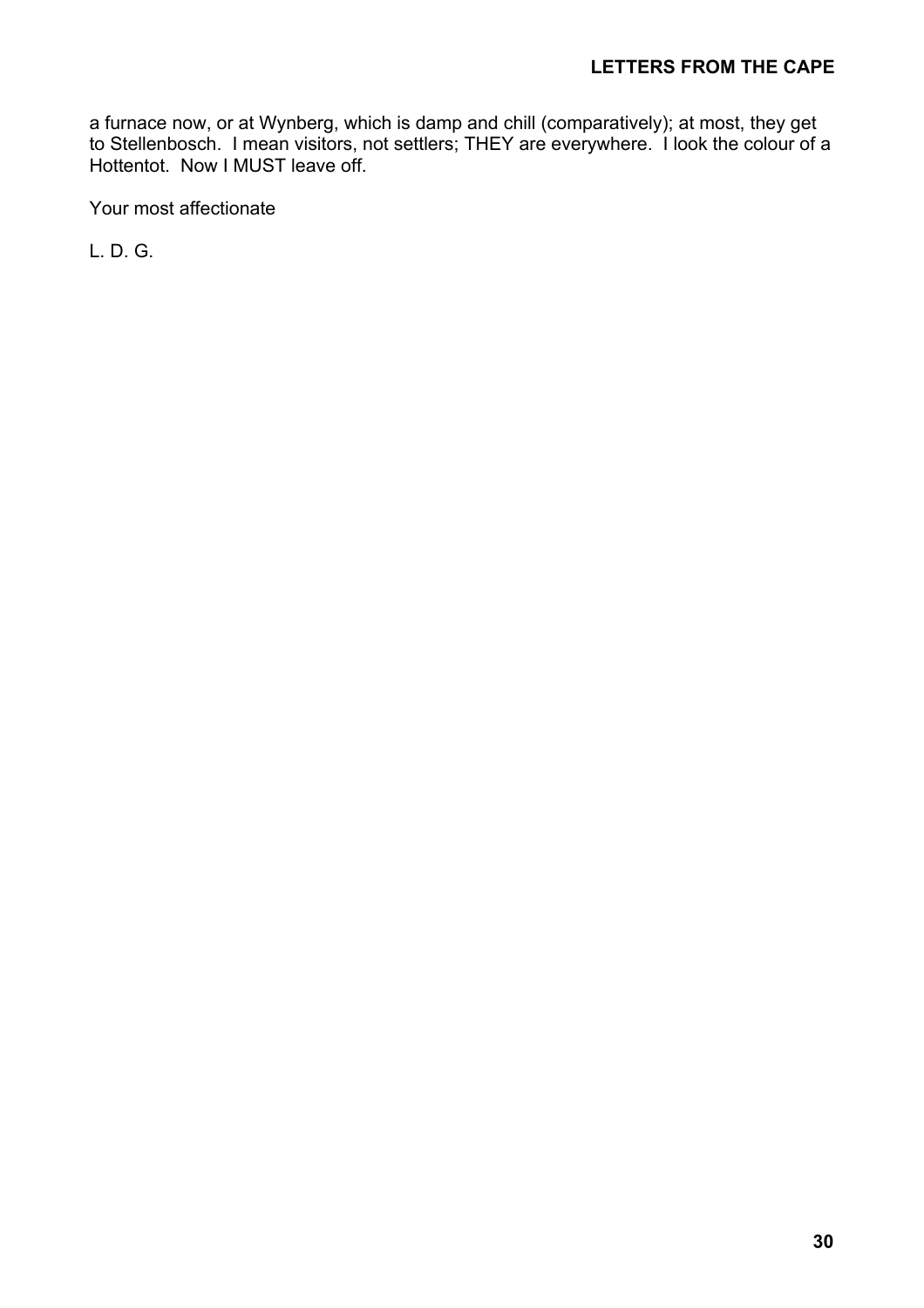#### **LETTER VII - GNADENTHAL**

<span id="page-32-0"></span>Caledon, Jan. 28th.

Well, I have been to Gnadenthal, and seen the 'blooming parish', and a lovely spot it is. A large village nestled in a deep valley, surrounded by high mountains on three sides, and a lower range in front. We started early on Saturday, and drove over a mighty queer road, and through a river. Oh, ye gods! what a shaking and pounding! We were rattled up like dice in a box. Nothing but a Cape cart, Cape horses, and a Hottentot driver, above all, could have accomplished it. Captain D- rode, and had the best of it. On the road we passed three or four farms, at all which horses were GALLOPING OUT the grain, or men were winnowing it by tossing it up with wooden shovels to let the wind blow away the chaff. We did the twenty-four miles up and down the mountain roads in two hours and a half, with our valiant little pair of horses; it is incredible how they go. We stopped at a nice cottage on the hillside belonging to a CI-DEVANT slave, one Christian Rietz, a WHITE man, with brown woolly hair, sharp features, grey eyes, and NOT woolly moustaches. He said he was a 'Scotch bastaard', and 'le bon sang parlait - tres-haut meme', for a more thriving, shrewd, sensible fellow I never saw. His FATHER and master had had to let him go when all slaves were emancipated, and he had come to Gnadenthal. He keeps a little inn in the village, and a shop and a fine garden. The cottage we lodged in was on the mountain side, and had been built for his son, who was dead; and his adopted daughter, a pretty coloured girl, exactly like a southern Frenchwoman, waited on us, assisted by about six or seven other women, who came chiefly to stare. Vrouw Rietz was as black as a coal, but SO pretty! - a dear, soft, sleek, old lady, with beautiful eyes, and the kind pleasant ways which belong to nice blacks; and, though old and fat, still graceful and lovely in face, hands, and arms. The cottage was thus:- One large hall; my bedroom on the right, S-'s on the left; the kitchen behind me; Miss Rietz behind S-; mud floors daintily washed over with fresh cow-dung; ceiling of big rafters, just as they had grown, on which rested bamboo canes close together ACROSS the rafters, and bound together between each, with transverse bamboo - a pretty BEEHIVEY effect; at top, mud again, and then a high thatched roof and a loft or zolder for forage, &c.; the walls of course mud, very thick and whitewashed. The bedrooms tiny; beds, clean sweet melies (maize) straw, with clean sheets, and eight good pillows on each; glass windows (a great distinction), exquisite cleanliness, and hearty civility; good food, well cooked; horrid tea and coffee, and hardly any milk; no end of fruit. In all the gardens it hung on the trees thicker than the leaves. Never did I behold such a profusion of fruit and vegetables.

But first I must tell what struck me most, I asked one of the Herrenhut brethren whether there were any REAL Hottentots, and he said, 'Yes, one;' and next morning, as I sat waiting for early prayers under the big oak-trees in the Plaats (square), he came up, followed by a tiny old man hobbling along with a long stick to support him. 'Here', said he, 'is the LAST Hottentot; he is a hundred and seven years old, and lives all alone.' I looked on the little, wizened, yellow face, and was shocked that he should be dragged up like a wild beast to be stared at. A feeling of pity which felt like remorse fell upon me, and my eyes filled as I rose and stood before him, so tall and like a tyrant and oppressor, while he uncovered his poor little old snow-white head, and peered up in my face. I led him to the seat, and helped him to sit down, and said in Dutch, 'Father, I hope you are not tired; you are old.' He saw and heard as well as ever, and spoke good Dutch in a firm voice. 'Yes, I am above a hundred years old, and alone - quite alone.' I sat beside him, and he put his head on one side, and looked curiously up at me with his faded, but still piercing little wild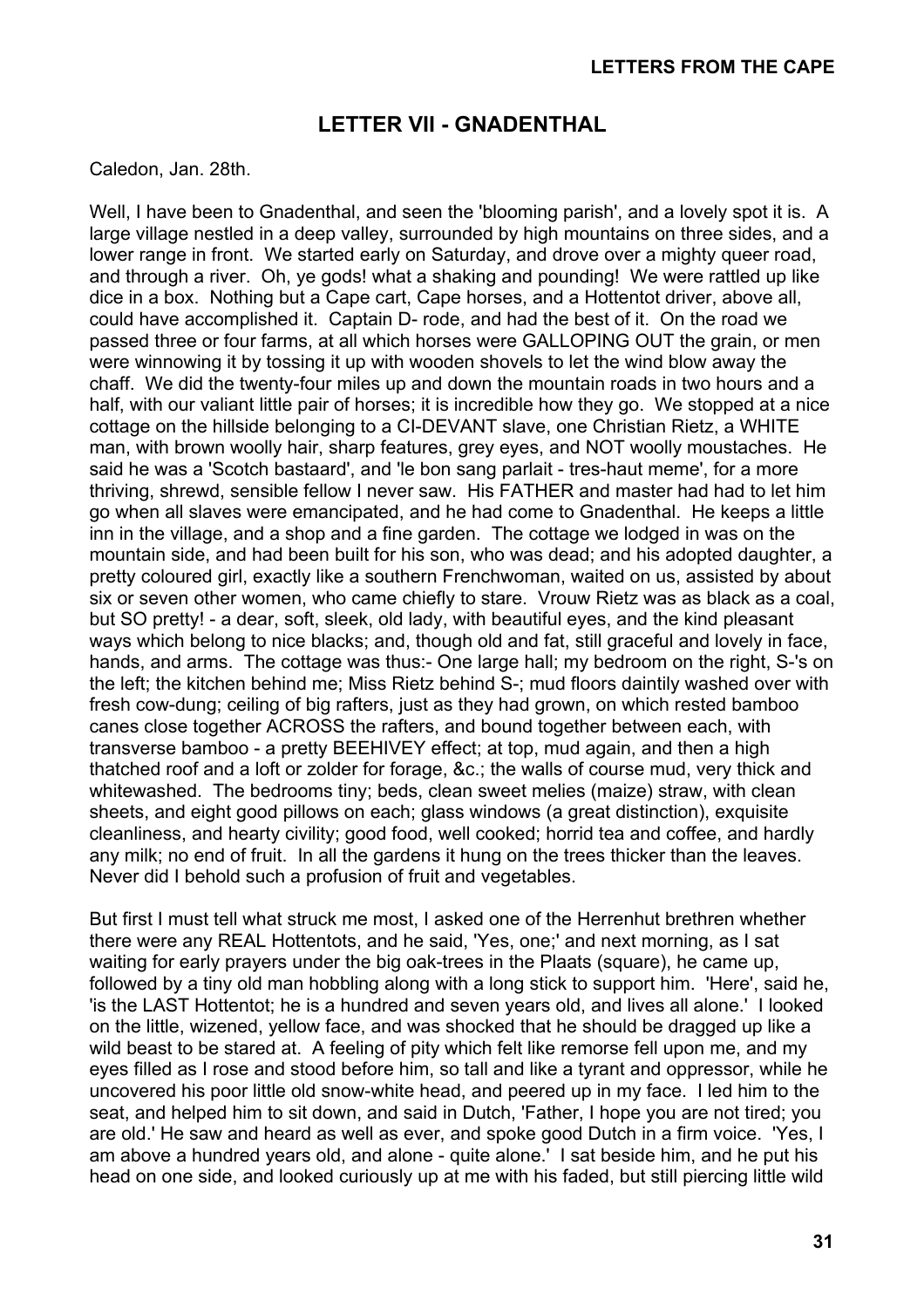eyes. Perhaps he had a perception of what I felt - yet I hardly think so; perhaps he thought I was in trouble, for he crept close up to me, and put one tiny brown paw into my hand, which he stroked with the other, and asked (like most coloured people) if I had children. I said, 'Yes, at home in England;' and he patted my hand again, and said, 'God bless them!' It was a relief to feel that he was pleased, for I should have felt like a murderer if my curiosity had added a moment's pain to so tragic a fate.

This may sound like sentimentalism; but you cannot conceive the effect of looking on the last of a race once the owners of all this land, and now utterly gone. His look was not quite human, physically speaking; - a good head, small wild-beast eyes, piercing and restless; cheek-bones strangely high and prominent, nose QUITE flat, mouth rather wide; thin shapeless lips, and an indescribably small, long, pointed chin, with just a very little soft white woolly beard; his head covered with extremely short close white wool, which ended round the poll in little ringlets. Hands and feet like an English child of seven or eight, and person about the size of a child of eleven. He had all his teeth, and though shrunk to nothing, was very little wrinkled in the face, and not at all in the hands, which were dark brown, while his face was yellow. His manner, and way of speaking were like those of an old peasant in England, only his voice was clearer and stronger, and his perceptions not blunted by age. He had travelled with one of the missionaries in the year 1790, or thereabouts, and remained with them ever since.

I went into the church - a large, clean, rather handsome building, consecrated in 1800 and heard a very good sort of Litany, mixed with such singing as only black voices can produce. The organ was beautifully played by a Bastaard lad. The Herrenhuters use very fine chants, and the perfect ear and heavenly voices of a large congregation, about six hundred, all coloured people, made music more beautiful than any chorus-singing I ever heard.

Prayers lasted half an hour; then the congregation turned out of doors, and the windows were opened. Some of the people went away, and others waited for the 'allgemeine Predigt'. In a quarter of an hour a much larger congregation than the first assembled, the girls all with net-handkerchiefs tied round their heads so as to look exactly like the ancient Greek head-dress with a double fillet - the very prettiest and neatest coiffure I ever saw. The gowns were made like those of English girls of the same class, but far smarter, cleaner, and gayer in colour - pink, and green, and yellow, and bright blue; several were all in white, with white gloves. The men and women sit separate, and the women's side was a bed of tulips. The young fellows were very smart indeed, with muslin or gauze, either white, pink, or blue, rolled round their hats (that is universal here, on account of the sun). The Hottentots, as they are called - that is, those of mixed Dutch and Hottentot origin (correctly, 'bastaards') - have a sort of blackguard elegance in their gait and figure which is peculiar to them; a mixture of negro or Mozambique blood alters it altogether. The girls have the elegance without the blackguard look; ALL are slender, most are tall; all graceful, all have good hands and feet; some few are handsome in the face and many very interesting- looking. The complexion is a pale olive-yellow, and the hair more or less woolly, face flat, and cheekbones high, eyes small and bright. These are by far the most intelligent - equal, indeed, to whites. A mixture of black blood often gives real beauty, but takes off from the 'air', and generally from the talent; but then the blacks are so pleasant, and the Hottentots are taciturn and reserved. The old women of this breed are the grandest hags I ever saw; they are clean and well dressed, and tie up their old faces in white handkerchiefs like corpses, - faces like those of Andrea del Sarto's old women; they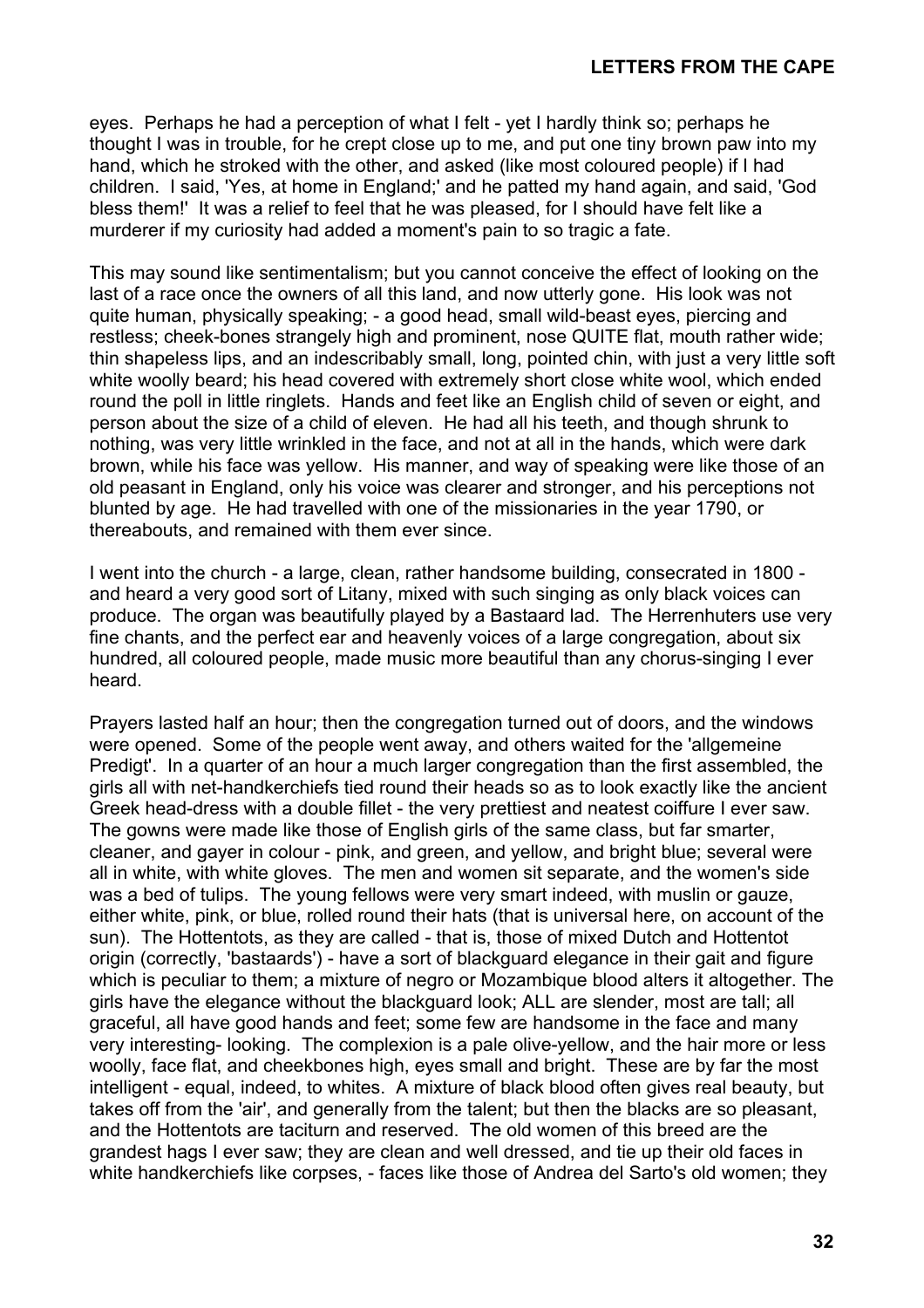are splendid. Also, they are very clean people, addicted to tubbing more than any others. The maid-of-all- work, who lounges about your breakfast table in rags and dishevelled hair, has been in the river before you were awake, or, if that was too far off, in a tub. They are also far cleaner in their huts than any but the VERY BEST English poor.

The 'Predigt' was delivered, after more singing, by a missionary cabinet-maker, in Dutch, very ranting, and not very wise; the congregation was singularly decorous and attentive, but did not seem at all excited or impressed - just like a well-bred West-end audience, only rather more attentive. The service lasted three- quarters of an hour, including a short prayer and two hymns. The people came out and filed off in total silence, and very quickly, the tall graceful girls draping their gay silk shawls beautifully. There are seven missionaries, all in orders but one, the blacksmith, and all married, except the resident director of the boys' boarding-school; there is a doctor, a carpenter, a cabinet- maker, a shoe-maker, and a storekeeper - a very agreeable man, who had been missionary in Greenland and Labrador, and interpreter to MacClure. There is one 'Studirter Theolog'. All are Germans, and so are their wives. My friend the storekeeper married without having ever beheld his wife before they met at the altar, and came on board ship at once with her. He said it was as good a way of marrying as any other, and that they were happy together. She was lying in, so I did not see her. At eight years old, their children are all sent home to Germany to be educated, and they seldom see them again. On each side of the church are schools, and next to them the missionaries' houses on one side of the square, and on the other a row of workshops, where the Hottentots are taught all manner of trades. I have got a couple of knives, made at Gnadenthal, for the children. The girls occupy the school in the morning, and the boys in the afternoon; half a day is found quite enough of lessons in this climate. The infant school was of both sexes, but a different set morning and afternoon. The missionaries' children were in the infant school; and behind the little blonde German 'Madels' three jet black niggerlings rolled over each other like pointer-pups, and grinned, and didn't care a straw for the spelling; while the dingy yellow little bastaards were straining their black eyes out, with eagerness to answer the master's questions. He and the mistress were both Bastaards, and he seemed an excellent teacher. The girls were learning writing from a master, and Bible history from a mistress, also people of colour; and the stupid set (mostly black) were having spelling hammered into their thick skulls by another yellow mistress, in another room. At the boarding school were twenty lads, from thirteen up to twenty, in training for school-teachers at different stations. Gnadenthal supplies the Church of England with them, as well as their own stations. There were Caffres, Fingoes, a Mantatee, one boy evidently of some Oriental blood, with glossy, smooth hair and a copper skin - and the rest Bastaards of various hues, some mixed with black, probably Mozambique. The Caffre lads were splendid young Hercules'. They had just printed the first book in the Caffre language (I've got it for Dr. Hawtrey,) - extracts from the New Testament, - and I made them read the sheets they were going to bind; it is a beautiful language, like Spanish in tone, only with a queer 'click' in it. The boys drew, like Chinese, from 'copies', and wrote like copper-plate; they sang some of Mendelssohn's choruses from 'St. Paul' splendidly, the Caffres rolling out soft rich bass voices, like melodious thunder. They are clever at handicrafts, and fond of geography and natural history, incapable of mathematics, quick at languages, utterly incurious about other nations, and would all rather work in the fields than learn anything but music; good boys, honest, but 'TROTZIG'. So much for Caffres, Fingoes, &c. The Bastaards are as clever as whites, and more docile - so the 'rector' told me. The boy who played the organ sang the 'Lorelei' like an angel, and played us a number of waltzes and other things on the piano, but he was too shy to talk; while the Caffres crowded round me,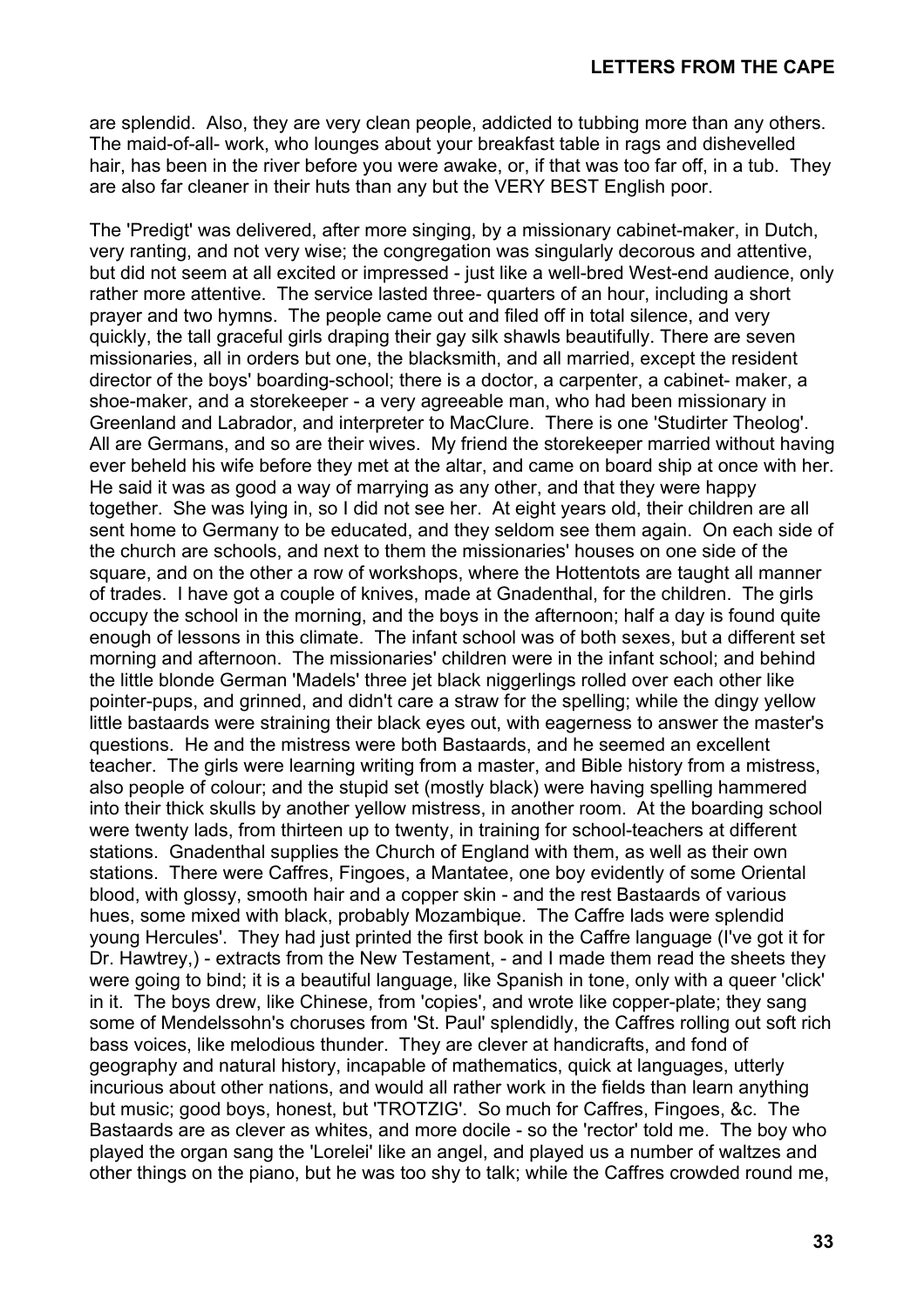and chattered away merrily. The Mantatees, whom I cannot distinguish from Caffres, are scattered all over the colony, and rival the English as workmen and labourers - fine stalwart, industrious fellows. Our little 'boy' Kleenboy hires a room for fifteen shillings a month, and takes in his compatriots as lodgers at half a crown a week - the usurious little rogue! His chief, one James, is a bricklayer here, and looks and behaves like a prince. It is fine to see his black arms, ornamented with silver bracelets, hurling huge stones about.

All Gnadenthal is wonderfully fruitful, being well watered, but it is not healthy for whites; I imagine, too hot and damp. There are three or four thousand coloured people there, under the control of the missionaries, who allow no canteens at all. The people may have what they please at home, but no public drinking-place is allowed, and we had to take our own beer and wine for the three days. The gardens and burial-ground are beautiful, and the square is entirely shaded by about ten or twelve superb oaks; nothing prettier can be conceived. It is not popular in the neighbourhood. 'You see it makes the d-d niggers cheeky' to have homes of their own - and the girls are said to be immoral. As to that, there are no so-called 'morals' among the coloured people, and how or why should there? It is an honour to one of these girls to have a child by a white man, and it is a degradation to him to marry a dark girl. A pious stiff old Dutchwoman who came here the other day for the Sacrament (which takes place twice a year), had one girl with her, big with child by her son, who also came for the Sacrament, and two in the straw at home by the other son; this caused her exactly as much emotion as I feel when my cat kittens. No one takes any notice, either to blame or to nurse the poor things - they scramble through it as pussy does. The English are almost equally contemptuous; but there is one great difference. My host, for instance, always calls a black 'a d-d nigger'; but if that nigger is wronged or oppressed he fights for him, or bails him out of the Tronk, and an English jury gives a just verdict; while a Dutch one simply finds for a Dutchman, against any one else, and ALWAYS against a dark man. I believe this to be true, from what I have seen and heard; and certainly the coloured people have a great preference for the English.

I am persecuted by the ugliest and blackest Mozambiquer I have yet seen, a bricklayer's labourer, who can speak English, and says he was servant to an English Captain - 'Oh, a good fellow he was, only he's dead!' He now insists on my taking him as a servant. 'I dessay your man at home is a good chap, and I'll be a good boy, and cook very nice.' He is thick-set and short and strong. Nature has adorned him with a cock eye and a yard of mouth, and art, with a prodigiously tall white chimney-pot hat with the crown out, a cotton nightcap, and a wondrous congeries of rags. He professes to be cook, groom, and 'walley', and is sure you would be pleased with his attentions.

Well, to go back to Gnadenthal. I wandered all over the village on Sunday afternoon, and peeped into the cottages. All were neat and clean, with good dressers of crockery, the VERY poorest, like the worst in Weybridge sandpits; but they had no glass windows, only a wooden shutter, and no doors; a calico curtain, or a sort of hurdle supplying its place. The people nodded and said 'Good day!' but took no further notice of me, except the poor old Hottentot, who was seated on a doorstep. He rose and hobbled up to meet me and take my hand again. He seemed to enjoy being helped along and seated down carefully, and shook and patted my hand repeatedly when I took leave of him. At this the people stared a good deal, and one woman came to talk to me.

In the evening I sat on a bench in the square, and saw the people go in to 'Abendsegen'. The church was lighted, and as I sat there and heard the lovely singing, I thought it was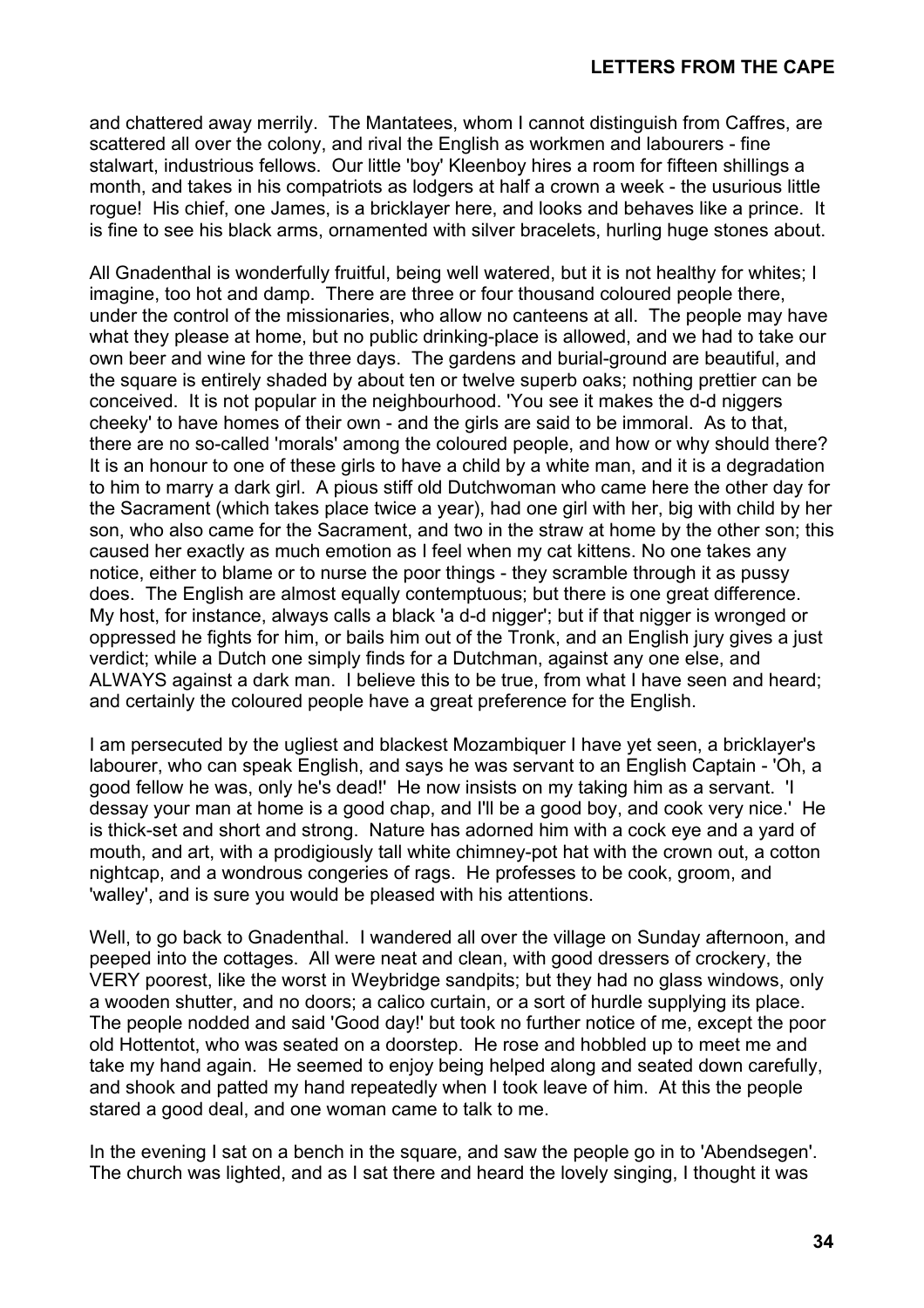impossible to conceive a more romantic scene. On Monday I saw all the schools, and then looked at the great strong Caffre lads playing in the square. One of them stood to be pelted by five or six others, and as the stones came, he twisted and turned and jumped, and was hardly ever hit, and when he was, he didn't care, though the others hurled like catapults. It was the most wonderful display of activity and grace, and quite incredible that such a huge fellow should be so quick and light. When I found how comfortable dear old Mrs. Rietz made me, I was sorry I had hired the cart and kept it to take me home, for I would gladly have stayed longer, and the heat did me no harm; but I did not like to throw away a pound or two, and drove back that evening. Mrs. Rietz, told me her mother was a Mozambiquer. 'And your father?' said I. 'Oh, I don't know. MY MOTHER WAS ONLY A SLAVE.' She, too, was a slave, but said she 'never knew it', her 'missus' was so good; a Dutch lady, at a farm I had passed, on the road, who had a hundred and fifty slaves. I liked my Hottentot hut amazingly, and the sweet brown bread, and the dinner cooked so cleanly on the bricks in the kitchen. The walls were whitewashed and adorned with wreaths of everlasting flowers and some quaint old prints from Loutherburg - pastoral subjects, not exactly edifying.

Well, I have prosed unconscionably, so adieu for the present.

February 3d. - Many happy returns of your birthday, dear -. I had a bottle of champagne to drink your health, and partly to swell the bill, which these good people make so moderate, that I am half ashamed. I get everything that Caledon can furnish for myself and S- for 15L. a month.

On Saturday we got the sad news of Prince Albert's death, and it created real consternation here. What a thoroughly unexpected calamity! Every one is already dressed in deep mourning. It is more general than in a village of the same size at home - (how I have caught the colonial trick of always saying 'home' for England! Dutchmen who can barely speak English, and never did or will see England, equally talk of 'news from home'). It also seems, by the papers of the 24th of December, which came by a steamer the other day, that war is imminent. I shall have to wait for convoy, I suppose, as I object to walking the plank from a Yankee privateer. I shall wait here for the next mail, and then go back to Capetown, stopping by the way, so as to get there early in March, and arrange for my voyage. The weather had a relapse into cold, and an attempt at rain. Pity it failed, for the drought is dreadful this year, chiefly owing to the unusual quantity of sharp drying winds - a most unlucky summer for the country and for me.

My old friend Klein, who told me several instances of the kindness and gratitude of former slaves, poured out to me the misery he had undergone from the 'ingratitude' of a certain Rosina, a slave-girl of his. She was in her youth handsome, clever, the best horsebreaker, bullock-trainer and driver, and hardest worker in the district. She had two children by Klein, then a young fellow; six by another white man, and a few more by two husbands of her own race! But she was of a rebellious spirit, and took to drink. After the emancipation, she used to go in front of Klein's windows and read the statute in a loud voice on every anniversary of the day; and as if that did not enrage him enough, she pertinaciously (whenever she was a little drunk) kissed him by main force every time she met him in the street, exclaiming, 'Aha! when I young and pretty slave-girl you make kiss me then; now I ugly, drunk, dirty old devil and free woman, I kiss you!' Frightful retributive justice! I struggled hard to keep my countenance, but the fat old fellow's good-humoured,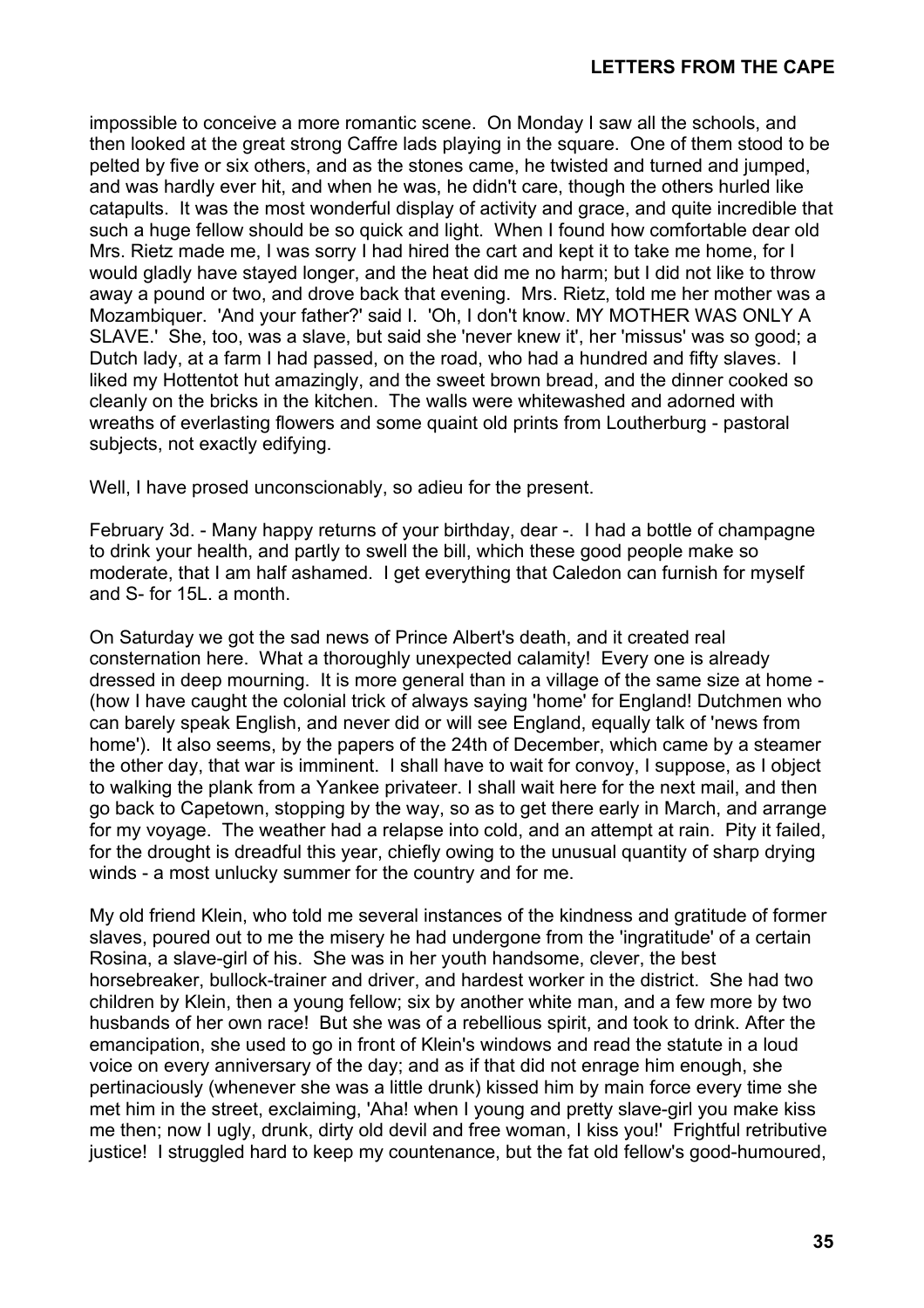rueful face was too much for me. His tormentor is dead, but he retains a painful impression of her 'ingratitude '.

Our little Mantatee 'Kleenboy' has again, like Jeshurun, 'waxed fat and kicked', as soon as he had eaten enough to be once more plump and shiny. After his hungry period, he took to squatting on the stoep, just in front of the hall-door, and altogether declining to do anything; so he is superseded by an equally ugly little red- headed Englishman. The Irish housemaid has married the German baker (a fine match for her!), and a dour little Scotch Presbyterian has come up from Capetown in her place. Such are the vicissitudes of colonial house-keeping! The only 'permanency' is the old soldier of Captain D-'s regiment, who is barman in the canteen, and not likely to leave 'his honour', and the coloured girl, who improves on acquaintance. She wants to ingratiate herself with me, and get taken to England. Her father is an Englishman, and of course the brown mother and her large family always live in the fear of his 'going home' and ignoring their existence; a MARRIAGE with the mother of his children would be too much degradation for him to submit to. Few of the coloured people are ever married, but they don't separate oftener than REALLY married folks. Bill, the handsome West Indian black, married my pretty washerwoman Rosalind, and was thought rather assuming because he was asked in church and lawfully married; and she wore a handsome lilac silk gown and a white wreath and veil, and very well she looked in them. She had a child of two years old, which did not at all disconcert Bill; but he continues to be dignified, and won't let her go and wash clothes in the river, because the hot sun makes her ill, and it is not fit work for women.

Sunday, 9th. - Last night a dance took place in a house next door to this, and a party of boers attempted to go in, but were repulsed by a sortie of the young men within. Some of the more peaceable boers came in here and wanted ale, which was refused, as they were already very VINOUS; so they imbibed ginger-beer, whereof one drank thirty-four bottles to his own share! Inspired by this drink, they began to quarrel, and were summarily turned out. They spent the whole night, till five this morning, scuffling and vociferating in the street. The constables discreetly stayed in bed, displaying the true Dogberry spirit, which leads them to take up Hottentots, drunk or sober, to show their zeal, but carefully to avoid meddling with stalwart boers, from six to six and a half feet high and strong in proportion. The jabbering of Dutch brings to mind Demosthenes trying to outroar a stormy sea with his mouth full of pebbles. The hardest blows are those given with the tongue, though much pulling of hair and scuffling takes place. 'Verdomde Schmeerlap!' - 'Donder and Bliksem! am I a verdomde Schmeerlap?' - 'Ja, u is,' &c., &c. I could not help laughing heartily as I lay in bed, at hearing the gambols of these Titan cubs; for this is a boer's notion of enjoying himself. This morning, I hear, the street was strewn with the hair they had pulled out of each other's heads. All who come here make love to S-; not by describing their tender feelings, but by enumerating the oxen, sheep, horses, land, money, &c., of which they are possessed, and whereof, by the law of this colony, she would become half-owner on marriage. There is a fine handsome Van Steen, who is very persevering; but S- does not seem to fancy becoming Mevrouw at all. The demand for English girls as wives is wonderful here. The nasty cross little ugly Scotch maid has had three offers already, in one fortnight!

February 18th. - I expect to receive the letters by the English mail to-morrow morning, and to go to Worcester on Thursday. On Saturday the young doctor - good-humoured, jolly, big, young Dutchman - drove me, with his pretty little greys, over to two farms; at one I ate half a huge melon, and at the other, uncounted grapes. We poor Europeans don't know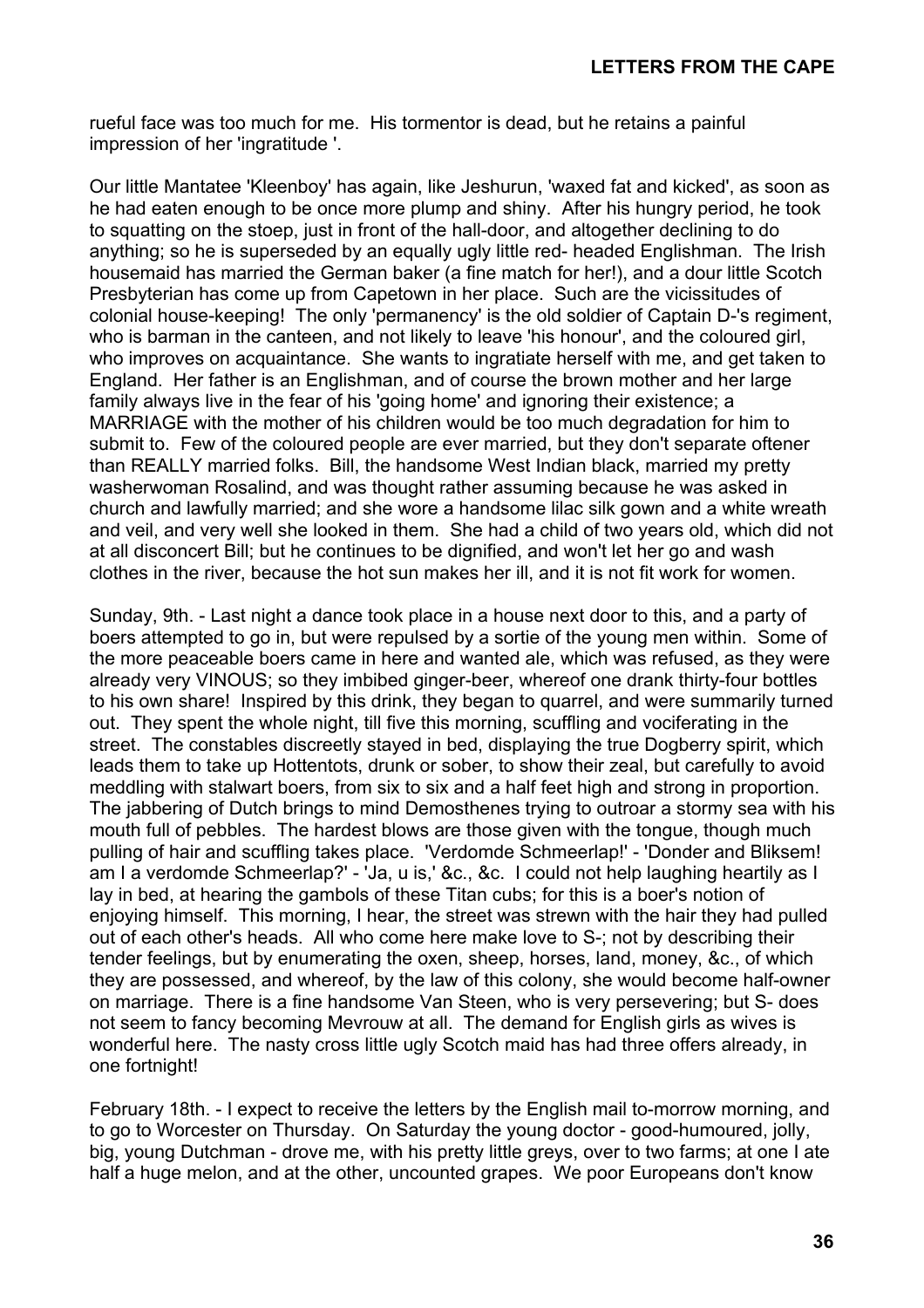what fruit CAN BE, I must admit. The melon was a foretaste of paradise, and the grapes made one's fingers as sticky as honey, and had a muscat fragrance quite inconceivable. They looked like amber eggs. The best of it is, too, that in this climate stomach-aches are not. We all eat grapes, peaches, and figs, all day long. Old Klein sends me, for my own daily consumption, about thirty peaches, three pounds of grapes, and apples, pears, and figs besides - 'just a little taste of fruits'; only here they will pick it all unripe.

February 19th. - The post came in late last night, and old Klein kindly sent me my letters at near midnight. The post goes out this evening, and the hot wind is blowing, so I can only write to you, and a line to my mother. I feel really better now. I think the constant eating of grapes has done me much good.

The Dutch cart-owner was so extortionate, that I am going to wait a few days, and write to my dear Malay to come up and drive me back. It is better than having to fight the Dutch monopolist in every village, and getting drunken drivers and bad carts after all. I shall go round all the same. The weather has been beautiful; to- day there is a wind, which comes about two or three times in the year: it is not depressing, but hot, and a bore, because one must shut every window or be stifled with dust.

The people are burning the veld all about, and the lurid smoke by day and flaming hillsides by night are very striking. The ashes of the Bosh serve as manure for the young grass, which will sprout in the autumn rains. Such nights! Such a moon! I walk out after dark when it is mild and clear, and can read any print by the moonlight, and see the distant landscape as well as by day.

Old Klein has just sent me a haunch of bok, and the skin and hoofs, which are pretty.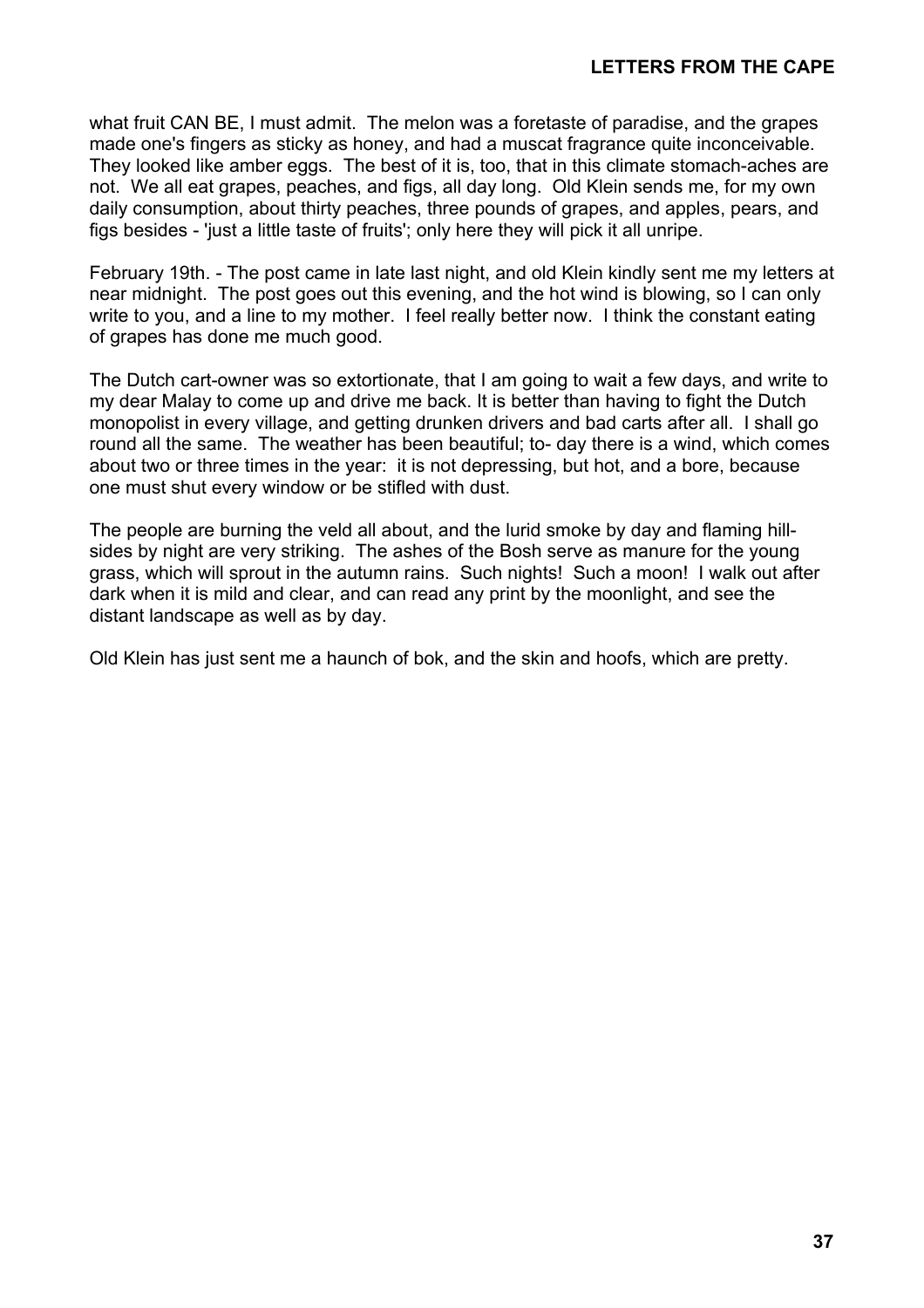## **LETTER VIII**

#### <span id="page-39-0"></span>Caledon, Sunday.

You must have fallen into second childhood to think of PRINTING such rambling hasty scrawls as I write. I never could write a good letter; and unless I gallop as hard as I can, and don't stop to think, I can say nothing; so all is confused and unconnected: only I fancy YOU will be amused by some of my 'impressions'. I have written to my mother an accurate account of my health. I am dressed and out of doors never later than six, now the weather makes it possible. It is surprising how little sleep one wants. I go to bed at ten and often am up at four.

I made friends here the other day with a lively dried-up little old Irishman, who came out at seven years old a pauper-boy. He has made a fortune by 'going on TOGT' (GERMAN, TAUSCH), as thus; he charters two waggons, twelve oxen each, and two Hottentots to each waggon, leader and driver. The waggons he fills with cotton, hardware, &c., &c. - an ambulatory village 'shop', - and goes about fifteen miles a day, on and on, into the far interior, swapping baftas (calico), punjums (loose trowsers), and voerschitz (cotton gownpieces), pronounced 'foossy', against oxen and sheep. When all is gone he swaps his waggons against more oxen and a horse, and he and his four 'totties' drive home the spoil; and he has doubled or trebled his venture. EN ROUTE home, each day they kill a sheep, and eat it ALL. 'What!' says I; 'the whole?' 'Every bit. I always take one leg and the liver for myself, and the totties roast the rest, and melt all the fat and entrails down in an iron pot and eat it with a wooden spoon.' JE N'EN REVENAIS PAS. 'What! the whole leg and liver at one meal?' 'Every bit; ay, and you'd do the same, ma'am, if you were there.' No bread, no salt, no nothing - mutton and water. The old fellow was quite poetic and heroic in describing the joys and perils of Togt. I said I should like to go too; and he bewailed having settled a year ago in a store at Swellendam, 'else he'd ha' fitted up a waggon all nice and snug for me, and shown me what going on togt was like. Nothing like it for the health, ma'am; and beautiful shooting.' My friend had 700L. in gold in a carpet bag, without a lock, lying about on the stoep. 'All right; nobody steals money or such like here. I'm going to pay bills in Capetown.'

Tell my mother that a man would get from 2L. to 4L. a month wages, with board, lodging, &c., all found, and his wife from 1L. 10S. to 2L. a month and everything found, according to abilities and testimonials. Wages are enormous, and servants at famine price; emigrant ships are CLEARED OFF in three days, and every ragged Irish girl in place somewhere. Four pounds a month, and food for self, husband, and children, is no uncommon pay for a good cook; and after all her cookery may be poor enough. My landlady at Capetown gave that. The housemaid had ONLY 1L. 5S. a month, but told me herself she had taken 8L. in one week in 'tips'. She was an excellent servant. Up country here the wages are less, but the comfort greater, and the chances of 'getting on' much increased. But I believe Algoa Bay or Grahamstown are by far the best fields for new colonists, and (I am assured) the best climate for lung diseases. The wealthy English merchants of Port Elizabeth (Algoa Bay) pay best. It seems to me, as far as I can learn, that every really WORKING man or woman can thrive here.

My German host at Houw Hoek came out twenty-three years ago, he told me, without a 'heller', and is now the owner of cattle and land and horses to a large amount. But then the Germans work, while the Dutch dawdle and the English drink. 'New wine' is a penny a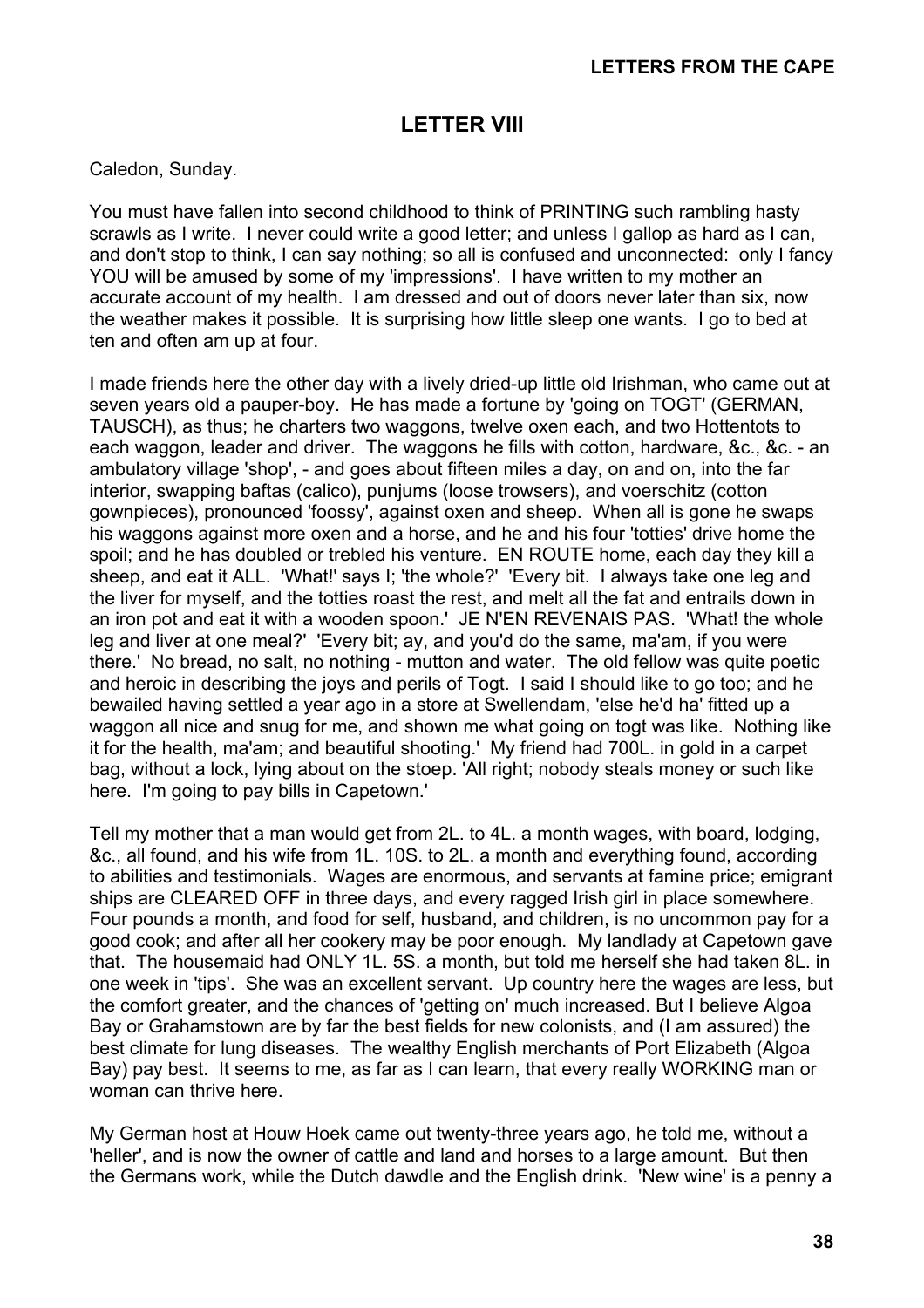glass (half a pint), enough to blow your head off, and 'Cape smoke' (brandy, like vitriol) ninepence a bottle - that is the real calamity. If the Cape had the grape disease as badly as Madeira, it would be the making of the colony.

I received a message from my Malay friends, Abdool Jemaalee and Betsy, anxious to know 'if the Misses had good news of her children, for bad news would make her sick'. Old Betsy and I used to prose about young Abdurrachman and his studies at Mecca, and about my children, with more real heartiness than you can fancy. We were not afraid of boring each other; and pious old Abdool sat and nodded and said, 'May Allah protect them all!' as a refrain; - 'Allah, il Allah!'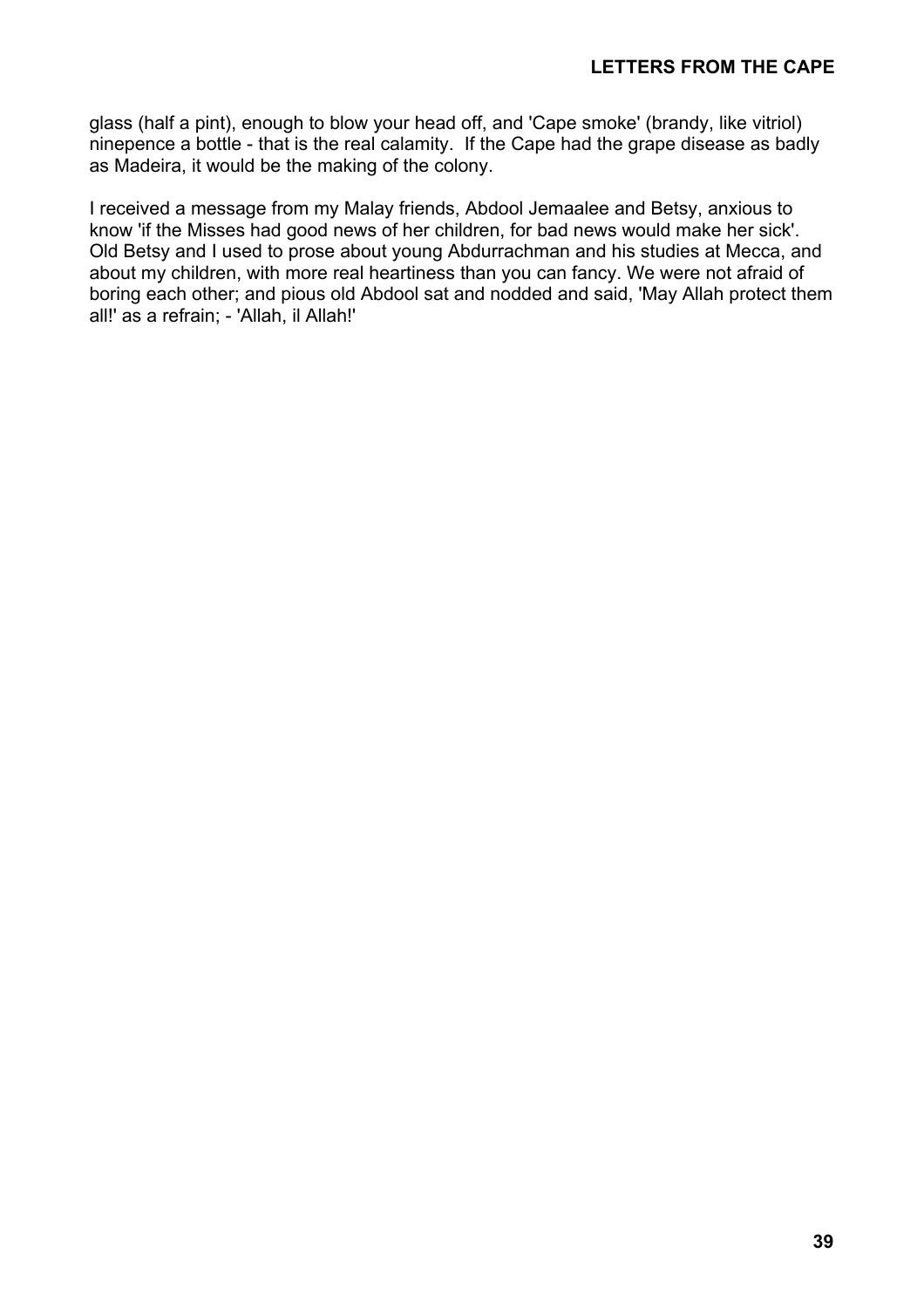## **LETTER IX**

<span id="page-41-0"></span>Caledon, Feb. 21st.

This morning's post brought your packet, and the announcement of an extra mail to-night so I can send you a P.S. I hear that Capetown has been pestilential, and as hot as Calcutta. It is totally undrained, and the Mozambiquers are beginning to object to acting as scavengers to each separate house. The 'VIDANGES' are more barbarous even than in Paris. Without the south-easter (or 'Cape doctor') they must have fevers, &c.; and though too rough a practitioner for me, he benefits the general health. Next month the winds abate, but last week an omnibus was blown over on the Rondebosch road, which is the most sheltered spot, and inhabited by Capetown merchants. I have received all the SATURDAY REVIEWS quite safe, likewise the books, Mendelssohn's letters, and the novel. I have written for my dear Choslullah to fetch me. The Dutch farmers don't know how to charge enough; moreover, the Hottentot drivers get drunk, and for two lone women that is not the thing. I pay my gentle Malay thirty shillings a day, which, for a cart and four and such a jewel of a driver, is not outrageous; and I had better pay that for the few days I wait on the road, than risk bad carts, tipsy Hottentots, and extortionate boers.

This intermediate country between the 'Central African wilderness' and Capetown has been little frequented. I went to the Church Mission School with the English clergyman yesterday. You know I don't believe in every kind of missionaries, but I do believe that, in these districts, kind, judicious English clergymen are of great value. The Dutch pastors still remember the distinction between 'Christenmenschen' and 'Hottentoten'; but the Church Mission Schools teach the Anglican Catechism to every child that will learn, and the congregation is as piebald as Harlequin's jacket. A pretty, coloured lad, about eleven years old, answered my questions in geography with great quickness and some wit. I said, 'Show me the country you belong to.' He pointed to England, and when I laughed, to the cape. 'This is where we are, but that is the country I BELONG TO.' I asked him how we were governed, and he answered quite right. 'How is the Cape governed?' 'Oh, we have a Parliament too, and Mr. Silberbauer is the man WE send.' Boys and girls of all ages were mixed, but no blacks. I don't think they will learn, except on compulsion, as at Gnadenthal.

I regret to say that Bill's wife has broken his head with a bottle, at the end of the honeymoon. I fear the innovation of being MARRIED AT CHURCH has not had a good effect, and that his neighbours may quote Mr. Peachum.

I was offered a young lion yesterday, but I hardly think it would be an agreeable addition to the household at Esher.

I hear that Worcester, Paarl, and Stellenbosch are beautiful, and the road very desolate and grand: one mountain pass takes six hours to cross. I should not return to Capetown so early, but poor Captain J- has had his leg smashed and amputated, so I must look out for myself in the matter of ships. Whenever it is hot, I am well, for the heat here is so LIGHT and dry. The wind tries me, but we have little here compared to the coast. I hope that the voyage home will do me still more good; but I will not sail till April, so as to arrive in June. May, in the Channel, would not do.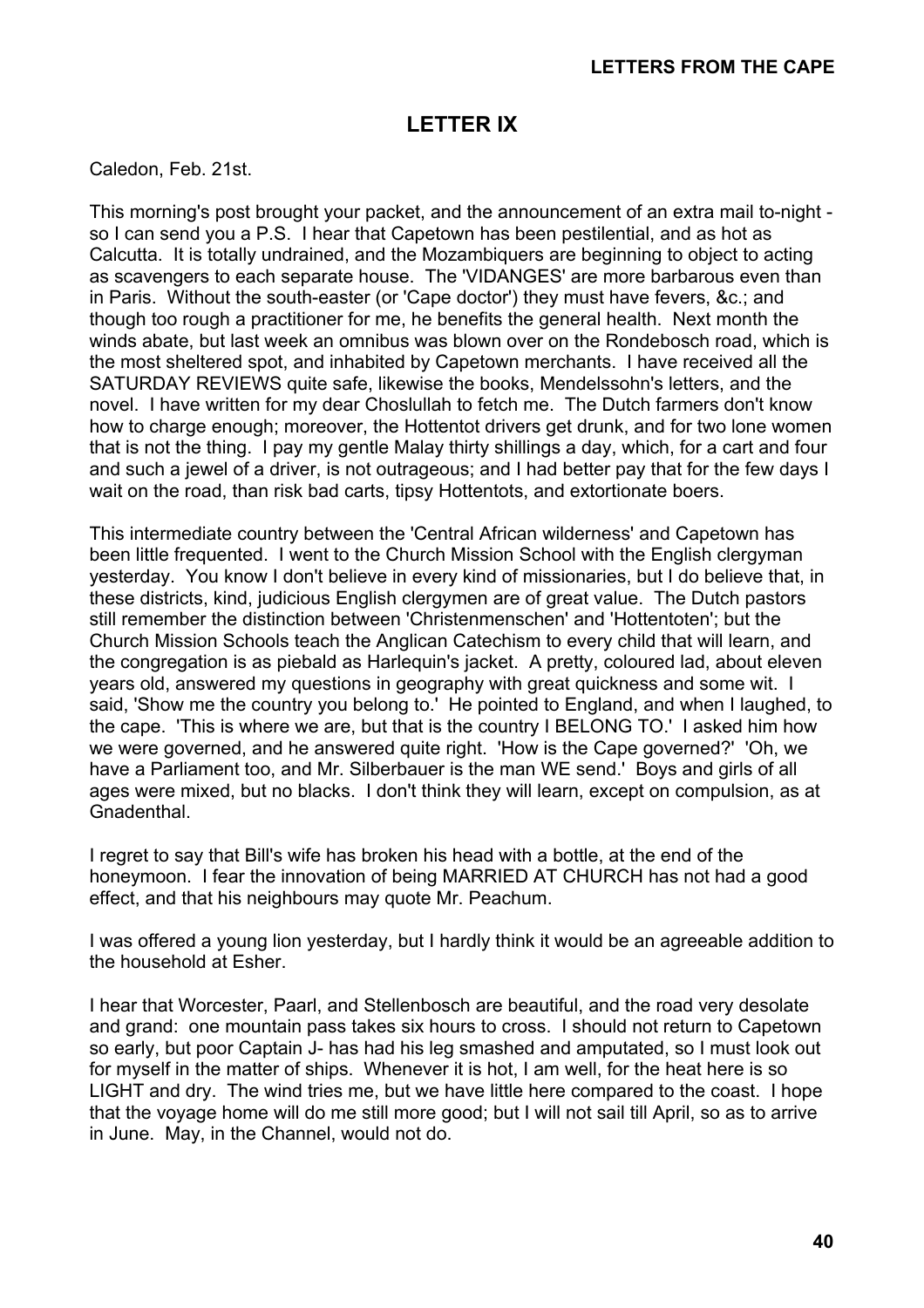How I wish I could send you the fruit now on my table - amber- coloured grapes, yellow waxen apples streaked with vermillion in fine little lines, huge peaches, and tiny green figs! I must send dear old Klein a little present from England, to show that I don't forget my Dutch adorer. I wish I could bring you the 'Biltong ' he sent me - beef or bok dried in the sun in strips, and slightly salted; you may carry enough in your pocket to live on for a fortnight, and it is very good as a little 'relish'. The partridges also have been welcome, and we shall eat the tiny haunch of bok to-day.

Mrs. D- is gone to Capetown to get servants (the Scotch girl having carried on her amours too flagrantly), and will return in my cart. S- is still keeping house meanwhile, much perturbed by the placid indolence of the brown girl. The stableman cooks, and very well too. This is colonial life - a series of makeshifts and difficulties; but the climate is fine, people feel well and make money, and I think it is not an unhappy life. I have been most fortunate in my abode, and can say, without speaking cynically, that I have found 'my warmest welcome at an inn'. Mine host is a rough soldier, but the very soul of good nature and good feeling; and his wife is a very nice person - so cheerful, clever, and kindhearted.

I should like to bring home the little Madagascar girl from Rathfelders, or a dear little mulatto who nurses a brown baby here, and is so clean and careful and 'pretty behaved', but it would be a great risk. The brown babies are ravishing - so fat and jolly and funny.

One great charm of the people here is, that no one expects money or gifts, and that all civility is gratis. Many a time I finger small coin secretly in my pocket, and refrain from giving it, for fear of spoiling this innocence. I have not once seen a LOOK implying 'backsheesh', and begging is unknown. But the people are reserved and silent, and have not the attractive manners of the darkies of Capetown and the neighbourhood.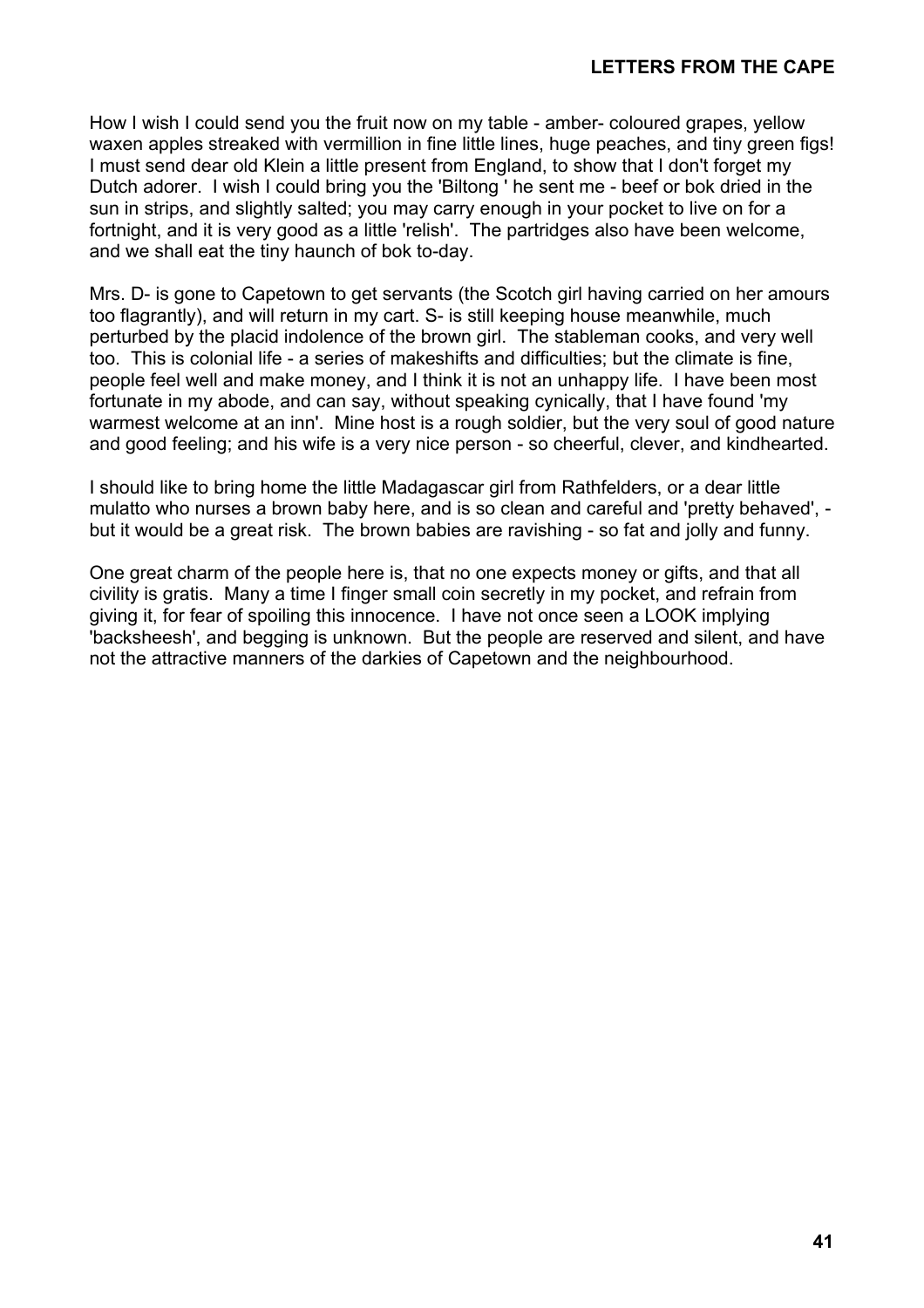## **LETTER X**

<span id="page-43-0"></span>Caledon, Feb. 22d.

Yesterday Captain D- gave me a very nice caross of blessbok skins, which he got from some travelling trader. The excellence of the Caffre skin-dressing and sewing is, I fancy, unequalled; the bok- skins are as soft as a kid glove, and have no smell at all.

In the afternoon the young doctor drove me, in his little gig-cart and pair (the lightest and swiftest of conveyances), to see a wine- farm. The people were not at work, but we saw the tubs and vats, and drank 'most'. The grapes are simply trodden by a Hottentot, in a tub with a sort of strainer at the bottom, and then thrown - skins, stalks, and all - into vats, where the juice ferments for twice twenty-four hours; after which it is run into casks, which are left with the bung out for eight days; then the wine is drawn off into another cask, a little sulphur and brandy are added to it, and it is bunged down. Nothing can be conceived so barbarous. I have promised Mr. M- to procure and send him an exact account of the process in Spain. It might be a real service to a most worthy and amiable man. Dr. Malso would be glad of a copy. They literally know nothing about wine-making here, and with such matchless grapes I am sure it ought to be good. Altogether, 'der alte Schlendrian' prevails at the Cape to an incredible degree.

If two 'Heeren M-' call on you, please be civil to them. I don't know them personally, but their brother is the doctor here, and the most good-natured young fellow I ever saw. If I were returning by Somerset instead of Worcester, I might put up at their parents' house and be sure of a welcome; and I can tell you civility to strangers is by no means of course here. I don't wonder at it; for the old Dutch families ARE GENTLEFOLKS of the good dull old school, and the English colonists can scarcely suit them. In the few instances in which I have succeeded in THAWING a Dutchman, I have found him wonderfully good-natured; and the different manner in which I was greeted when in company with the young doctor showed the feeling at once. The dirt of a Dutch house is not to be conceived. I have had sights in bedrooms in very respectable houses which I dare not describe. The coloured people are just as clean. The young doctor (who is much Anglicised) tells me that, in illness, he has to break the windows in the farmhouses - they are built not to open! The boers are below the English in manners and intelligence, and hate them for their 'goahead' ways, though THEY seem slow enough to me. As to drink, I fancy it is six of one and half a dozen of the other; but the English are more given to eternal drams, and the Dutch to solemn drinking bouts. I can't understand either, in this climate, which is so stimulating, that I more often drink ginger-beer or water than wine - a bottle of sherry lasted me a fortnight, though I was ordered to drink it; somehow, I had no mind to it.

27th. - The cart could not be got till the day before yesterday, and yesterday Mrs. Darrived in it with two new Irish maids; it saved her 3L., and I must have paid equally. The horses were very tired, having been hard at work carrying Malays all the week to Constantia and back, on a pilgrimage to the tomb of a Mussulman saint; so to-day they rest, and to-morrow I go to Villiersdorp. Choslullah has been appointed driver of a postcart; he tried hard to be allowed to pay a REMPLACANT, and to fetch 'his missis', but was refused leave; and so a smaller and blacker Malay has come, whom Choslullah threatened to curse heavily if he failed to take great care of 'my missis' and be a 'good boy'. Ramadan begins on Sunday, and my poor driver can't even prepare for it by a good feast, as no fowls are to be had here just now, and he can't eat profanely-killed meat.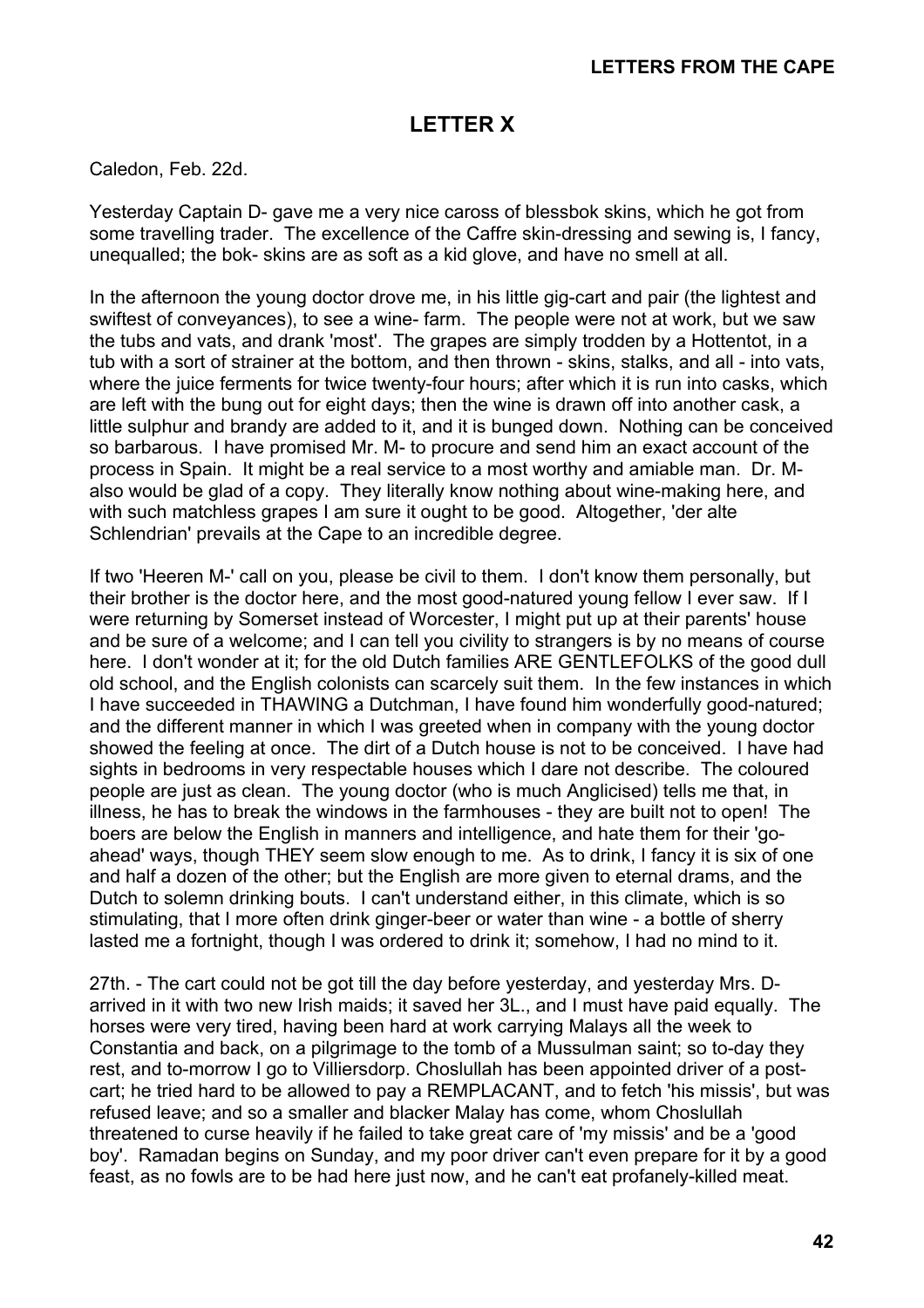Some pious Christian has tried to burn a Mussulman martyr's tomb at Eerste River, and there were fears the Malays might indulge in a little revenge; but they keep quiet. I am to go with my driver to eat some of the feast (of Bairam, is it not?) at his priest's when Ramadan ends, if I am in Capetown, and also am asked to a wedding at a relation of Choslullah's. It was quite a pleasure to hear the kindly Mussulman talk, after these silent Hottentots. The Malays have such agreeable manners; so civil, without the least cringing or Indian obsequiousness. I dare say they can be very 'insolent' on provocation; but I have always found among them manners like old-fashioned French ones, but quieter; and they have an affectionate way of saying 'MY missis' when they know one, which is very nice to hear. It is getting quite chilly here already; COLD night and morning; and I shall be glad to descend off this plateau into the warmer regions of Worcester, &c. I have just bought EIGHT splendid ostrich feathers for 1L. of my old Togthandler friend. In England they would cost from eighteen to twenty-five shillings each. I have got a reebok and a klipspringer skin for you; the latter makes a saddle-cloth which defies sore backs; they were given me by Klein and a farmer at Palmiet River. The flesh was poor stuff, white and papery. The Hottentots can't 'bray' the skins as the Caffres do; and the woman who did mine asked me for a trifle beforehand, and got so drunk that she let them dry halfway in the process, consequently they don't look so well.

#### Worcester, Sunday, March 2d.

Oh, such a journey! Such country! Pearly mountains and deep blue sky, and an impassable pass to walk down, and baboons, and secretary birds, and tortoises! I couldn't sleep for it all last night, tired as I was with the unutterably bad road, or track rather.

Well, we left Caledon on Friday, at ten o'clock, and though the weather had been cold and unpleasant for two days, I had a lovely morning, and away we went to Villiersdorp (pronounced Filjeesdorp). It is quite a tiny village, in a sort of Rasselas-looking valley. We were four hours on the road, winding along the side of a mountain ridge, which we finally crossed, with a splendid view of the sea at the far-distant end of a huge amphitheatre formed by two ridges of mountains, and on the other side the descent into Filjeesdorp. The whole way we saw no human being or habitation, except one shepherd, from the time we passed Buntje's kraal, about two miles out of Caledon. The little drinking-shop would not hold travellers, so I went to the house of the storekeeper (as the clergyman of Caledon had told me I might), and found a most kind reception. Our host was English, an old manof-war's man, with a gentle, kindly Dutch wife, and the best-mannered children I have seen in the colony. They gave us clean comfortable beds and a good dinner, and wine ten years in the cellar; in short, the best of hospitality. I made an effort to pay for the entertainment next morning, when, after a good breakfast, we started loaded with fruit, but the kind people would not hear of it, and bid me good- bye like old friends. At the end of the valley we went a little up-hill, and then found ourselves at the top of a pass down into the level below. S- and I burst out with one voice, 'How beautiful!' Sabaal, our driver, thought the exclamation was an ironical remark on the road, which, indeed, appeared to be exclusively intended for goats. I suggested walking down, to which, for a wonder, the Malay agreed. I was really curious to see him get down with two wheels and four horses, where I had to lay hold from time to time in walking. The track was excessively steep, barely wide enough, and as slippery as a flagstone pavement, being the naked mountaintop, which is bare rock. However, all went perfectly right.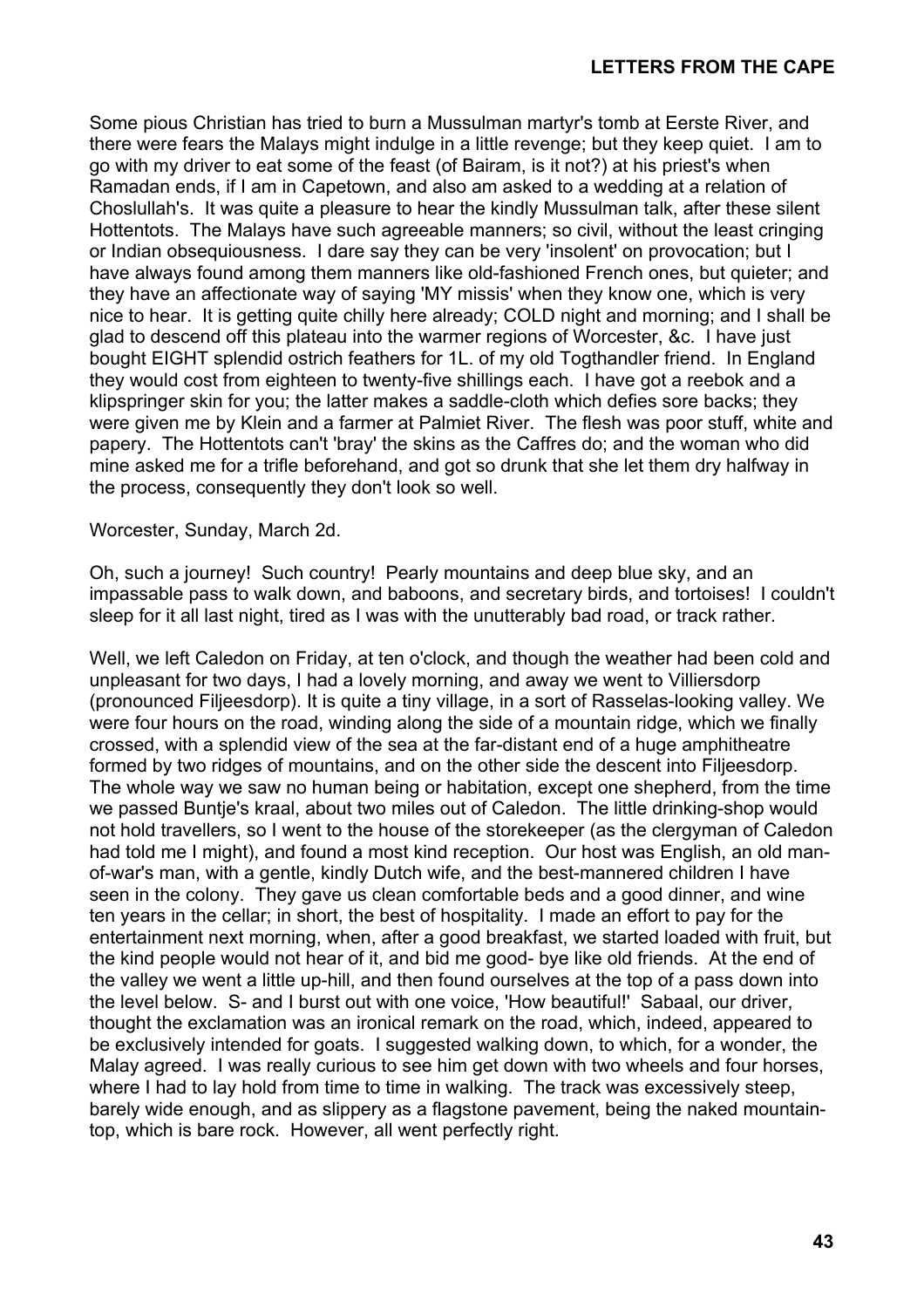How shall I describe the view from that pass? In front was a long, long level valley, perhaps three to five miles broad (I can't judge distance in this atmosphere; a house that looks a quarter of a mile off is two miles distant). At the extreme end, in a little gap between two low brown hills that crossed each other, one could just see Worcester - five hours' drive off. Behind it, and on each side the plain, mountains of every conceivable shape and colour; the strangest cliffs and peaks and crags toppling every way, and tinged with all the colours of opal; chiefly delicate, pale lilac and peach colour, but varied with red brown and Titian green. In spite of the drought, water sparkled on the mountain-sides in little glittering threads, and here and there in the plain; and pretty farms were dotted on either side at the very bottom of the slopes toward the mountain-foot. The sky of such a blue! (it is deeper now by far than earlier in the year). In short, I never did see anything so beautiful. It even surpassed Hottentot's Holland. On we went, straight along the valley, crossing drift after drift; - a drift is the bed of a stream more or less dry; in which sometimes you are drowned, sometimes only POUNDED, as was our hap. The track was incredibly bad, except for short bits, where ironstone prevailed. However, all went well, and on the road I chased and captured a pair of remarkably swift and handsome little 'Schelpats'. That you may duly appreciate such a feat of valour and activity, I will inform you that their English name is 'tortoise'. On the strength of this effort, we drank a bottle of beer, as it was very hot and sandy; and our Malay was a WET enough Mussulman to take his full share in a modest way, though he declined wine or 'Cape smoke Soopjes' (drams) with aversion. No sooner had we got under weigh again, than Sabaal pulled up and said, 'There ARE the Baviaans Missis want to see!' and so they were. At some distance by the river was a great brute, bigger than a Newfoundland dog, stalking along with the hideous baboon walk, and tail vehemently cocked up; a troop followed at a distance, hiding and dodging among the palmiets. They were evidently en ROUTE to rob a garden close to them, and had sent a great stout fellow ahead to reconnoitre. 'He see Missis, and feel sure she not got a gun; if man come on horseback, you see 'em run like devil.' We had not that pleasure, and left them, on felonious thoughts intent.

The road got more and more beautiful as we neared Worcester, and the mountains grew higher and craggier. Presently, a huge bird, like a stork on the wing, pounced down close by us. He was a secretary-bird, and had caught sight of a snake. We passed 'Brant Vley' (BURNT or hot spring), where sulphur-water bubbles up in a basin some thirty feet across and ten or twelve deep. The water is clear as crystal, and is hot enough just NOT to boil an egg, I was told. At last, one reaches the little gap between the brown hills which one has seen for four hours, and drives through it into a wide, wide flat, with still craggier and higher mountains all round, and Worcester in front at the foot of a towering cliff. The town is not so pretty, to my taste, as the little villages. The streets are too wide, and the market-place too large, which always looks dreary, but the houses and gardens individually are charming. Our inn is a very nice handsome old Dutch house; but we have got back to 'civilization', and the horrid attempts at 'style' which belong to Capetown. The landlord and lady are too genteel to appear at all, and the Hottentots, who are disguised, according to their sexes, in pantry jacket and flounced petticoat, don't understand a word of English or of real Dutch. At Gnadenthal they understood Dutch, and spoke it tolerably; but here, as in most places, it is three-parts Hottentot; and then they affect to understand English, and bring everything wrong, and are sulky: but the rooms are very comfortable. The change of climate is complete - the summer was over at Caledon, and here we are into it again - the most delicious air one can conceive; it must have been a perfect oven six weeks ago. The birds are singing away merrily still; the approach of autumn does not silence them here. The canaries have a very pretty song, like our linnet, only sweeter; the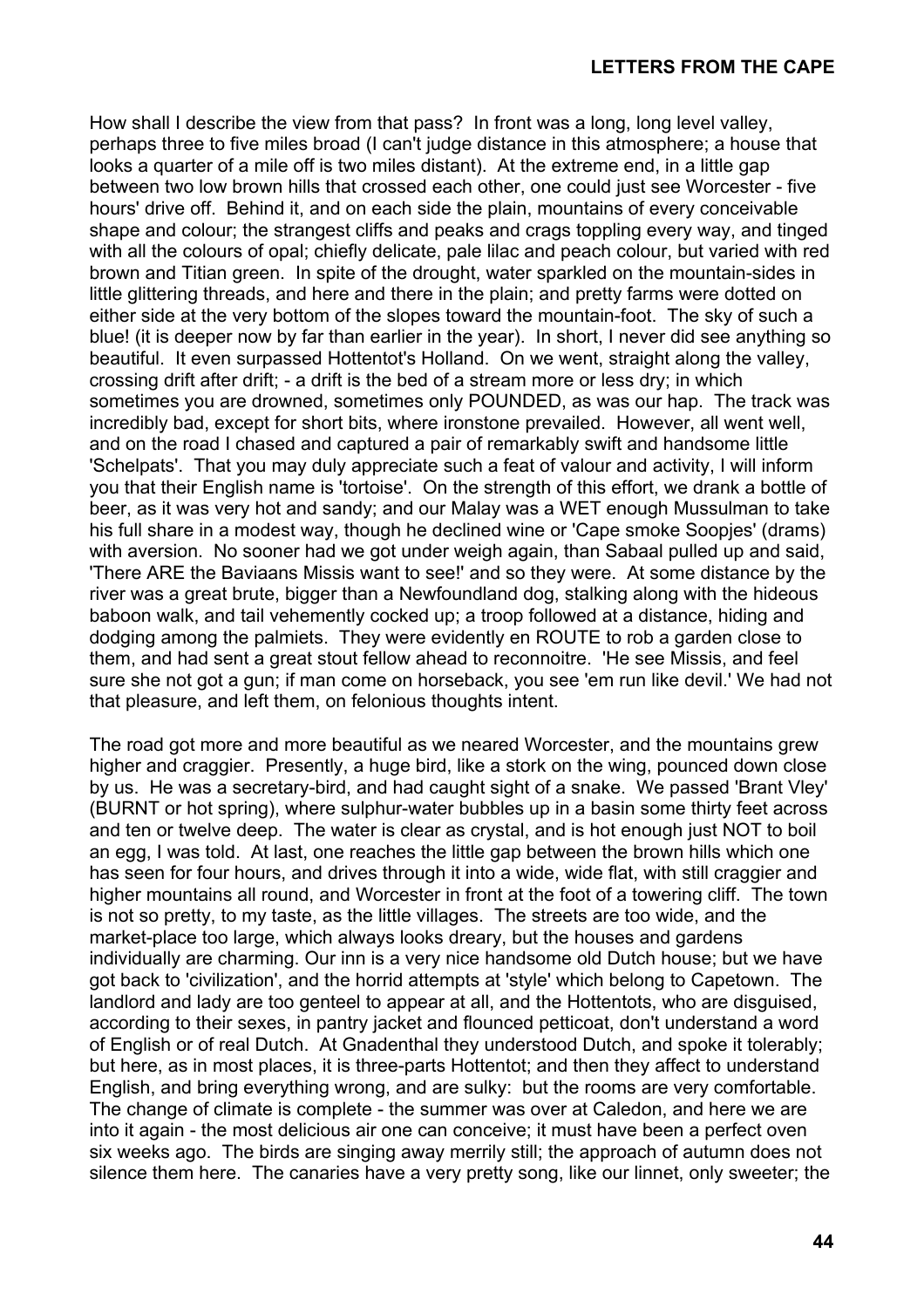rest are very inferior to ours. The sugar-bird is delicious when close by, but his pipe is too soft to be heard at any distance.

To those who think voyages and travels tiresome, my delight in the new birds and beasts and people must seem very stupid. I can't help it if it does, and am not ashamed to confess that I feel the old sort of enchanted wonder with which I used to read Cook's voyages, and the like, as a child. It is very coarse and unintellectual of me; but I would rather see this now, at my age, than Italy; the fresh, new, beautiful nature is a second youth - or CHILDHOOD - SI VOUS VOULEZ. To-morrow we shall cross the highest pass I have yet crossed, and sleep at Paarl - then Stellenbosch, then Capetown. For any one OUT of health, and IN pocket, I should certainly prescribe the purchase of a waggon and team of six horses, and a long, slow progress in South Africa. One cannot walk in the midday sun, but driving with a very light roof over one's head is quite delicious. When I looked back upon my dreary, lonely prison at Ventnor, I wondered I had survived it at all.

#### Capetown, March 7th.

After writing last, we drove out, on Sunday afternoon, to a deep alpine valley, to see a NEW BRIDGE - a great marvel apparently. The old Spanish Joe Miller about selling the bridge to buy water occurred to me, and made Sabaal laugh immensely. The Dutch farmers were tearing home from Kerk, in their carts - well-dressed, prosperous-looking folks, with capital horses. Such lovely farms, snugly nestled in orange and pomegranate groves! It is of no use to describe this scenery; it is always mountains, and always beautiful opal mountains; quite without the gloom of European mountain scenery. The atmosphere must make the charm. I hear that an English traveller went the same journey and found all barren from Dan to Beersheba. I'm sorry for him.

In the morning of Sunday, early, I walked along the road with Sabaal, and saw a picture I shall never forget. A little Malabar girl had just been bathing in the Sloot, and had put her scanty shift on her lovely little wet brown body; she stood in the water with the drops glittering on her brown skin and black, satin hair, the perfection of youthful loveliness - a naiad of ten years old. When the shape and features are PERFECT, as hers were, the coffee- brown shows it better than our colour, on account of its perfect EVENNESS - like the dead white of marble. I shall never forget her as she stood playing with the leaves of the gum-tree which hung over her, and gazing with her glorious eyes so placidly.

On Monday morning, I walked off early to the old DROSDY (Landdrost's house), found an old gentleman, who turned out to be the owner, and who asked me my name and all the rest of the Dutch 'litanei' of questions, and showed me the pretty old Dutch garden and the house - a very handsome one. I walked back to breakfast, and thought Worcester the prettiest place I had ever seen. We then started for Paarl, and drove through 'Bain's Kloof', a splendid mountain-pass, four hours' long, constant driving. It was glorious, but more like what one had seen in pictures - a deep, narrow gorge, almost dark in places, and, to my mind, lacked the BEAUTY of the yesterday's drive, though it is, perhaps, grander; but the view which bursts on one at the top, and the descent, winding down the open mountain-side, is too fine to describe. Table Mountain, like a giant's stronghold, seen far distant, with an immense plain, half fertile, half white sand; to the left, Wagenmaker's Vley; and further on, the Paarl lying scattered on the slope of a mountain topped with two DOMES, just the shape of the cup which Lais (wasn't it?) presented to the temple of Venus, moulded on her breast. The horses were tired, so we stopped at Waggon-maker's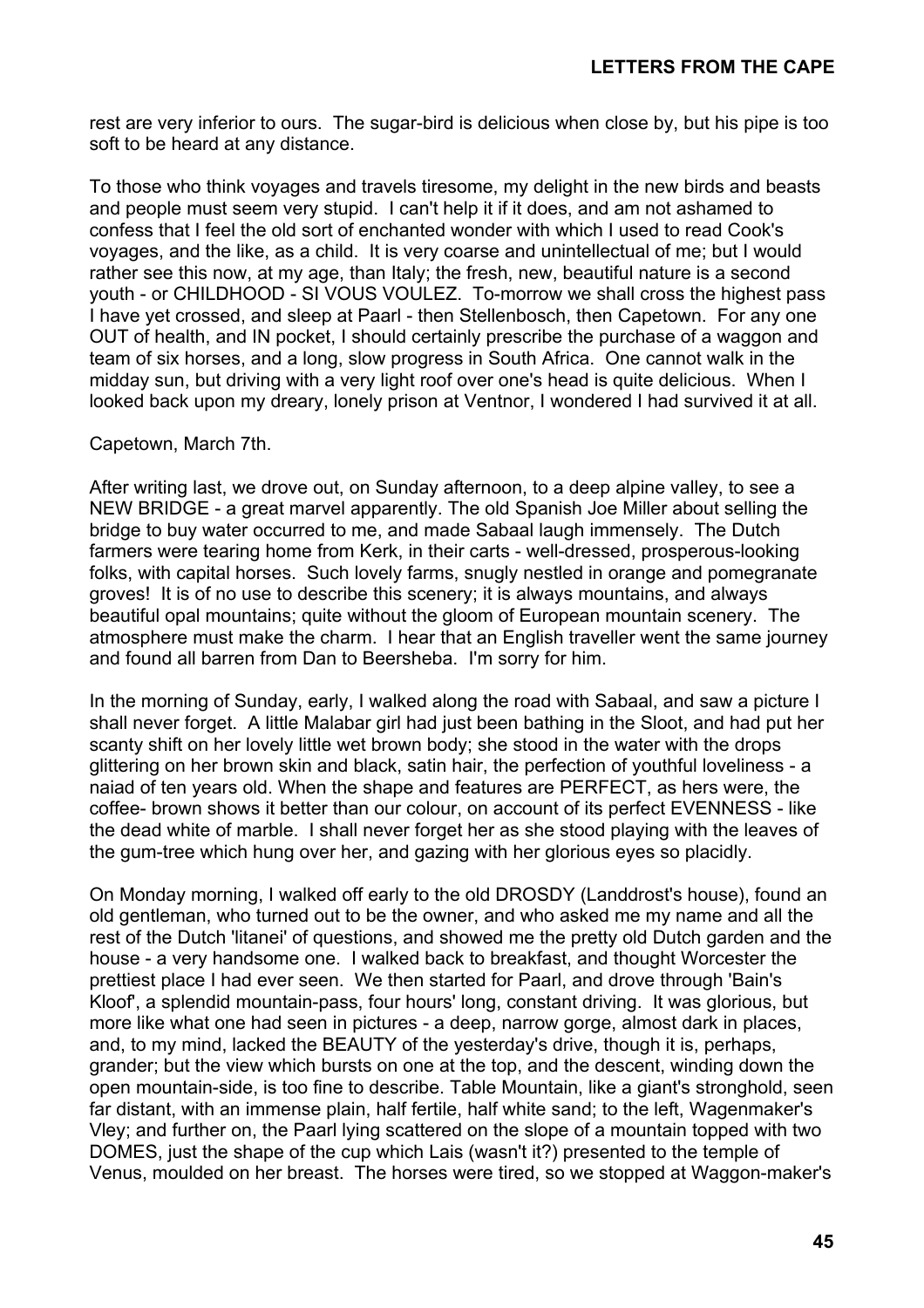Valley (or Wellington, as the English try to get it called), and found ourselves in a true Flemish village, and under the roof of a jolly Dutch hostess, who gave us divine coffee and bread-and-butter, which seemed ambrosia after being deprived of those luxuries for almost three months. Also new milk in abundance, besides fruit of all kinds in vast heaps, and pomegranates off the tree. I asked her to buy me a few to take in the cart, and got a 'muid', the third of a sack, for a shilling, with a bill, 'U bekomt 1 muid 28 granaeten dat Kostet 1S.' The old lady would walk out with me and take me into the shops, to show the 'vrow uit Engelland' to her friends. It was a lovely place, intensely hot, all glowing with sunshine. Then the sun went down, and the high mountains behind us were precisely the colour of a Venice ruby glass - really, truly, and literally; - not purple, not crimson, but glowing ruby-red - and the quince-hedges and orange- trees below looked INTENSELY green, and the houses snow-white. It was a transfiguration - no less.

I saw Hottentots again, four of them, from some remote corner, so the race is not quite extinct. These were youngish, two men and two women, quite light yellow, not darker than Europeans, and with little tiny black knots of wool scattered over their heads at intervals. They are hideous in face, but exquisitely shaped - very, very small though. One of the men was drunk, poor wretch, and looked the picture of misery. You can see the fineness of their senses by the way in which they dart their glances and prick their ears. Every one agrees that, when tamed, they make the best of servants - gentle, clever, and honest; but the penny-a-glass wine they can't resist, unless when caught and tamed young. They work in the fields, or did so as long as any were left; but even here, I was told, it was a wonder to see them.

We went on through the Paarl, a sweet pretty place, reminding one vaguely of Bonchurch, and still through fine mountains, with Scotch firs growing like Italian stone pines, and farms, and vineyard upon vineyard. At Stellenbosch we stopped. I had been told it was the prettiest town in the colony, and it IS very pretty, with oak-trees all along the street, like those at Paarl and Wagenmakkers Vley; but I was disappointed. It was less beautiful than what I had seen. Besides, the evening was dull and cold. The south-easter greeted us here, and I could not go out all the afternoon. The inn was called 'Railway Hotel', and kept by low coarse English people, who gave us a filthy dinner, dirty sheets, and an atrocious breakfast, and charged 1L. 3S. 6D. for the same meals and time as old Vrow Langfeldt had charged 12S, for, and had given civility, cleanliness, and abundance of excellent food; - besides which, she fed Sabaal gratis, and these people fleeced him as they did me. So, next morning, we set off, less pleasantly disposed, for Capetown, over the flat, which is dreary enough, and had a horrid south-easter. We started early, and got in before the wind became a hurricane, which it did later. We were warmly welcomed by Mrs. R-; and here I am in my old room, looking over the beautiful bay, quite at home again. It blew all yesterday, and having rather a sore-throat I stayed in bed, and to-day is all bright and beautiful. But Capetown looks murky after Caledon and Worcester; there is, to my eyes, quite a haze over the mountains, and they look far off and indistinct. All is comparative in this world, even African skies. At Caledon, the most distant mountains, as far as your eye can reach, look as clear in every detail as the map on your table - an appearance utterly new to European eyes.

I gave Sabaal 1L. for his eight days' service as driver, as a Drinkgelt, and the worthy fellow was in ecstasies of gratitude. Next morning early, he appeared with a present of bananas, and his little girl dressed from head to foot in brand-new clothes, bought out of my money, with her wool screwed up extremely tight in little knots on her black little head (evidently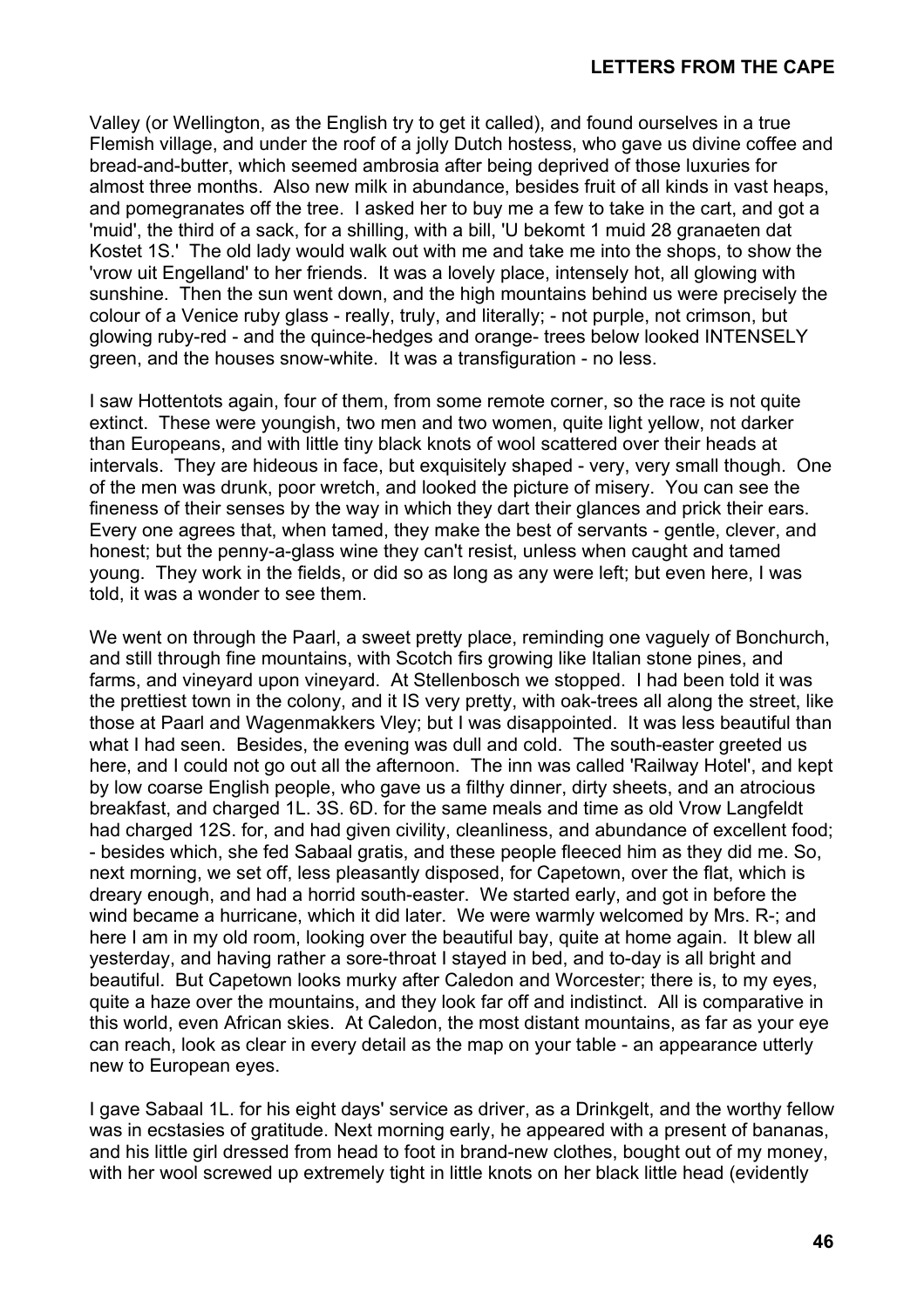her mother is the blackest of Caffres or Mozambiques). The child looked like a Caffre, and her father considers her quite a pearl. I had her in, and admired the little thing loud enough for him to hear outside, as I lay in bed. You see, I too was to have my share in the pleasure of the new clothes. This readiness to believe that one will sympathize with them, is very pleasing in the Malays.

March 15.

I went to see my old Malay friends and to buy a water-melon. They were in all the misery of Ramadan. Betsy and pretty Nassirah very thin and miserable, and the pious old Abdool sitting on a little barrel waiting for 'gun-fire' - i.e. sunset, to fall to on the supper which old Betsy was setting out. He was silent, and the corners of his mouth were drawn down just like -'s at an evening party.

I shall go to-morrow to bid the T-s good-bye, at Wynberg. I was to have spent a few days there, but Wynberg is cold at night and dampish, so I declined that. She is a nice woman - Irish, and so innocent and frank and well-bred. She has been at Cold Bokke Veld, and shocked her puritanical host by admiring the naked Caffres who worked on his farm. He wanted them to wear clothes.

We have been amused by the airs of a naval captain and his wife, who are just come here. They complained that the merchant-service officers spoke FAMILIARLY to their children on board. QUEL AUDACE! When I think of the excellent, modest, manly young fellows who talked very familiarly and pleasantly to me on board the ST. LAWRENCE, I long to reprimand these foolish people.

Friday, 21st. - I am just come from prayer, at the Mosque in Chiappini Street, on the outskirts of the town. A most striking sight. A large room, like a county ball-room, with glass chandeliers, carpeted with common carpet, all but a space at the entrance, railed off for shoes; the Caaba and pulpit at one end; over the niche, a crescent painted; and over the entrance door a crescent, an Arabic inscription, and the royal arms of England! A fat jolly Mollah looked amazed as I ascended the steps; but when I touched my forehead and said, 'Salaam Aleikoom', he laughed and said, 'Salaam, Salaam, come in, come in.' The faithful poured in, all neatly dressed in their loose drab trousers, blue jackets, and red handkerchiefs on their heads; they left their wooden clogs in company, with my shoes, and proceeded, as it appeared, to strip. Off went jackets, waistcoats, and trousers, with the dexterity of a pantomime transformation; the red handkerchief was replaced by a white skullcap, and a long large white shirt and full white drawers flowed around them. How it had all been stuffed into the trim jacket and trousers, one could not conceive. Gay sashes and scarves were pulled out of a little bundle in a clean silk handkerchief, and a towel served as prayer-carpet. In a moment the whole scene was as oriental as if the Hansom cab I had come in existed no more. Women suckled their children, and boys played among the clogs and shoes all the time, and I sat on the floor in a remote corner. The chanting was very fine, and the whole ceremony very decorous and solemn. It lasted an hour; and then the little heaps of garments were put on, and the congregation dispersed, each man first laying a penny on a very curious little old Dutch- looking, heavy, iron-bound chest, which stood in the middle of the room.

I have just heard that the post closes to-night and must say farewell - A RIVEDERCI.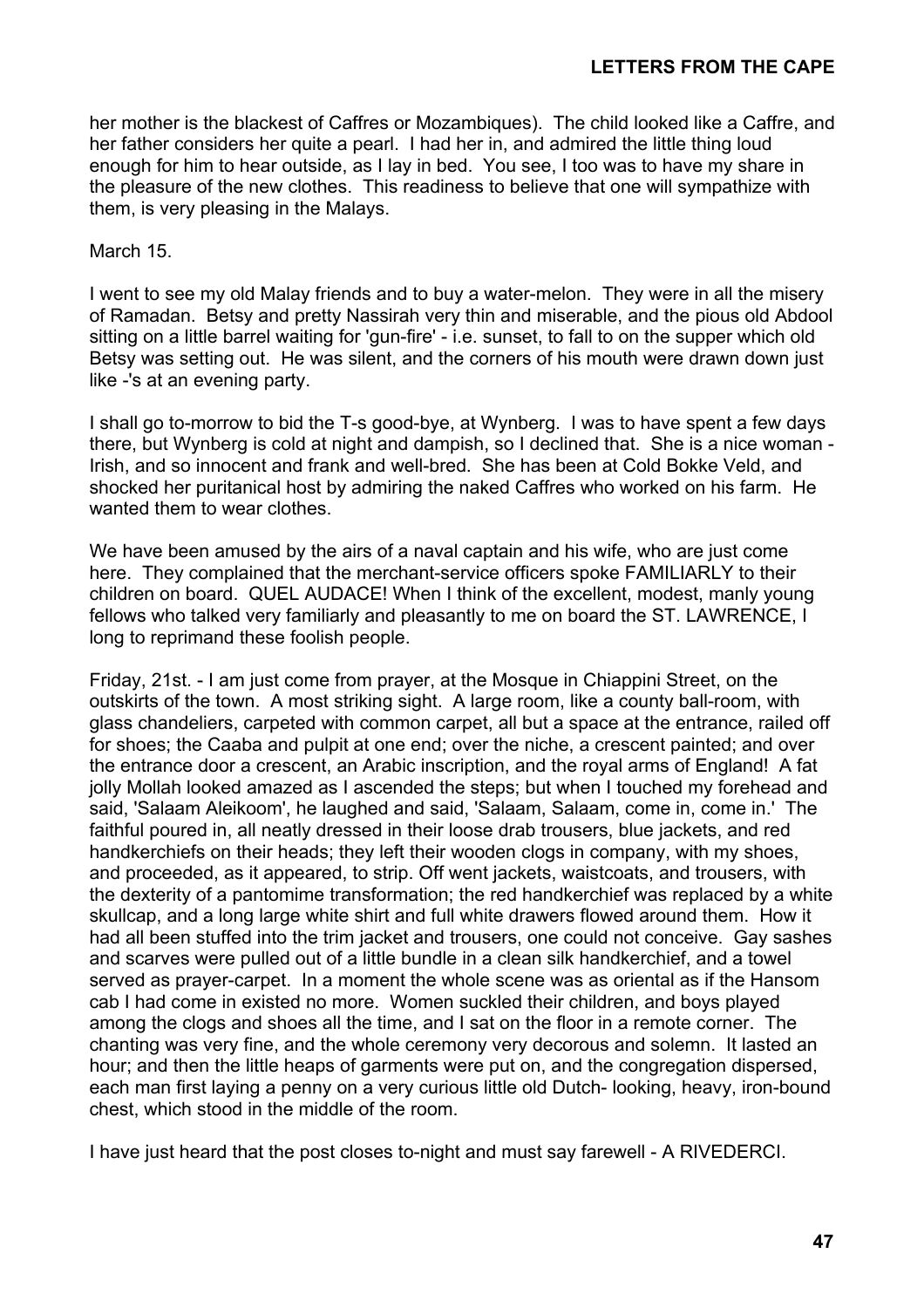### **LETTER XI**

<span id="page-49-0"></span>Capetown, March 20th.

Dearest mother,

Dr. Shea says he fears I must not winter in England yet, but that I am greatly improved as, indeed, I could tell him. He is another of the kind 'sea doctors' I have met with; he came all the way from Simon's Bay to see me, and then said, 'What nonsense is that?' when I offered him a fee. This is a very nice place up in the 'gardens', quite out of the town and very comfortable. But I regret Caledon. A- will show you my account of my beautiful journey back. Worcester is a fairy-land; and then to catch tortoises walking about, and to see 'baviaans', and snakes and secretary birds eating them! and then people have the impudence to think I must have been 'very dull!' SIE MERKEN'S NICHT, that it is THEY who are dull.

Dear Dr. Hawtrey! he must have died just as I was packing up the first Caffre Testament for him! I felt his death very much, in connexion with my father; their regard for each other was an honour to both. I have the letter he wrote me on J-'s marriage, and a charming one it is.

I took Mrs. A- a drive in a Hansom cab to-day out to Wynberg, to see my friends Captain and Mrs. T-, who have a cottage under Table Mountain in a spot like the best of St. George's Hill. Very dull too; but as she is really a lady, it suits her, and Capetown does not. I was to have stayed with them, but Wynberg is cold at night. Poor B-'s wife is very ill and won't leave Capetown for a day. The people here are WUNDERLICH for that. A lady born here, and with 7,000L. a year, has never been further than Stellenbosch, about twenty miles. I am asked how I lived and what I ate during my little excursion, as if I had been to Lake Ngami. If only I had known how easy it all is, I would have gone by sea to East London and seen the Knysna and George district, and the primaeval African forest, the yellow wood, and other giant trees. However, 'For what I have received,' &c., &c. No one can conceive what it is, after two years of prison and utter languor, to stand on the top of a mountain pass, and enjoy physical existence for a few hours at a time. I felt as if it was quite selfish to enjoy anything so much when you were all so anxious about me at home; but as that is the best symptom of all, I do not repent.

S- has been an excellent travelling servant, and really a better companion than many more educated people; for she is always amused and curious, and is friendly with the coloured people. She is quite recovered. It is a wonderful climate - SANS QUE CELE PARAISSE. It feels chilly and it blows horridly, and does not seem genial, but it gives new life.

To-morrow I am going with old Abdool Jemaalee to prayers at the Mosque, and shall see a school kept by a Malay priest. It is now Ramadan,. and my Muslim friends are very thin and look glum. Choslullah sent a message to ask, 'Might he see the Missis once more? He should pray all the time she was on the sea.' Some pious Christians here would expect such horrors to sink the ship. I can't think why Mussulmans are always gentlemen; the Malay coolies have a grave courtesy which contrasts most strikingly with both European vulgarity and negro jollity. It is very curious, for they only speak Dutch, and know nothing of oriental manners. I fear I shall not see the Walkers again. Simon's Bay is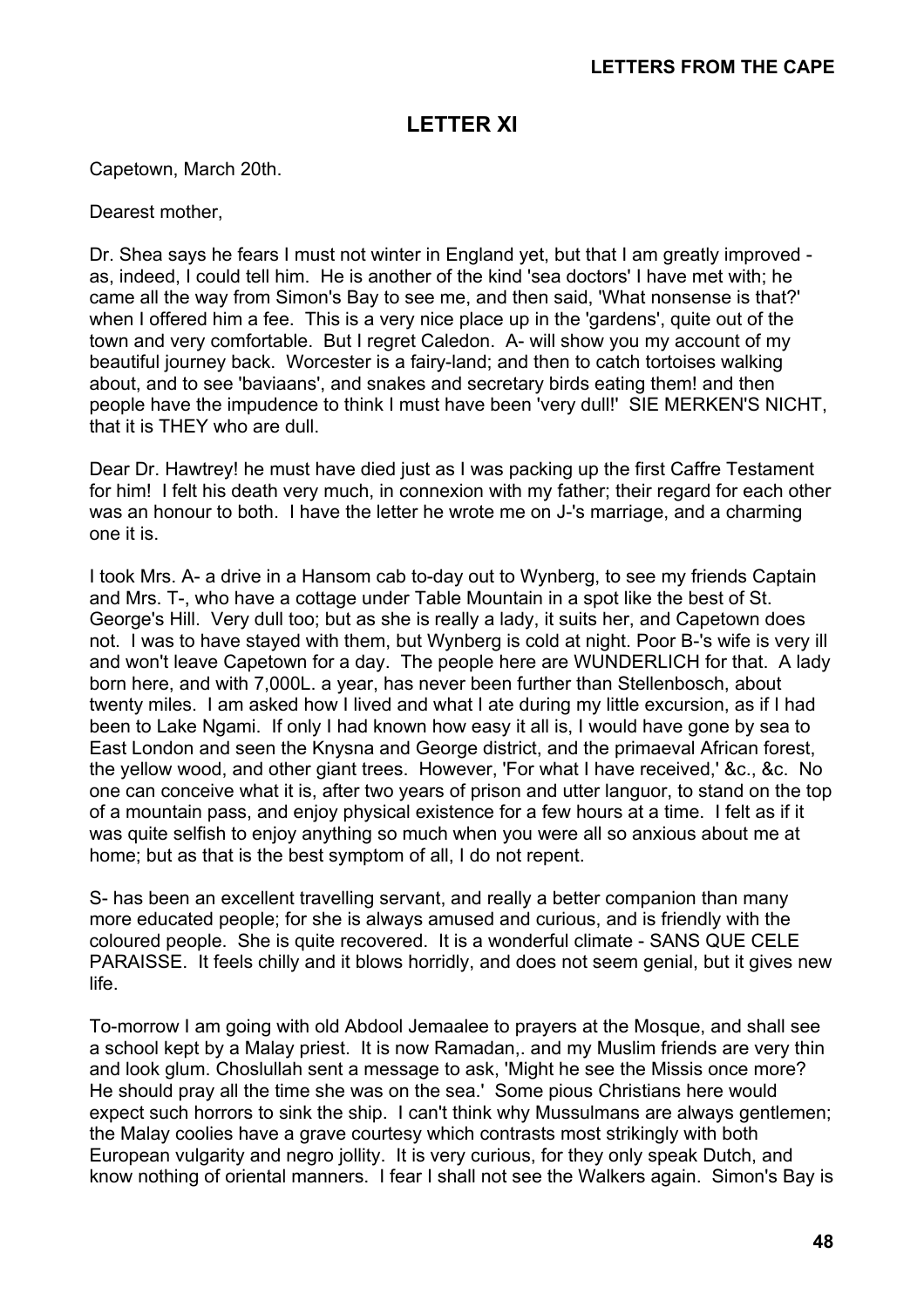too far to go and come in a day, as one cannot go out before ten or eleven, and must be in by five or half-past. Those hours are gloriously bright and hot, but morning and night are cold.

I am so happy in the thought of sailing now so very soon and seeing you all again, that I can settle to nothing for five minutes. I now feel how anxious and uneasy I have been, and how I shall rejoice to get home. I shall leave a letter for A-, to go in April, and tell him and you what ship I am in. I shall choose the SLOWEST, so as not to reach England and face the Channel before June, if possible. So don't be alarmed if I do not arrive till late in June. Till then good-bye, and God bless you, dearest mother - AUF FROHES WIEDERSEHN.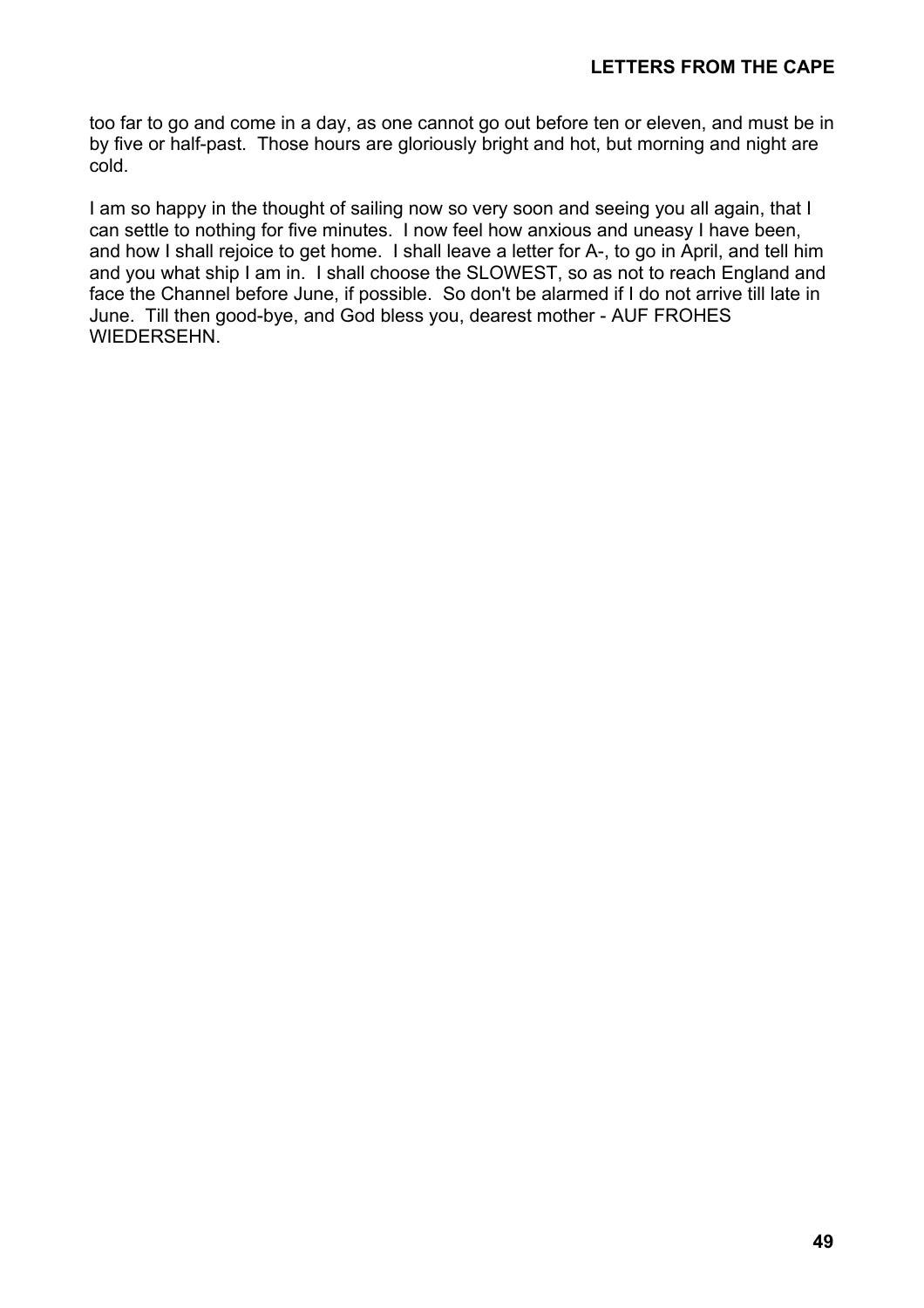### **LETTER XII**

<span id="page-51-0"></span>Capetown, Sunday, March 23d.

It has been a REAL hot day, and threatened an earthquake and a thunderstorm; but nothing has come of it beyond sheet lightning to- night, which is splendid over the bay, and looks as if repeated in a grand bush-fire on the hills opposite. The sunset was glorious. That rarest of insects, the praying mantis, has just dropped upon my paper. I am thankful that, not being an entomologist, I am dispensed from the sacred duty of impaling the lovely green creature who sits there, looking quite wise and human. Fussy little brown beetles, as big as two lady-birds, keep flying into my eyes, and the musquitoes are rejoicing loudly in the prospect of a feast. You will understand by this that both windows are wide open into the great verandah, - very unusual in this land of cold nights.

April 4th. - I have been trying in vain to get a passage home. The CAMPERDOWN has not come. In short, I am waiting for a chance vessel, and shall pack up now and be ready to go on board at a day's notice.

I went on the last evening of Ramadan to the Mosque, having heard there was a grand 'function'; but there were only little boys lying about on the floor, some on their stomachs, some on their backs, higgledy-piggledy (if it be not profane to apply the phrase to young Islam), all shouting their prayers E TUE TETE. Priests, men, women, and English crowded in and out in the exterior division. The English behaved E L'ANGLAISE - pushed each other, laughed, sneered, and made a disgusting display of themselves. I asked a stately priest, in a red turban, to explain the affair to me, and in a few minutes found myself supplied by one Mollah with a chair, and by another with a cup of tea - was, in short, in the midst of a Malay SOIREE. They spoke English very little, but made up for it by their usual good breeding and intelligence. On Monday, I am going to see the school which the priest keeps at his house, and to 'honour his house by my presence'. The delight they show at any friendly interest taken in them is wonderful. Of course, I am supposed to be poisoned. A clergyman's widow here gravely asserts that her husband went mad THREE YEARS after drinking a cup of coffee handed to him by a Malay! - and in consequence of drinking it! It is exactly like the mediaeval feeling about the Jews. I saw that it was quite a DEMONSTRATION that I drank up the tea unhesitatingly. Considering that the Malays drank it themselves, my courage deserves less admiration. But it was a quaint sensation to sit in a Mosque, behaving as if at an evening party, in a little circle of poor Moslim priests.

I am going to have a photograph of my cart done. I was to have gone to the place to-day, but when Choslullah (whom I sent for to complete the picture) found out what I wanted, he implored me to put it off till Monday, that he might be better dressed, and was so unhappy at the notion of being immortalized in an old jacket, that I agreed to the delay. Such a handsome fellow may be allowed a little vanity.

The colony is torn with dissensions as to Sunday trains. Some of the Dutch clergy are even more absurd than our own on that point. A certain Van der Lingen, at Stellenbosch, calls Europe 'one vast Sodom', and so forth. There is altogether a nice kettle of religious hatred brewing here. The English Bishop of Capetown appoints all the English clergy, and is absolute monarch of all he surveys; and he and his clergy are carrying matters with a high hand. The Bishop's chaplain told Mrs. J- that she could not hope for salvation in the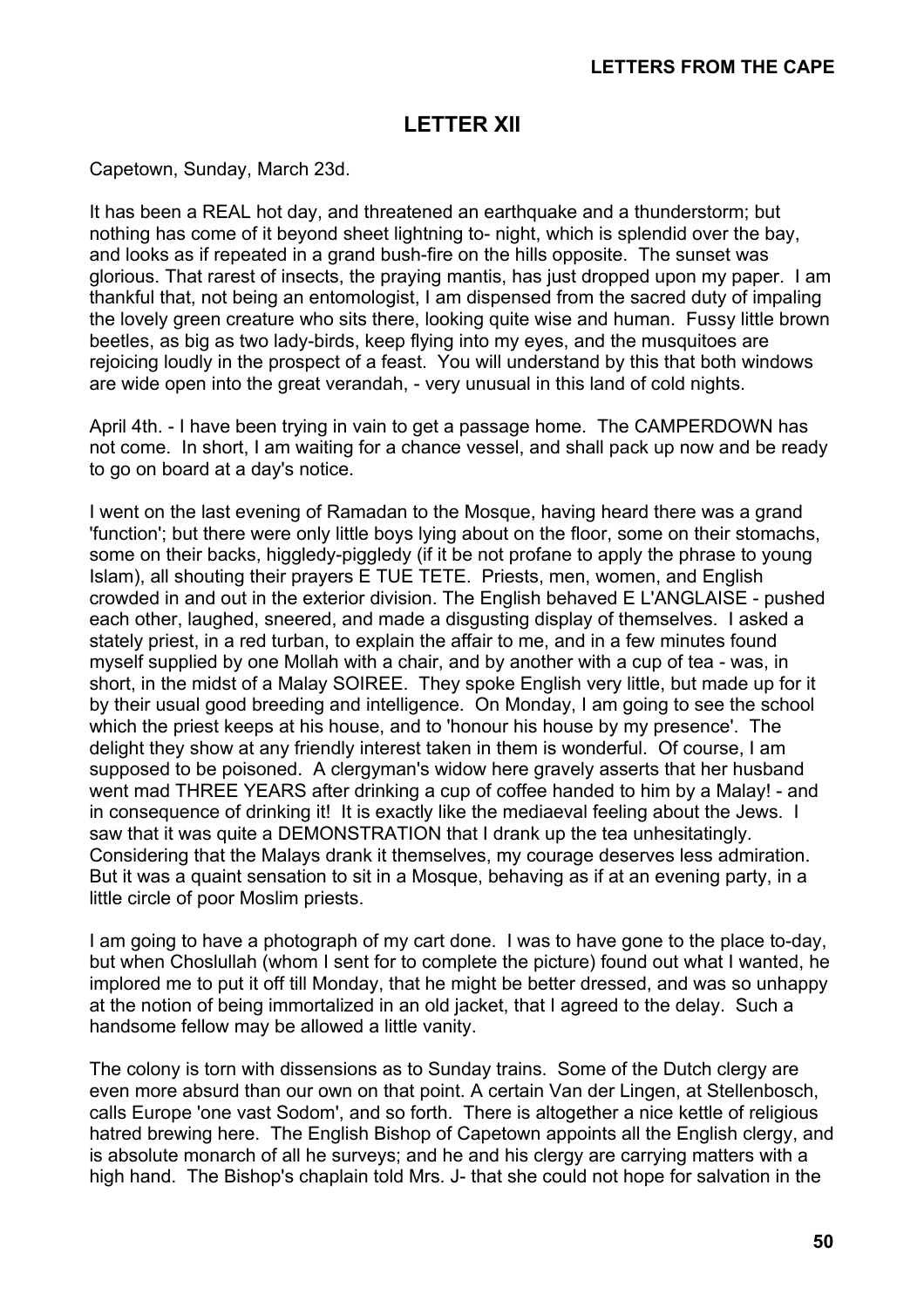Dutch Church, since her clergy were not ordained by any bishop, and therefore they could only administer the sacrament 'UNTO DAMNATION'. All the physicians in a body, English as well as Dutch, have withdrawn from the Dispensary, because it was used as a means of pressure to draw the coloured people from the Dutch to the English Church.

This High-Church tyranny cannot go on long. Catholics there are few, but their bishop plays the same game; and it is a losing one. The Irish maid at the Caledon inn was driven by her bishop to be married at the Lutheran church, just as a young Englishman I know (though a fervent Puseyite) was driven to be married at the Scotch kirk. The colonial bishops are despots in their own churches, and there is no escape from their tyranny but by dissent. The Admiral and his family have been anathematized for going to a fancy bazaar given by the Wesleyans for their chapel.

April 8th. - Yesterday, I failed about my cart photograph. First, the owner had sent away the cart, and when Choslullah came dressed in all his best clothes, with a lovely blue handkerchief setting off his beautiful orange-tawny face, he had to rush off to try to borrow another cart. As ill luck would have it, he met a 'serious young man', with no front teeth, and a hideous wen on his eyebrow, who informed the priest of Choslullah's impious purpose, and came with him to see that he did NOT sit for his portrait. I believe it was half envy; for my handsome driver was as pleased, and then as disappointed, as a young lady about her first ball, and obviously had no religious scruples of his own on the subject. The weather is very delightful now - hot, but beautiful; and the south-easters, though violent, are short, and not cold. As in all other countries, autumn is the best time of year.

April 15th. - Your letters arrived yesterday, to my great delight. I have been worrying about a ship, and was very near sailing to-day by the QUEEN OF THE SOUTH at twenty-four hours' notice, but I have resolved to wait for the CAMPERDOWN. The QUEEN OF THE SOUTH is a steamer, - which is odious, for they pitch the coal all over the lower deck, so that you breathe coal-dust for the first ten days; then she was crammed - only one cabin vacant, and that small, and on the lower deck - and fifty-two children on board. Moreover, she will probably get to England too soon, so I resign myself to wait. The CAMPERDOWN has only upper-deck cabins, and I shall have fresh air. I am not as well as I was at Caledon, so I am all the more anxious to have a voyage likely to do me good instead of harm.

I got my cart and Choslullah photographed after all. Choslullah came next day (having got rid of his pious friend), quite resolved that 'the Missis' should take his portrait, so I will send or bring a few copies of my beloved cart. After the photograph was done, we drove round the Kloof, between Table and Lion Mountain. The road is cut on the side of Lion Mountain, and overhangs the sea at a great height. Camp Bay, which lies on the further side of the 'Lion's Head', is most lovely; never was sea so deeply blue, rocks so warmly brown, or sand and foam so glittering white; and down at the mountain-foot the bright green of the orange and pomegranate trees throws it all out in greater relief. But the atmosphere here won't do after that of the 'Ruggings', as the Caledon line of country is called. I shall never lose the impression of the view I had when Dr. Morkel drove me out on a hill-side, where the view seemed endless and without a vestige of life; and yet in every valley there were farms; but it looked a vast, utter solitude, and without the least haze. You don't know what that utter clearness means - the distinctness is quite awful. Here it is always slightly hazy; very pretty and warm, but it takes off from the grandeur. It is the difference between a pretty Pompadour beauty and a Greek statue. Those pale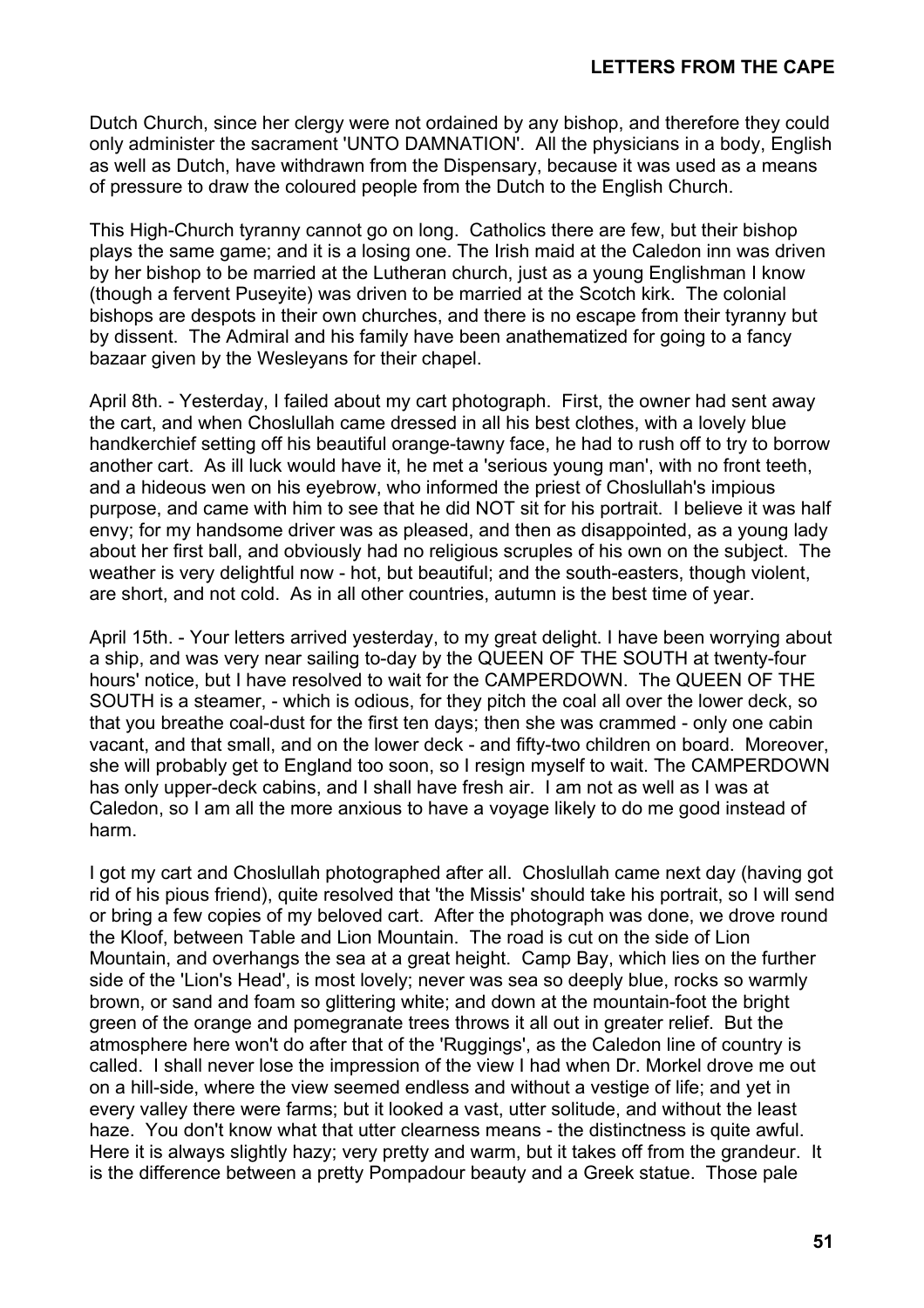opal mountains, as distinct in every detail as the map on your table, are so cheerful and serene; no melodramatic effects of clouds and gloom. I suppose it is not really so beautiful as it seemed to me, for other people say it is bare and desolate, and certainly it is; but it seemed to me anything but dreary.

I am persuaded that Capetown is not healthy; indeed, the town can't be, from its stench and dirt; but I believe the whole seashore is more or less bad, compared to the upper plateaux, of which I know only the first. I should have gone back to Paarl, only that ships come and go within twenty-four hours, so one has the pleasure of living in constant expectation, with packed trunks, wondering when one shall get away. A clever Mr. M-, who has lived ALL OVER India, and is going back to Singapore, with his wife and child, are now in the house; and some very pleasant Jews, bound for British Caffraria - one of them has a lovely little wife and three children. She is very full of Prince Albert's death, and says there was not a dry eye in the synagogues in London, which were all hung with black on the day of his funeral, and prayer went on the whole day. 'THE PEOPLE mourned for him as much as for Hezekiah; and, indeed, he deserved it a great deal better,' was her rather unorthodox conclusion. These colonial Jews are a new 'Erscheinung' to me. They have the features of their race, but many of their peculiarities are gone. Mr. L-, who is very handsome and gentlemanly, eats ham and patronises a good breed of pigs on the 'model farm' on which he spends his money. He is (he says) a thorough Jew in faith, and evidently in charitable works; but he wants to say his prayers in English and not to 'dress himself up' in a veil and phylacteries for the purpose; and he and his wife talk of England as 'home', and care as much for Jerusalem as their neighbours. They have not forgotten the old persecutions, and are civil to the coloured people, and speak of them in quite a different tone from other English colonists. Moreover, they are far better mannered, and more 'HUMAN', in the German sense of the word, in all respects; in short, less 'colonial'.

I have bought some Cape 'confeyt'; apricots, salted and then sugared, called 'mebos' delicious! Also pickled peaches, 'chistnee', and quince jelly. I have a notion of some Cherupiga wine for ourselves. I will inquire the cost of bottling, packing, &c.; it is about one shilling and fourpence a bottle here, sweet red wine, unlike any other I ever drank, and I think very good. It is very tempting to bring a few things so unknown in England. I have a glorious 'Velcombers' for you, a blanket of nine Damara sheepskins, sewn by the Damaras, and dressed so that moths and fleas won't stay near them. It will make a grand railway rug and 'outside car' covering. The hunters use them for sleeping out of doors. I have bought three, and a springbok caross for somebody.

April 17th. - The winter has set in to-day. It rains steadily, at the rate of the heaviest bit of the heaviest shower in England, and is as cold as a bad day early in September. One can just sit without a fire. Presently, all will be green and gay; for winter is here the season of flowers, and the heaths will cover the country with a vast Turkey carpet. Already the green is appearing where all was brown yesterday. To-day is Good Friday; and if Christmas seemed odd at Midsummer, Easter in autumn seems positively unnatural. Our Jewish party made their exodus to-day, by the little coasting steamer, to Algoa Bay. I rather condoled with the pretty little woman about her long rough journey, with three babies; but she laughed, and said they had had time to get used to it ever since the days of Moses. All she grieved over was not being able to keep Passover, and she described their domestic ceremonies quite poetically. We heard from our former housemaid, Annie, the other day, announcing her marriage and her sister's. She wrote such a pretty, merry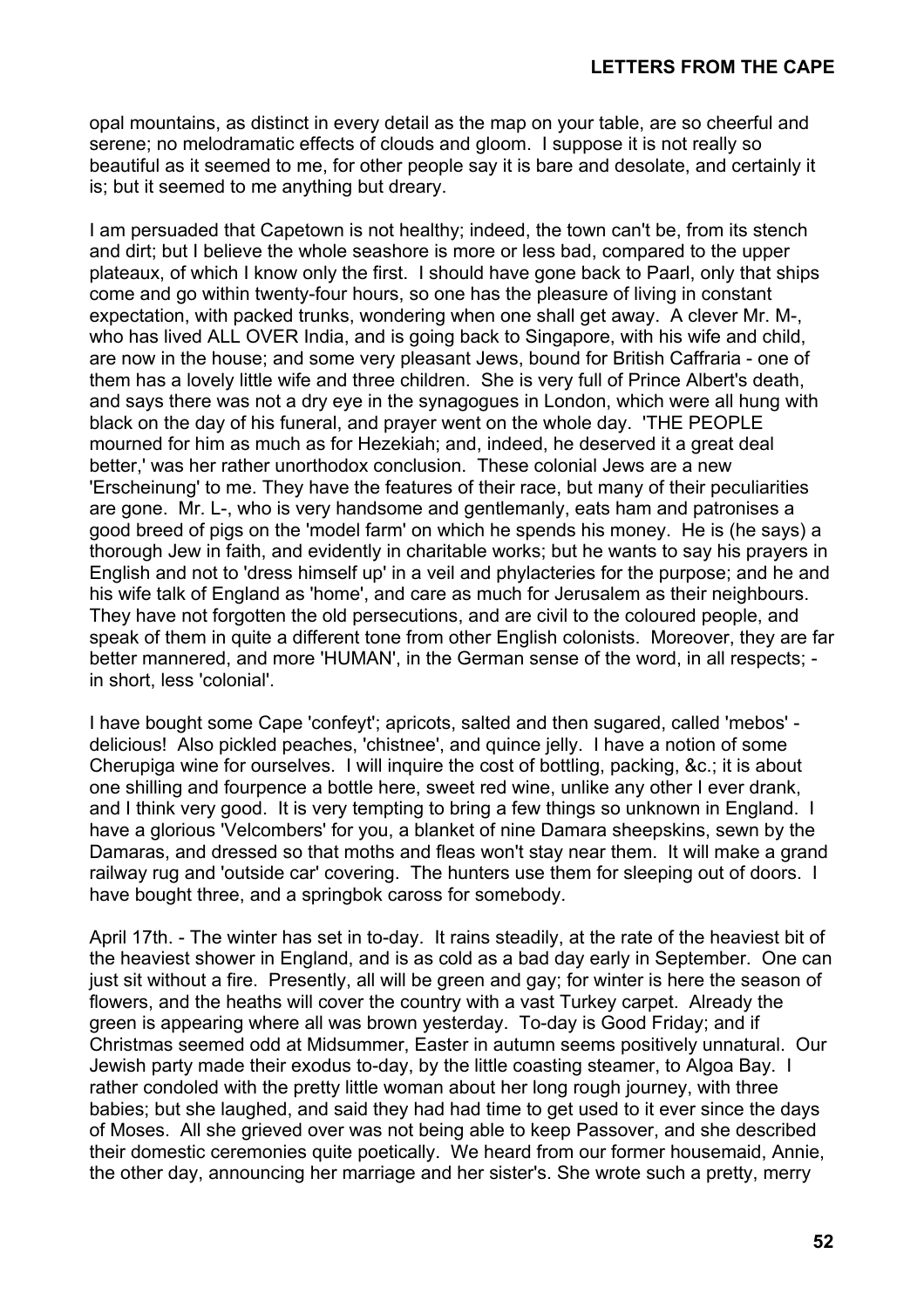letter to S-, saying 'the more she tried not to like him, the better she loved him, and had to say, "Aha, Annie, you're caught at last."' A year and a half is a long time to remain single in this country.

Monday, April 21st, Easter Monday. - The mail goes out in an hour, so I will just add, good-bye. The winter is now fairly set in, and I long to be off. I fear I shall have a desperately cold week or so at first sailing, till we catch the south-east trades. This weather is beautiful in itself, but I feel it from the suddenness of the change. We passed in one night from hot summer to winter, which is like FINE English April, or October, only brighter than anything in Europe. There is properly, no autumn or spring here; only hot, dry, brown summer, with its cold wind at times, and fresh green winter, all fragrance and flowers, and much less wind. Mr. M-, of whom I told you, has been in every corner of the far East - Java, Sumatra, everywhere - and is extremely amusing. He has brought his wife here for her health, and is as glad to talk as I am. The conversation of an educated, clever person, is quite a new and delightful sensation to me now. He appears to have held high posts under the East India Company, is learned in Oriental languages, and was last resident at Singapore. He says that no doubt Java is Paradise, it is so lovely, and such a climate; but he does not look as if it had agreed with him. I feel quite heart- sick at seeing these letters go off before me, instead of leaving them behind, as I had hoped.

Well, I must say good-bye - or rather, 'AUF WIEDERSEHN' - and God knows how glad I shall be when that day comes!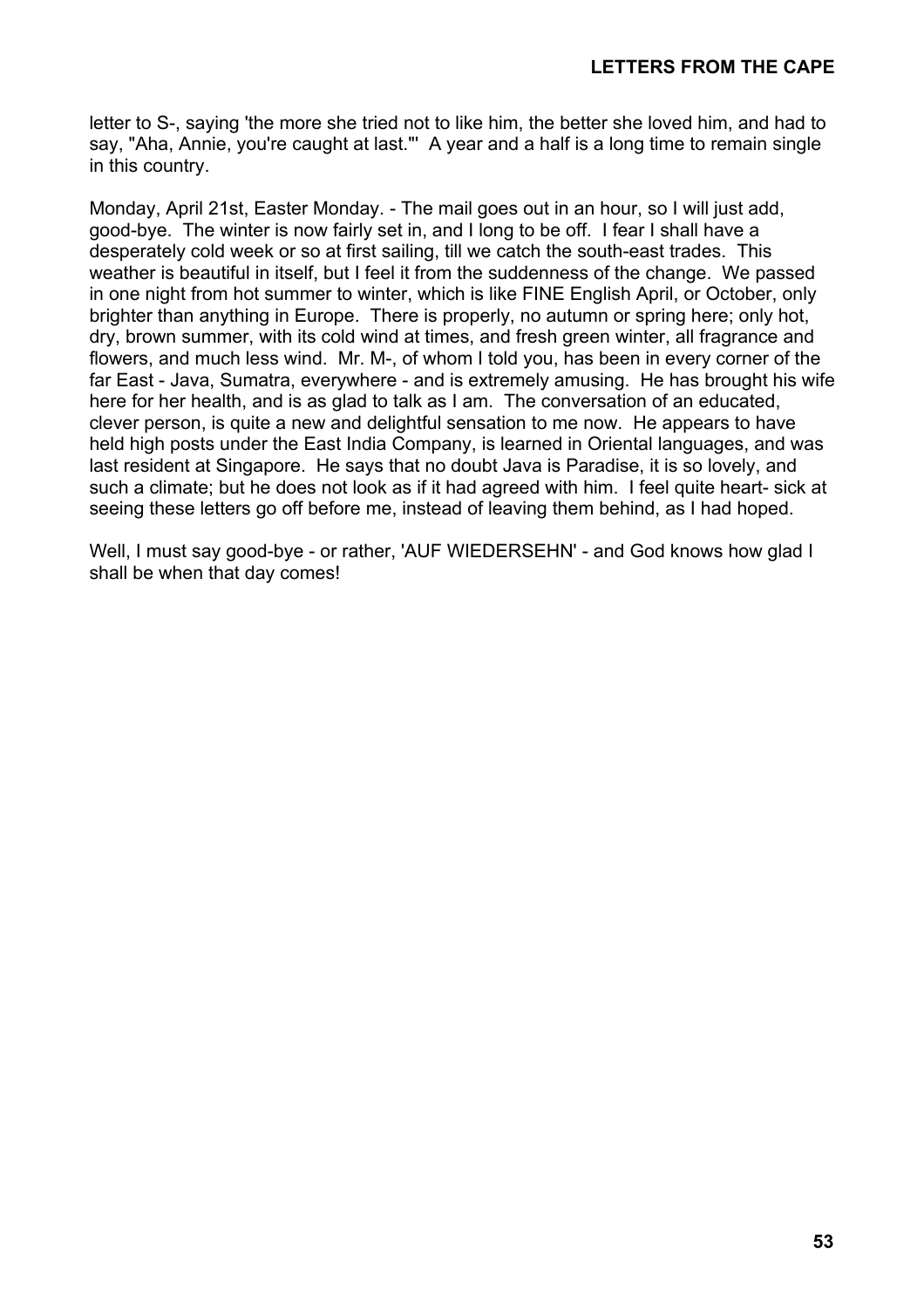#### **LETTER XIII**

<span id="page-55-0"></span>Capetown, April 19th.

#### Dearest mother,

Here I am, waiting for a ship; the steamer was too horrid: and I look so much to the good to be gained by the voyage that I did not like to throw away the chance of two months at sea at this favourable time of year, and under favourable circumstances; so I made up my mind to see you all a month later. The sea just off the Cape is very, very cold; less so now than in spring, I dare say. The weather to-day is just like VERY warm April at home showery, sunshiny, and fragrant; most lovely. It is so odd to see an autumn without dead leaves: only the oaks lose theirs, the old ones drop without turning brown, and the trees bud again at once. The rest put on a darker green dress for winter, and now the flowers will begin. I have got a picture for you of my 'cart and four', with sedate Choslullah and dear little Mohammed. The former wants to go with me, 'anywhere', as he placidly said, 'to be the missis' servant'. What a sensation his thatchlike hat and handsome orangetawny face would make at Esher! Such a stalwart henchman would be very creditable. I shall grieve to think I shall never see my Malay friends again; they are the only people here who are really interesting. I think they must be like the Turks in manner, as they have all the eastern gentlemanly 'Gelassenheit' (ease) and politeness, and no eastern 'Geschmeidigkeit' (obsequiousness), and no idea of Baksheesh; withal frugal, industrious, and money-making, to an astonishing degree. The priest is a bit of a proselytiser, and amused me much with an account of how he had converted English girls from their evil courses and made them good MUSSULWOMEN. I never heard a NAIF and sincere account of conversions FROM Christianity before, and I must own it was much milder than the Exeter Hall style.

I have heard a great many expressions of sorrow for the Queen from the Malays, and always with the 'hope the people will take much care of her, now she is alone'. Of course Prince Albert was only the Queen's husband to them, and all their feeling is about her. It is very difficult to see anything of them, for they want nothing of you, and expect nothing but dislike and contempt. It would take a long time to make many friends, as they are naturally distrustful. I found that eating or drinking anything, if they offer it, made most way, as they know they are accused of poisoning all Christians indiscriminately. Of course, therefore, they are shy of offering things. I drank tea in the Mosque at the end of Ramadan, and was surrounded by delighted faces as I sipped. The little boy who waits in this house here had followed us, and was horrified: he is still waiting to see the poison work.

No one can conceive what has become of all the ships that usually touch here about this time. I was promised my choice of Green's and Smith's, and now only the heavy old CAMPERDOWN is expected with rice from Moulmein. A lady now here, who has been Heaven only knows WHERE NOT, praises Alexandria above all other places, after Suez. Her lungs are bad, and she swears by Suez, which she says is the dreariest and healthiest (for lungs) place in the world. You can't think how soon one learns to 'annihilate space', if not time, in one's thoughts, by daily reading advertisements for every port in India, America, Australia, &c., &c., and conversing with people who have just come from the 'ends of the earth'. Meanwhile, I fear I shall have to fly from next winter again, and certainly will go with J- to Egypt, which seems to me like next door.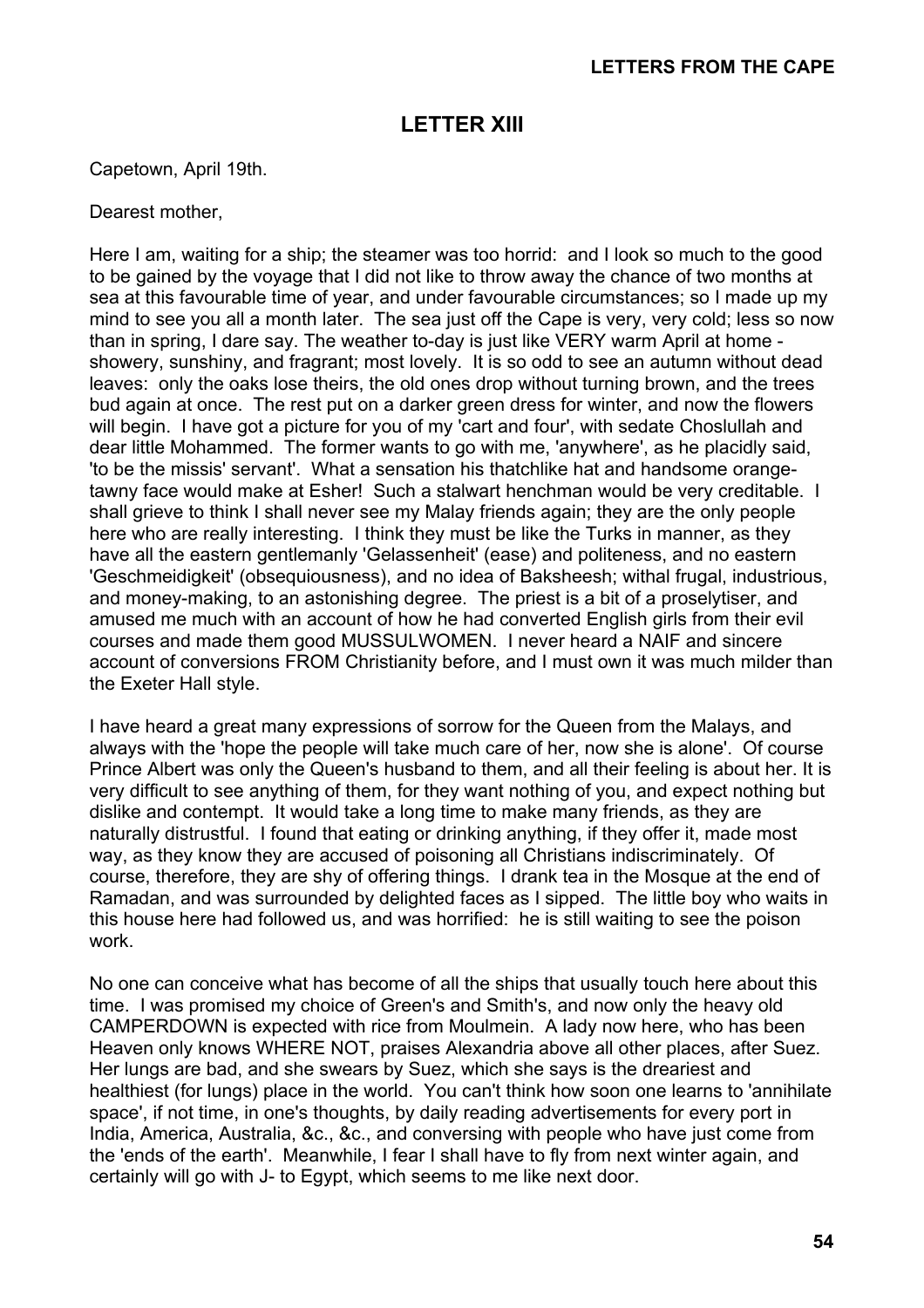I have run on, and not thanked you for your letter and M. Mignet's beautiful ELOGE of Mr. Hallam, which pleased me greatly. I wish Englishmen could learn to speak with the same good taste and MESURE.

Mr. Wodehouse, who has been very civil to me, kindly tried to get me a passage home in a French frigate lying here, but in vain. I am now sorry I let the Jack tars here persuade me not to go in the little barque; but they talked so much of the heat and damp of such tiny cabins in an iron vessel, that I gave her up, though I liked the idea of a good tossing in such a tiny cockboat. I will leave a letter for the May mail, unless I sail within a week of tomorrow, or go by the JASON, which would be home far sooner than the mail. I only hope you and A- won't be uneasy; the worst that can happen is delay, and the long voyage will be all gain to health, which would not be the case in a steamer.

All I hear of R- makes me wild to see her again. The little darkies are the only pleasing children here, and a fat black toddling thing is 'allerliebst'. I know a boy of four, literally jet black, whom I long to steal as he follows his mother up to the mountain to wash. Little Malays are lovely, but TOO well-behaved and quiet. I tried to get a real 'TOTTIE', or 'Hotentotje', but the people were too drunk to remember where they had left their child. C'EST ASSEZ DIRE, that I should have had no scruple in buying it for a bottle of 'smoke' (the spirit made from grape husks). They are clever and affectionate when they have a chance, poor things, - and so strange to look at.

By the bye, a Bonn man, Dr. Bleek, called here with 'Grusse' from our old friends, Professor Mendelssohn and his wife. He is devoting himself to Hottentot and aboriginal literature! - and has actually mastered the Caffre CLICK, which I vainly practised under Kleenboy's tuition. He wanted to teach me to say 'Tkorkha', which means 'you lie', or 'you have missed' (in shooting or throwing a stone, &c.) - a curious combination of meanings. He taught me to throw stones or a stick at him, which he always avoided, however close they fell, and cried 'Tkorkha!' The Caffres ask for a present, 'Tkzeelah Tabak', 'a gift for tobacco'.

The Farnese Hercules is a living TRUTH. I saw him in the street two days ago, and he was a Caffre coolie. The proportions of the head and throat were more wonderful in flesh, or muscle rather, than in marble. I know a Caffre girl of thirteen, who is a noble model of strength and beauty; such an arm - larger than any white woman's - with such a dimple in her elbow, and a wrist and hand which no glove is small enough to fit - and a noble countenance too. She is 'apprenticed', a name for temporary slavery, and is highly spoken of as a servant, as the Caffres always are. They are a majestic race, but with just the stupid conceit of a certain sort of Englishmen; the women and girls seem charming.

Easter Sunday. - The weather continues beautifully clear and bright, like the finest European spring. It seems so strange for the floral season to be the winter. But as the wind blows the air is quite cold to-day; nevertheless, I feel much better the last two days. The brewing of the rain made the air very oppressive and heavy for three weeks, but now it is as light as possible.

I must say good-bye, as the mail closes to-morrow morning. Easter in autumn is preposterous, only the autumn looks like spring. The consumptive young girl whom I packed off to the Cape, and her sister, are about to be married - of course. Annie has had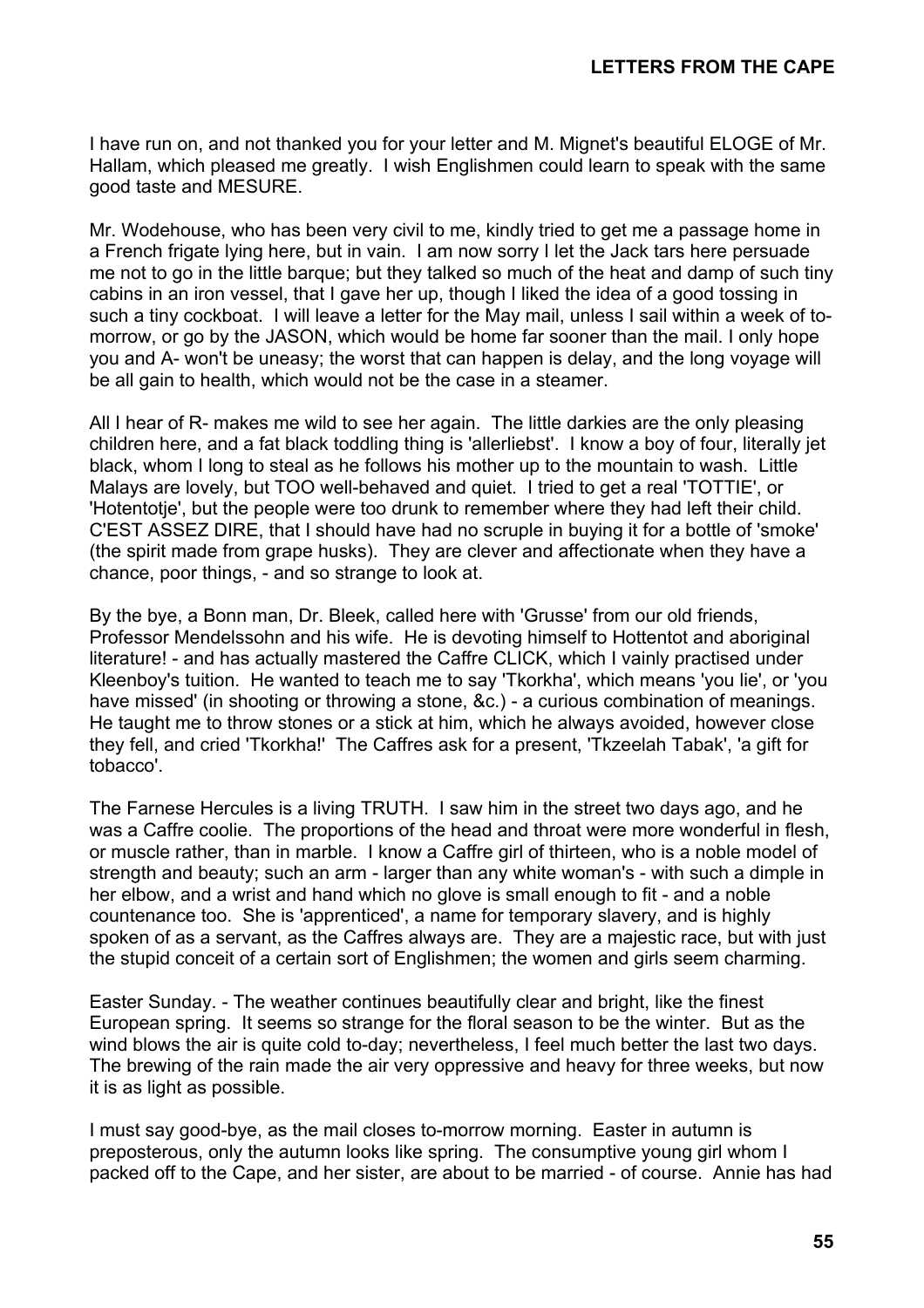a touch of Algoa Bay fever, a mild kind of ague, but no sign of chest disease, or even delicacy. My 'hurrying her off', which some people thought so cruel, has saved her. Whoever comes SOON ENOUGH recovers, but for people far gone it is too bracing.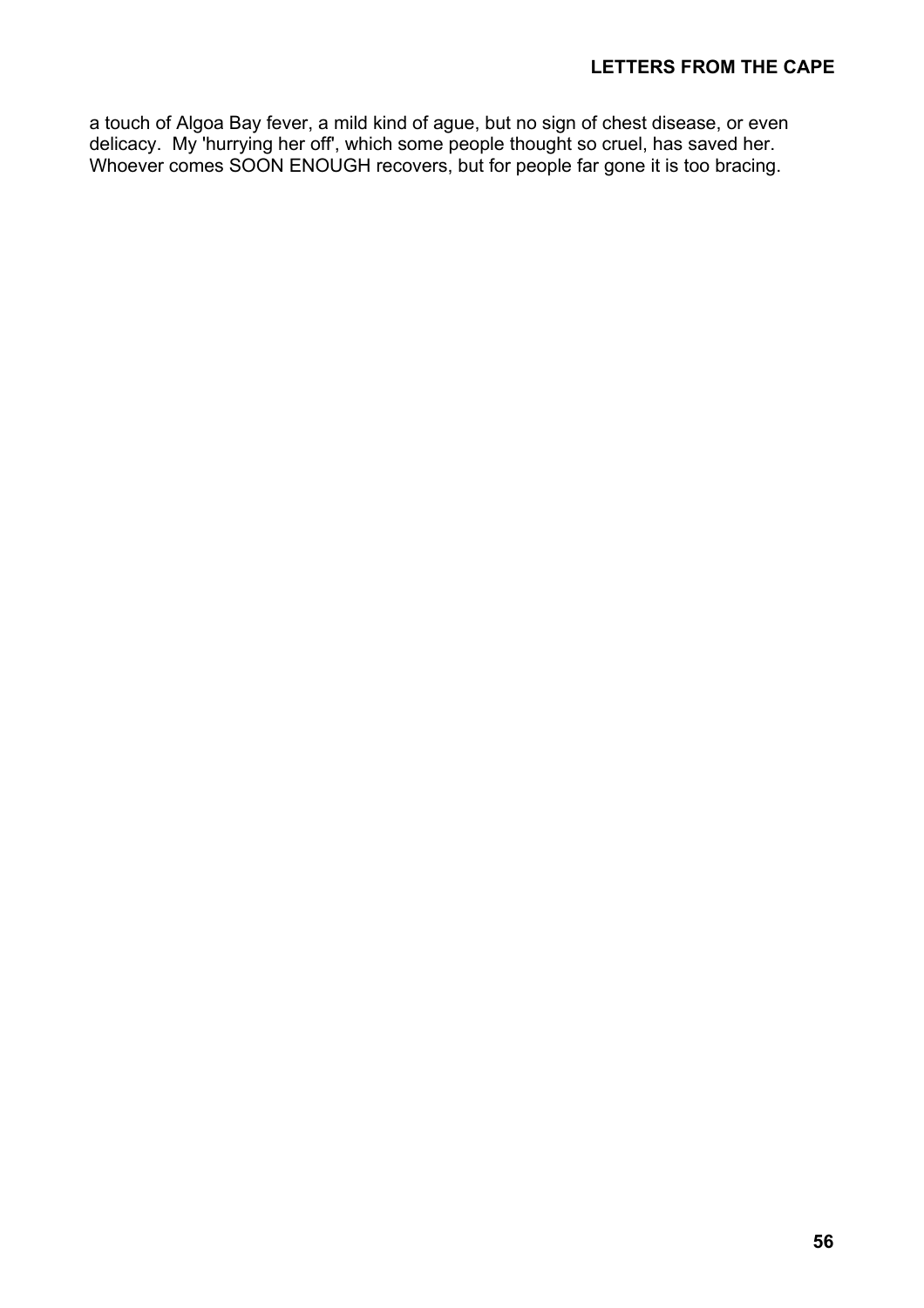#### **LETTER XIV**

<span id="page-58-0"></span>Capetown, Saturday, May 3d.

#### Dearest mother,

After five weeks of waiting and worry, I have, at last, sent my goods on board the ship CAMPERDOWN, now discharging her cargo, and about to take a small party of passengers from the Cape. I offered to take a cabin in a Swedish ship, bound for Falmouth; but the captain could not decide whether he would take a passenger; and while he hesitated the old CAMPERDOWN came in. I have the best cabin after the stern cabins, which are occupied by the captain and his wife and the Attorney-General of Capetown, who is much liked. The other passengers are quiet people, and few of them, and the captain has a high character; so I may hope for a comfortable, though slow passage. I will let you know the day I sail, and leave this letter to go by post. I may be looked for three weeks or so after this letter. I am crazy to get home now; after the period was over for which I had made up my mind, home-sickness began.

Mrs. R- has offered me a darling tiny monkey, which loves me; but I fear A- would send me away again if I returned with her in my pocket. Nassirah, old Abdool's pretty granddaughter, brought me a pair of Malay shoes or clogs as a parting gift, to-day. Mr. M- , the resident at Singapore, tells me that his secretary's wife, a Malay lady, has made an excellent translation of the ARABIAN NIGHTS, from Arabic into Malay. Her husband is an Indian Mussulman, who, Mr. M- said, was one of the ablest men he ever knew. Curious!

I sat, yesterday, for an hour, in the stall of a poor German basket-maker who had been long in Caffre-land. His wife, a Berlinerin, was very intelligent, and her account of her life here most entertaining, as showing the different ANSICHT natural to Germans. 'I had never', she said, 'been out of the city of Berlin, and KNEW NOTHING.' (Compare with London cockney, or genuine Parisian.) Thence her fear, on landing at Algoa Bay and seeing swarms of naked black men, that she had come to a country where no clothes were to be had; and what should she do when hers were worn out? They had a grant of land at Fort Peddie, and she dug while her husband made baskets of cane, and carried them hundreds of miles for sale; sleeping and eating in Caffre huts. 'Yes, they are good, honest people, and very well-bred (ANSTANDIG), though they go as naked as God made them. The girls are pretty and very delicate (FEIN), and they think no harm of it, the dear innocents.' If their cattle strayed, it was always brought back; and they received every sort of kindness. 'Yes, madam, it is shocking how people here treat the blacks. They call quite an old man 'Boy', and speak so scornfully, and yet the blacks have very nice manners, I assure you.' When I looked at the poor little wizened, pale, sickly Berliner, and fancied him a guest in a Caffre hut, it seemed an odd picture. But he spoke as coolly of his long, lonely journeys as possible, and seemed to think black friends quite as good as white ones. The use of the words ANSTANDIG and FEIN by a woman who spoke very good German were characteristic. She could recognise an 'ANSTANDIGKEIT' NOT of Berlin. I need not say that the Germans are generally liked by the coloured people. Choslullah was astonished and Pleased at my talking German; he evidently had a preference for Germans, and put up, wherever he could, at German inns and 'publics'.

I went on to bid Mrs. Wodehouse good-bye. We talked of our dear old Cornish friends. The Governor and Mrs. Wodehouse have been very kind to me. I dined there twice; last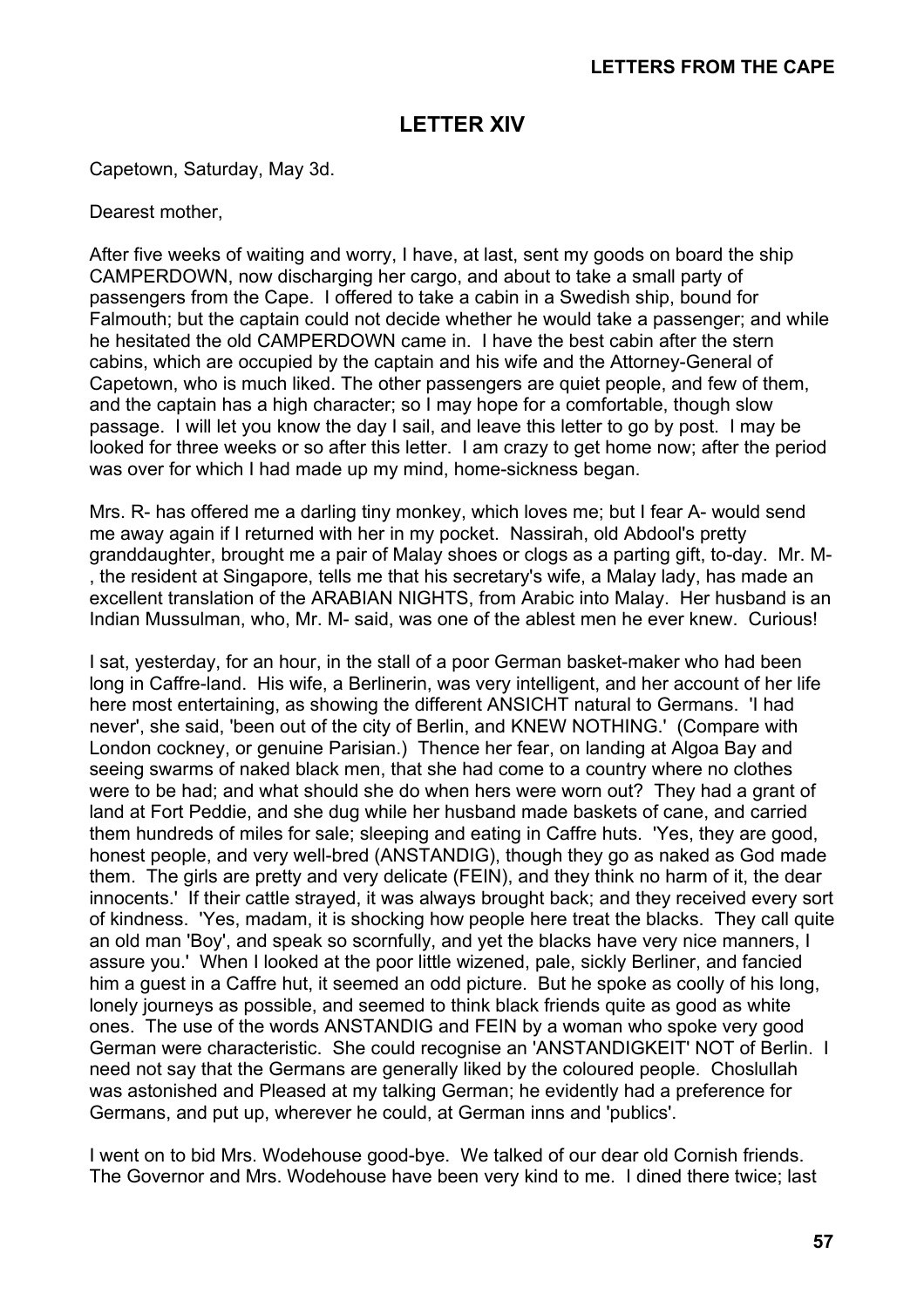time, with all the dear good Walkers. I missed seeing the opening of the colonial parliament by a mistake about a ticket, which I am sorry for.

If I could have dreamed of waiting here so long, I would have run up to Algoa Bay or East London by sea, and had a glimpse of Caffreland. Capetown makes me very languid there is something depressing in the air - but my cough is much better. I can't walk here without feeling knocked-up; and cab-hire is so dear; and somehow, nothing is worth while, when one is waiting from day to day. So I have spent more money than when I was most amused, in being bored.

Mr. J- drove me to the Capetown races, at Green Point, on Friday. As races, they were NICHTS, but a queer-looking little Cape farmer's horse, ridden by a Hottentot, beat the English crack racer, ridden by a first-rate English jockey, in an unaccountable way, twice over. The Malays are passionately fond of horse-racing, and the crowd was fully half Malay: there were dozens of carts crowded with the bright-eyed women, in petticoats of every most brilliant colour, white muslin jackets, and gold daggers in their great coils of shining black hair. All most 'anstandig', as they always are. Their pleasure is driving about EN FAMILLE; the men have no separate amusements. Every spare corner in the cart is filled by the little soft round faces of the intelligent-looking quiet children, who seem amused and happy, and never make a noise or have the fidgets. I cannot make out why they are so well behaved. It favours A-'s theory of the expediency of utter spoiling, for one never hears any educational process going on. Tiny Mohammed never spoke but when he was spoken to, and was always happy and alert. I observed that his uncle spoke to him like a grown man, and never ordered him about, or rebuked him in the least. I like to go up the hill and meet the black women coming home in troops from the washing place, most of them with a fat black baby hanging to their backs asleep, and a few rather older trotting alongside, and if small, holding on by the mother's gown. She, poor soul, carries a bundle on her head, which few men could lift. If I admire the babies, the poor women are enchanted; - DU RESTE, if you look at blacks of any age or sex, they MUST grin and nod, as a good-natured dog must wag his tail; they can't help it. The blacks here (except a very few Caffres) are from the Mozambique - a short, thick-set, ugly race, with wool in huge masses; but here and there one sees a very pretty face among the women. The men are beyond belief hideous. There are all possible crosses - Dutch, Mozambique, Hottentot and English, 'alles durcheinander'; then here and there you see that a Chinese or a Bengalee A PASSE PAR LE. The Malays are also a mixed race, like the Turks - i.e. they marry women of all sorts and colours, provided they will embrace Islam. A very nice old fellow who waits here occasionally is married to an Englishwoman, CI-DEVANT lady'smaid to a Governor's wife. I fancy, too, they brought some Chinese blood with them from Java. I think the population of Capetown must be the most motley crew in the world.

Thursday, May 8th. - I sail on Saturday, and go on board to-morrow, so as not to be hurried off in the early fog. How glad I am to be 'homeward bound' at last, I cannot say. I am very well, and have every prospect of a pleasant voyage. We are sure to be well found, as the Attorney-General is on board, and is a very great man, 'inspiring terror and respect' here.

S- says we certainly SHALL put in at St. Helena, so make up your minds not to see me till I don't know when. She has been on board fitting up the cabin to-day. I have SUCH a rug for J-! a mosaic of skins as fine as marqueterie, done by Damara women, and really beautiful; and a sheep-skin blanket for you, the essence of warmth and softness. I shall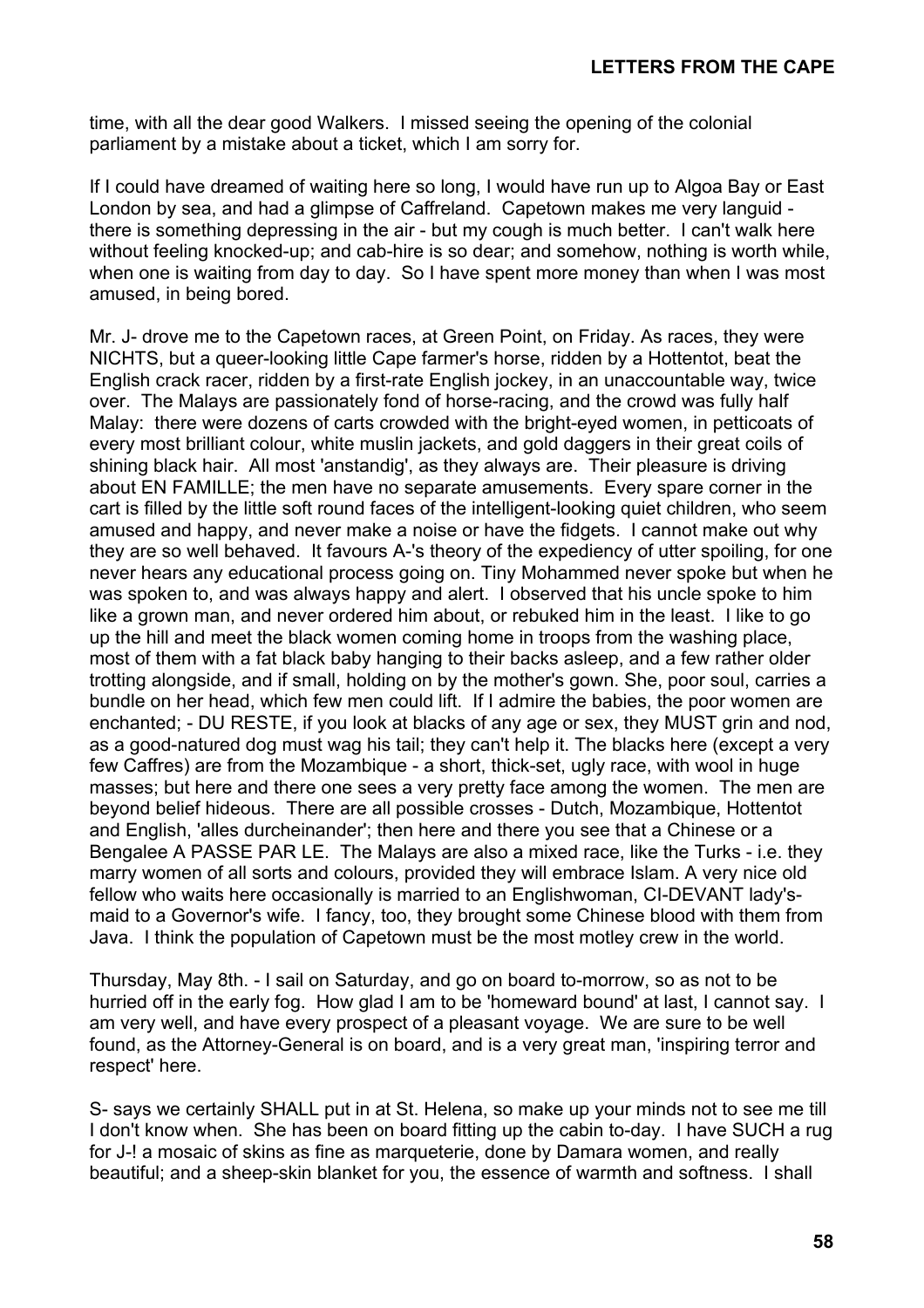sleep in mine, and dream of African hill- sides wrapt in a 'Veld combas'. The poor little water-tortoises have been killed by drought, and I can't get any, but I have the two of my own catching for M-.

Good-bye, dearest mother.

You would have been moved by poor old Abdool Jemaalee's solemn benediction when I took leave to-day. He accompanied it with a gross of oranges and lemons.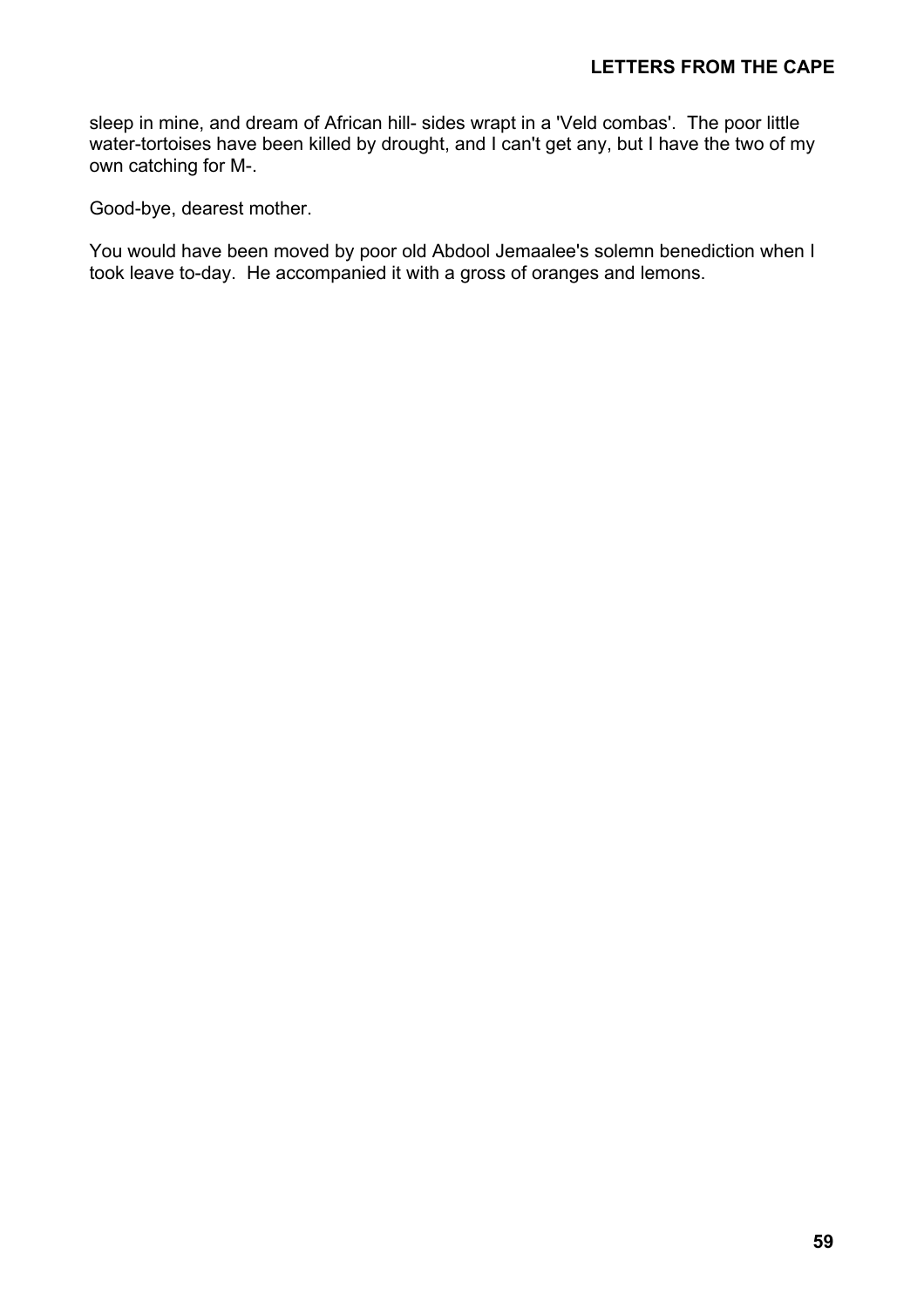## **LETTER XV**

<span id="page-61-0"></span>Capetown, Thursday, May 8th.

At last, after no end of 'casus' and 'discrimina rerum', I shall sail on Saturday the 10th, per ship CAMPERDOWN, for East India Docks.

These weary six weeks have cost no end of money and temper. I have been eating my heart out at the delay, but it was utterly impossible to go by any of the Indian ships. They say there have never been so few ships sailing from the Cape as this year, yet crowds were expected on account of the Exhibition. The Attorney- General goes by our ship, so we are sure of good usage; and I hear he is very agreeable. I have the best cabin next to the stern cabin, in both senses of NEXT. S- has come back from the ship, where she has spent the day with the carpenter; and I am to go on board to-morrow. Will you ask R- to cause inquiries to be made among the Mollahs of Cairo for a Hadji, by name Abdool Rachman, the son of Abdool Jemaalee, of Capetown, and, if possible, to get the inclosed letter sent him? The poor people are in sad anxiety for their son, of whom they have not heard for four months, and that from an old letter. Henry will thus have a part of all the blessings which were solemnly invoked on me by poor old Abdool, who is getting very infirm, but toddled up and cracked his old fingers over my head, and invoked the protection of Allah with all form; besides that Betsy sent me twelve dozen oranges and lemons. Abdool Rachman is about twenty-six, a Malay of Capetown, speaks Dutch and English, and is supposed to be studying theology at Cairo. The letter is written by the prettiest Malay girl in Capetown.

I won't enter upon my longings to be home again, and to see you all. I must now see to my last commissions and things, and send this to go by next mail.

God bless you all, and kiss my darlings, all three.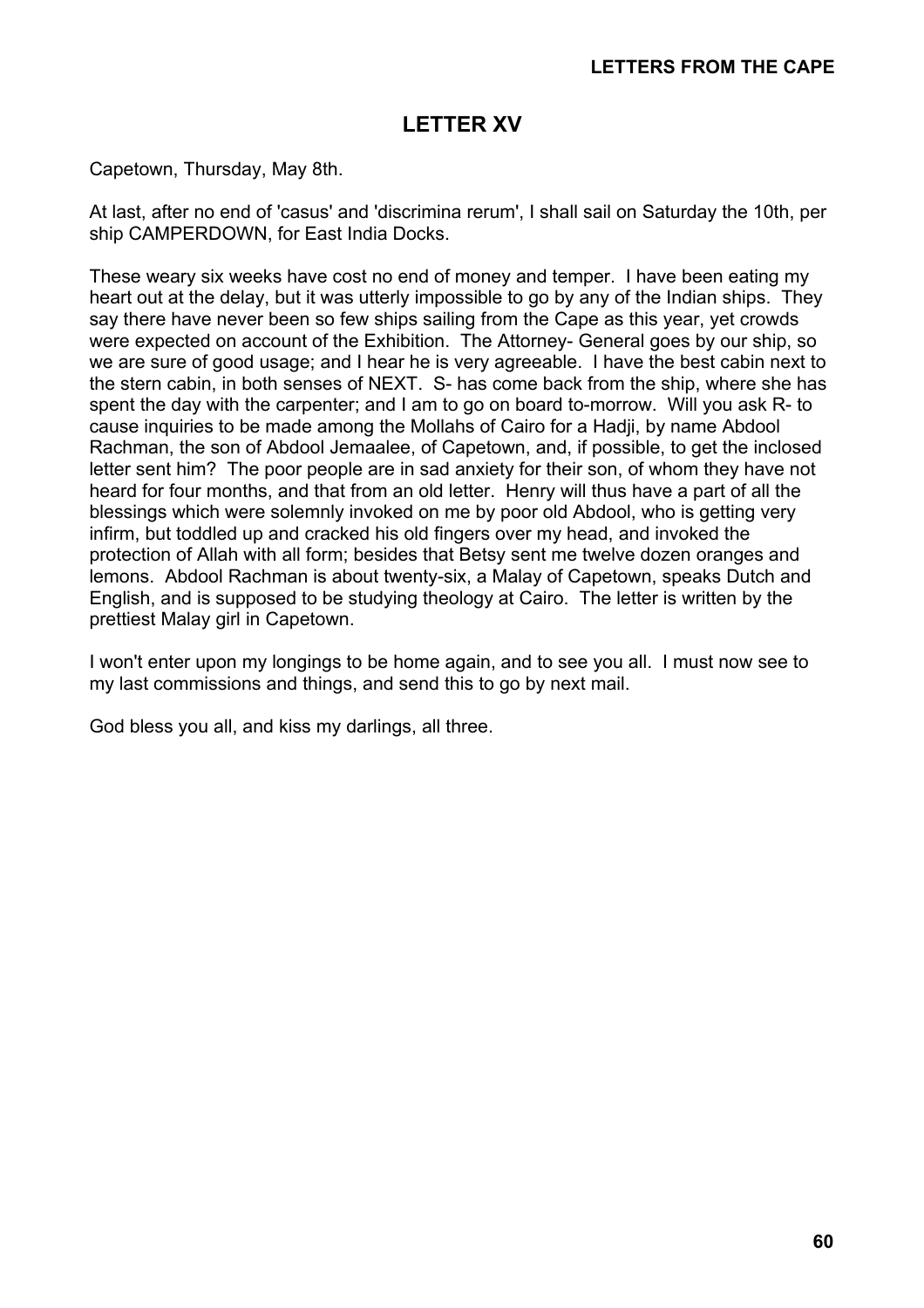## **LETTER XVI**

<span id="page-62-0"></span>Friday, May 16th.

On board the good ship CAMPERDOWN, 500 miles North-west of Table- Bay.

I embarked this day week, and found a good airy cabin, and all very comfortable. Next day I got the carpenter's services, by being on board before all the rest, and relashed and cleeted everything, which the 'Timmerman', of course, had left so as to get adrift the first breeze. At two o'clock the Attorney-General, Mr. Porter, came on board, escorted by bands of music and all the volunteers of Capetown, QUORUM PARS MAXIMA FUIT; i.e. Colonel. It was quite what the Yankees call an 'ovation'. The ship was all decked with flags, and altogether there was LE DIABLE E QUATRE. The consequence was, that three signals went adrift in the scuffle; and when a Frenchman signalled us, we had to pass for BRUTAUX ANGLAIS, because we could not reply. I found means to supply the deficiency by the lining of that very ancient anonymous cloak, which did the red, while a bandanna handkerchief of the Captain's furnished the yellow, to the sailmaker's immense amusement. On him I bestowed the blue outside of the cloak for a pair of dungaree trowsers, and in signalling now it is, 'up go 2.41, and my lady's cloak, which is 7.'

We have had lovely weather, and on Sunday such a glorious farewell sight of Table Mountain and my dear old Hottentot Hills, and of Kaap Goed Hoop itself. There was little enough wind till yesterday, when a fair southerly breeze sprang up, and we are rolling along merrily; and the fat old CAMPERDOWN DOES roll like an honest old 'wholesome' tub as she is. It is quite a BONNE FORTUNE for me to have been forced to wait for her, for we have had a wonderful spell of fine weather, and the ship is the NE PLUS ULTRA of comfort. We are only twelve first-class upper-deck passengers. The captain is a delightful fellow, with a very charming young wife. There is only one child (a great comfort), a capital cook, and universal civility and quietness. It is like a private house compared to a railway hotel. Six of the passengers are invalids, more or less. Mr. Porter, over-worked, going home for health to Ireland; two men, both with delicate chests, and one poor young fellow from Capetown in a consumption, who, I fear, will not outlive the voyage. The doctor is very civil, and very kind to the sick; but I stick to the cook, and am quite greedy over the good fare, after the atrocious food of the Cape. Said cook is a Portuguese, a distinguished artist, and a great bird-fancier. One can wander all over the ship here, instead of being a prisoner on the poop; and I even have paid my footing on the forecastle. S- clambers up like a lively youngster. You may fancy what the weather is, that I have only closed my cabin-window once during half of a very damp night; but no one else is so airy. The little goat was as rejoiced to be afloat again as her mistress, and is a regular pet on board, with the run of the quarter-deck. She still gives milk - a perfect Amalthaea. The butcher, who has the care of her, cockers her up with dainties, and she begs biscuit of the cook. I pay nothing for her fare. M-'s tortoises are in my cabin, and seem very happy. Poor Mr. Porter is very sick, and so are the two or three coloured passengers, who won't 'make an effort' at all. Mrs. H- (the captain's wife), a young Cape lady, and I are the only 'female ladies' of the party. The other day we saw a shoal of porpoises, amounting to many hundreds, if not some thousands, who came frisking round the ship. When we first saw them they looked like a line of breakers; they made such a splash, and they jumped right out of the water three feet in height, and ten or twelve in distance, glittering green and bronze in the sun. Such a pretty, merry set of fellows!